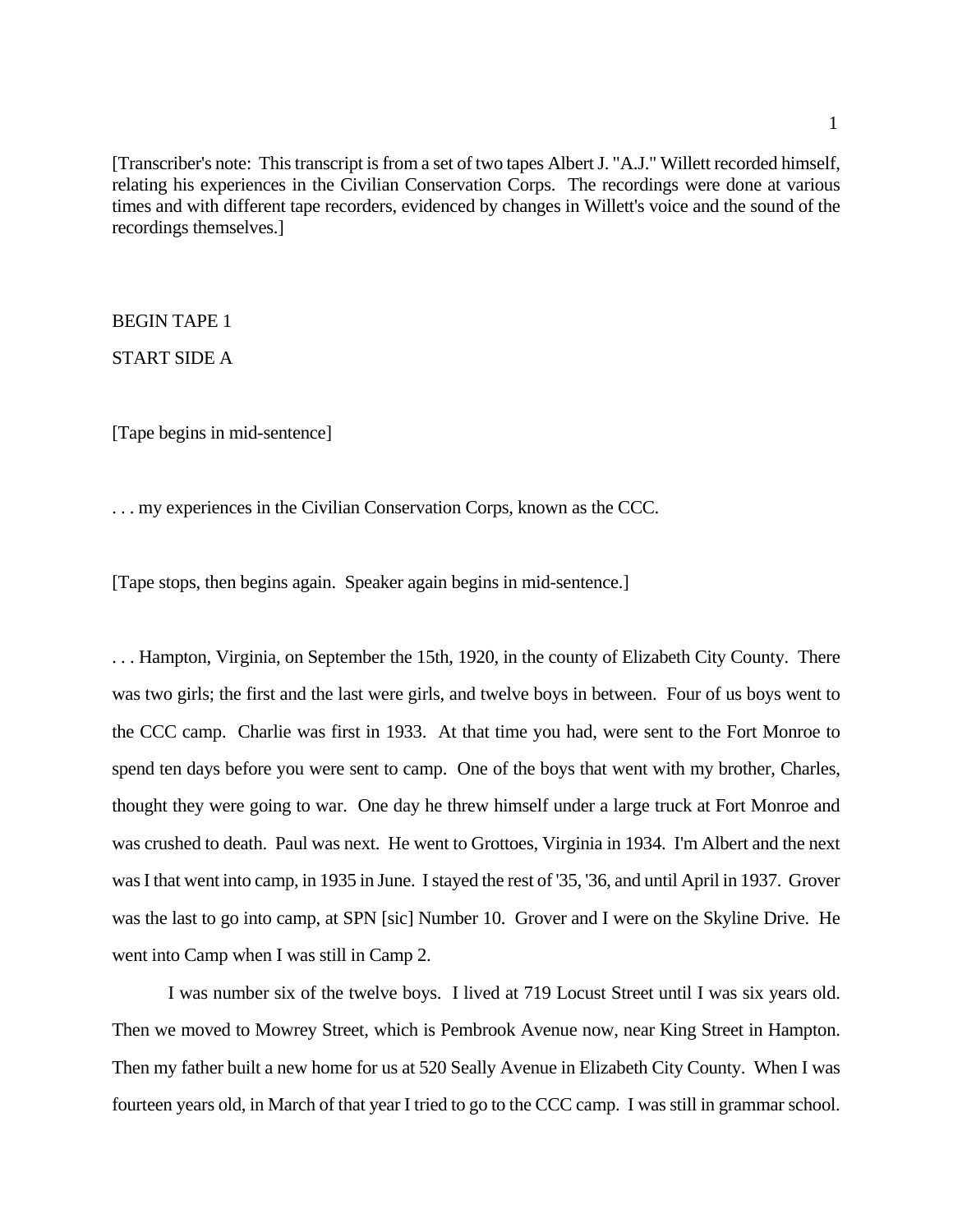I went into the office in the old Hampton Court House and tried to sign up. Miss House, that was a neighbor of ours, was the lady who would sign you up to get in the CC camp. She said, "Albert," said, "You're only two years older than Grover and that'll only make you seventeen." I said, "No, he is sixteen years old," which he really was. I said, "That makes me eighteen years old." She said, "No, he's only fifteen." I said, "I'm sorry, but he's sixteen years old." But what she didn't know at the time was that I was two years younger than Grover, not older. So we were talking and the chief of police, Tommy Parker, he looked over and said, "Hey, boy!" He talked out of the side of his mouth. "Come over here." He asked me if I wanted to go to the CC camp. I told him my mother had died, and that I just wanted to go to camp to get away from it all. So he said, "Miss House," he said, "Sign him up." I just wanted to go to camp to get away from it all. So he said, "Miss House," he said, "Sign him up."<br>She said, "No, he's not old enough." So Tommy told her to give him the papers and he would sign me up. He said, "Miss House," he said, "If he's underage," he says, "All we have to do is let him go into camp now, and then in August if he wants to come home to go back to school," he said, "all he would have to do was write us a letter and let us know, and we would write a letter up there and have him to come back to school if he wants to." She would not sign me up, so Tommy said, "Give me the papers," and says, "I'll sign him up." So Tommy took the papers and sit down with me and filled them out. I went home and thought that that was the end of it. About two days later, early one morning, someone knocked on the door and I went to the door. There stood Miss House, she said, "Albert, do you still want to go to camp?" I said, "Yes." She told me to take some papers she had and go to Norfolk, the next day to the post office building and go into the basement and give the papers to the people there.

 The next day I got up early and got dressed and went down to catch the streetcar to go to the boat harbor in Newport News. A ten cent ride. I got off and got on the ferry at the boat harbor in Newport News and went to Little Creek dock in Norfolk. There I took the streetcar to the post office building. I went into the basement and met the other boys who were going to camp. We were examined and all got ready to go to a restaurant to get something to eat. This was about 2:30 p.m.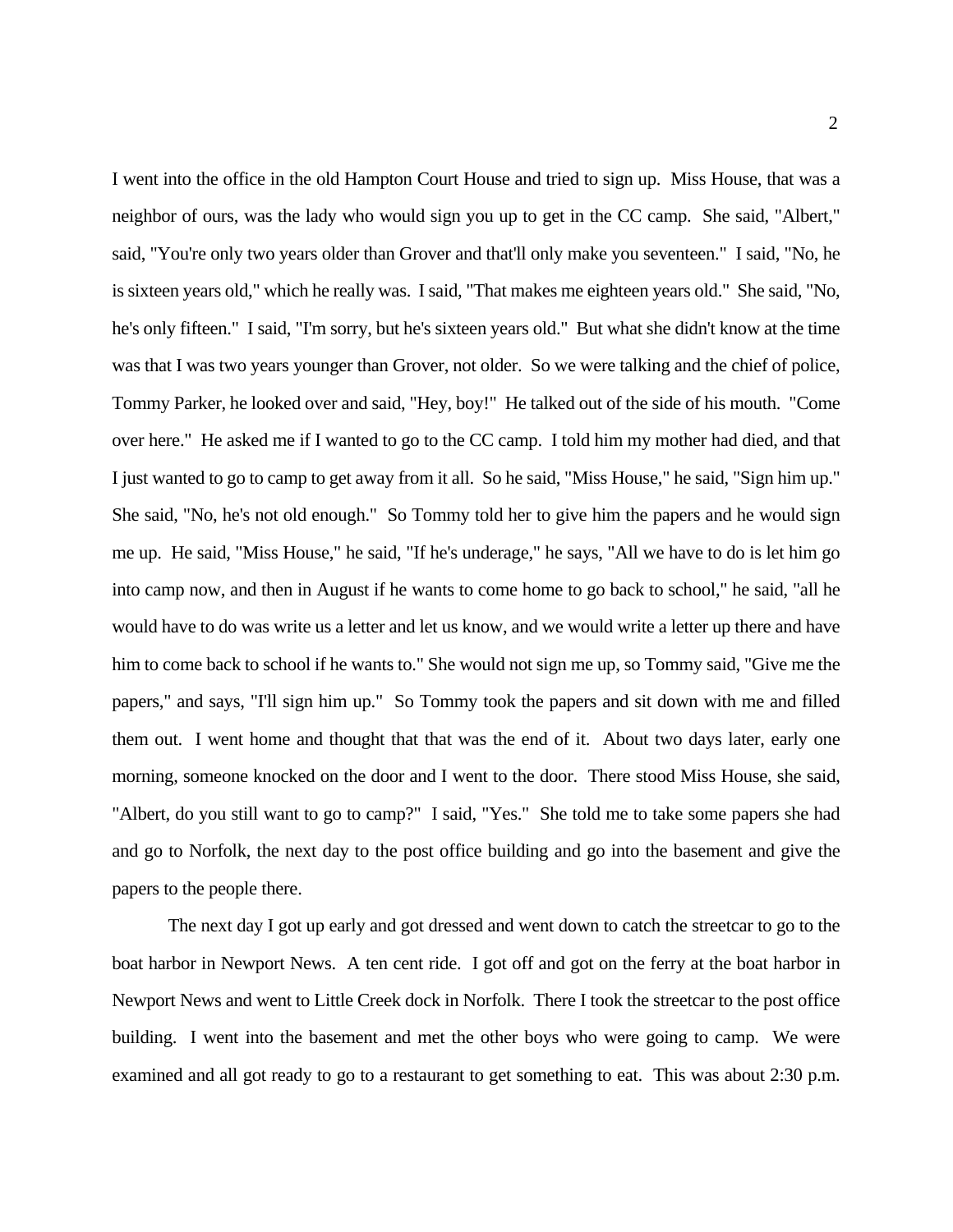We went to the restaurant and had a meal. When we got ready to leave, they handed us a brown bag with two baloney sandwiches. It was two pieces of bread and a piece of baloney in between it. And they gave us an apple to go with it. Then we went to a train station. We got on a train in Norfolk and rode all night long and arrived in Roanoke the next morning about four or five o'clock. The ride was although it was closed in with windows. Cinders turn your face black and got in your eyes. We stayed in Roanoke about an hour and a half. Another train hooked on us and pulled us up to Luray, terrible. In those days, the coal-fired burner made the steam, and cinders would come into the coach Virginia.

 In Luray there was a CCC truck to pick us up and take us to camp. There must have been about fifteen boys. We took 211 up to the Skyline Drive and then we went to Camp 10 and let off boys and on to Camp 1 to let off other boys. Then to Camp 2 where I got off, at Big Meadows on the Skyline Drive. Camp 2, SNP 350, Camp Fechner. Two others got off with me. Grover West was one and the other one I do not remember his name. We went to the rec room where we were told what we were to expect to do or not to do while we were in camp. After they got through and the lieutenant looked at me and said, "Boy, how old are you?" I said, "Eighteen years old." And he said, "Now, look, you're in the CC camp and nobody is going to put you out. And I would like to know how old you are." I said, "Eighteen years old." And he said, "Okay, you're eighteen years old." The last day I was in camp he was in his office and he said, "How old are you?" He said, "I've been wanting to know how old you are ever since you came into camp." He said, "I bet you're only eighteen now." I said, "Would you believe sixteen?" He said, "I thought you were young when you came in camp, but I didn't think you were that young!"

 When you came into camp, you had to do K.P. duty for about two weeks. Grover West and I was doing K.P. at the same time. We were assigned to the officer's mess. We were assigned to set up and clean the tables and serve the officers their food and clean and wash the dishes after them. Grover said, "Look, I can not wait on people. So if you would wait on them, I'll do the cleaning up Grover said, "Look, I can not wait on people. So if you would wait on them, I'll do the cleaning up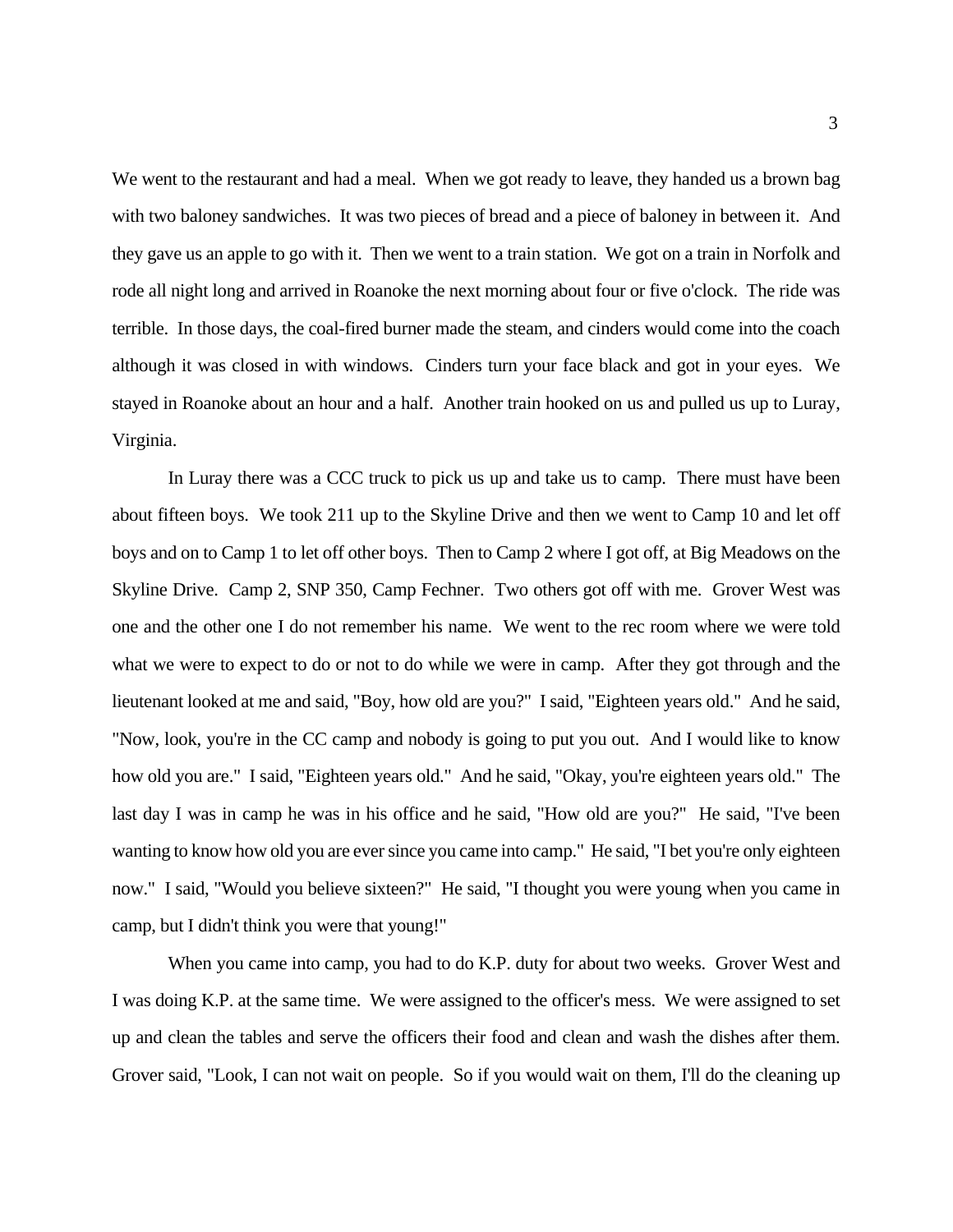after I waited on them." When they had finished eating, they had used three plates for food, dessert and vegetables. So Grover looked at me and he talked through his nose and he said, "Them people done messed up nine plates, and there was only three." [people] I guess he was used to eating everything from one plate. "Now, I have a lot of cups and saucers and dishes to wash." And I told him, "A deal's a deal. You would not wait on them, so you'll have to clean up the table and wash the dishes."

 We were in the kitchen, sitting and drinking coffee one day after we had finished the breakfast and was getting ready--waiting for the boys to come in to have their breakfast. It must have been six or eight of us. The cook was an old man, in his sixties, I believe, when he looked at us and said, "I have a hell of a hurtin' in my arm." He rubbed his arm and passed out on the table. People were working on him and one went to get the doctor. When the doctor came in, he looked at him and checked him over and said he was dead. We had a funeral for him in the national cemetery in Culpeper, Virginia. When you were in camp, the government would pay to bury you, if you were in the CCC's. We all got ready and went to the funeral, down in Culpeper. On the way back, we stopped went back to camp by way of Criglersville Road, the one that passes past Camp Hoover. in a little town called Syria, where they sold "white lightening" and we got ours. Moonshine. And

 When you were ready to go to work out in the fields, you got up about 6:30, and we--they khaki pants and shirt. You pressed two creases in the front of the shirt, and three in the back. You wore a flat necktie, it was black and about 1½ wide. You had to look neat to go to the mess hall. You would tuck the tie in your shirt. In the winter you wore a wool shirt and pants in the same manner. When I was first went into camp, we did not have a mess hall. They cooked outdoors under a wooden canopy. And there was other canopies that you ate under. You ate off of your mess kits and spoon, forks and knives were large. When you went home after you ate with them, you thought you could not hold the little spoons and forks that you had at your home. After you finish eatin', you would would blow reveille, in the morning. You dressed in your dress clothes and then some of you had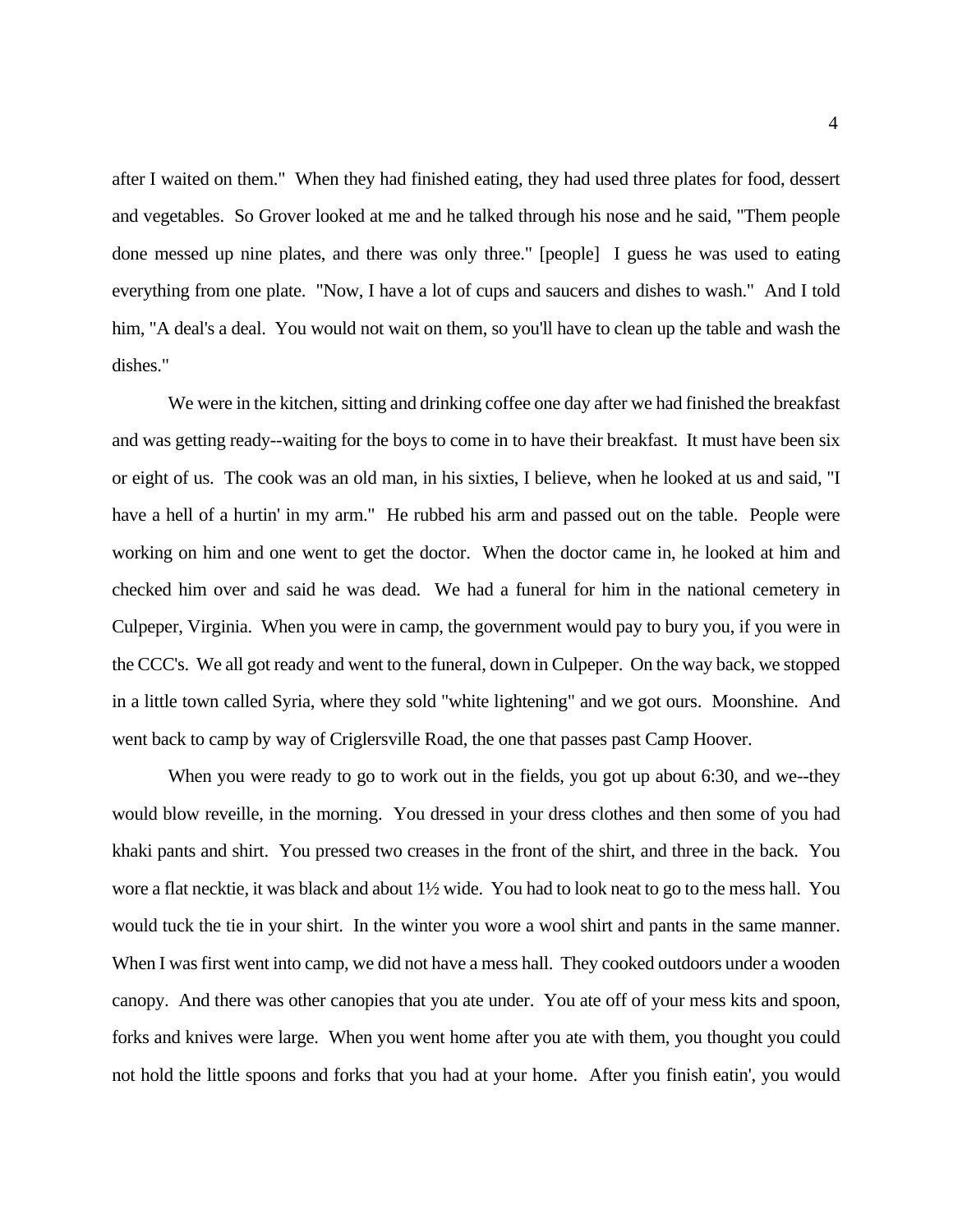wash your mess kit. They had three barrels, of metal, that one man would start a fire under, and have the water hot. That was his job, three times a day. You would first put them in the first barrel, which water. And you would shake them around. You would rinse the utensils in the third and last barrel raising. You would line up, two wide, in front of your barracks to be checked in. You would go to the mess hall dressed in your dress clothes. You would not go into the mess hall with your work they said had something in it to sterilize them. Then you would put them in another that had soapy in clear water. Later, we had a mess hall. In the morning you would get up and get outside for flag clothes on.

 After eating breakfast, which consisted some days of eggs, sausage, fried apples, salt fish which we called salty dogs, and boiled eggs, pancakes, and meals were not bad. You would go back to the barracks and change into your work clothes with a hat, pants, and shirt made of denim. You would get on your truck that would take you to your work place, about twenty- five boys to a truck. would get on your truck that would take you to your work place, about twenty- five boys to a truck. The truck driver was to keep his truck clean. During the day, he would drive the truck in a stream replacing them; starters, generators, and other parts. and wash it. Some days he would clean the motor, taking it apart, cleaning them in kerosine and

 We would do our jobs and about 12:00 we would eat dinner, then go back and work, and work until about 3:30 and then we'd get ready to go back to camp. We would get ready to eat; you would to bring fresh seafood -- fish, oysters, clams -- once a week. Sometimes I would ride home with him. I had a day off. I think we came on Thursday night and that would give me 'til Monday to get back. The man that was the manager of the rec room -- his name was Jenkins -- knew him, and I talked him into introducing me to him. After we ate, we stood at attention outside while they lowered the flag. After that, we were on our own until 9:30 or 10:00 when they blew retreat. At that time, all lights were out and that's when we went to bed. have to get ready: take a bath, change into dress clothes and get ready to line up for chow. We had very good meals. Chicken, home vegetables, pork, biscuits and fish. They had a man from Gloucester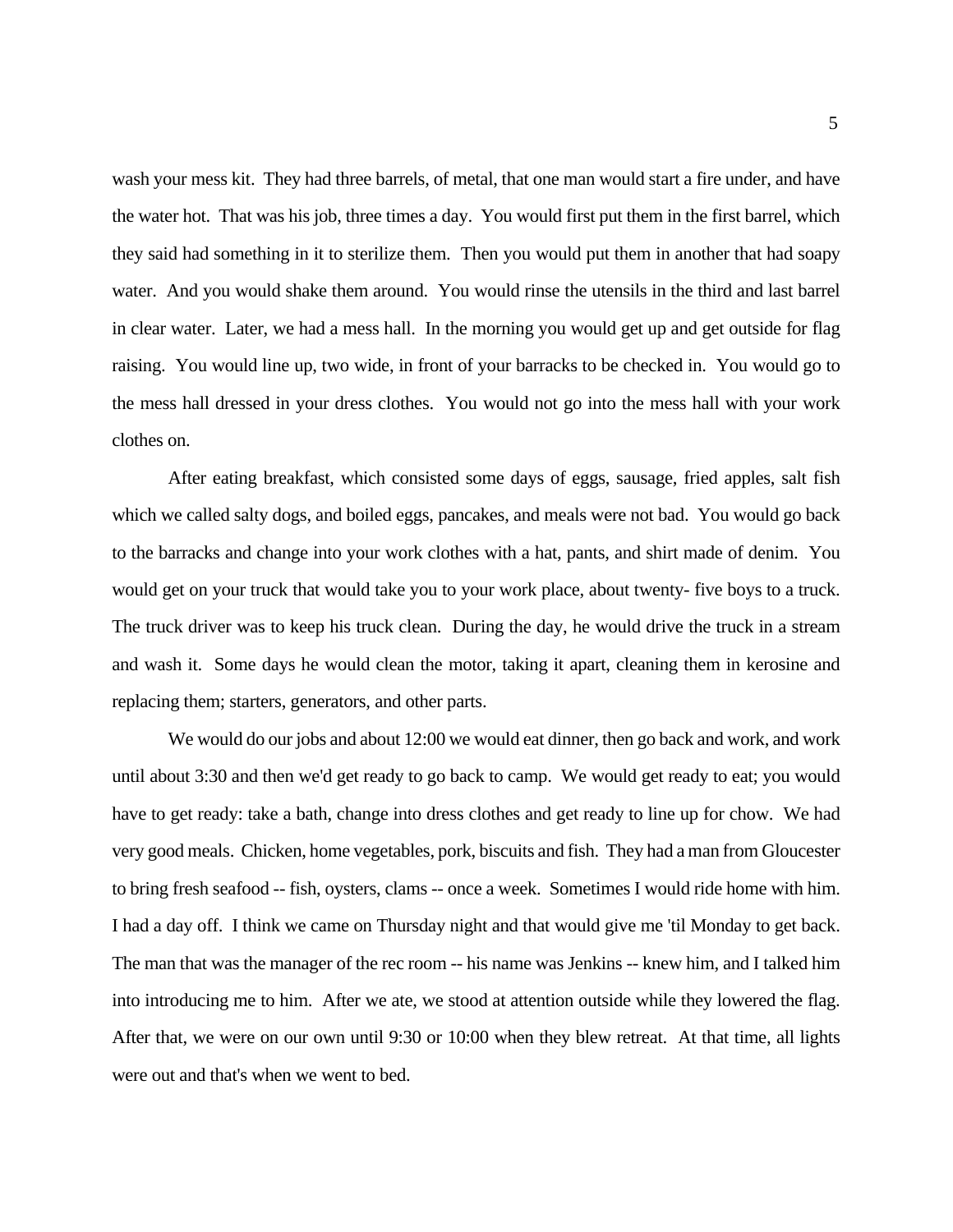The first I remember doing when I went out on the road to work was building Franklin's Cliff [Franklin Cliffs] Overlook. We did not have tractors or equipment to use in camp. All we had were cross cut saws, picks, mattocks, axes, and shovels, bush axes and tools of that type. Wheelbarrows, the kind with the steel wheel, we did not have rubber tires on them in these days. First we cut down the trees with our axes, then saws, and then we would drag them back into the woods out of sight. We made a rock curbing around near the edge. I am not sure whether this is the same curbing there today as the one that we installed there. Then we would level the dirt and have our trucks--they were small dump trucks, about a ton and a half dump, a 1933 Chevrolet, and dump the gravel on the ground. We would take the gravel and level it off with our rakes, shovels and wheelbarrows until we had a on Route 611 at the foot of the mountain in a large brick house which is still standing with a family vegetables on a piece of land near camp. If you left camp and went south past Tanner's Ridge Fire Road, you would come to a road on the left. We called it fire roads in those days. They were only more or less like a path. We would help him plant in the spring and harvest in the fall. He had a 1929 Model A Ford two door. We would take the rear seat out and fill it full of potatoes. Chief Cave was a caring man, likeable, rosy puffed cheeks and roly-poly belly. He would make a good Santa Claus. We all liked him. One day while we were working on Franklin Cliffs, a man stopped by with a large camera on a tripod, about twenty-four by twenty-four inches and said he'd like to take a picture of us on the rock with the valley and Luray in the background. Chief Cave was in the middle and we were all around him. He took the picture of us and said he was going to try to sell it to a background for a movie. He told us to look for it, but I have never seen it in any movie yet. flat, smooth place for the cars to park on. Chief Cave, as we called him, he was our leader. He lived living in it today. We would go to Chief Cave on Saturdays and help him plant potatoes, corn, and

 After I was in camp a while, I went out exploring one day after work. I walked behind the camp to the cliffs and looked at Dark Hollow and Spitler's Hill. I walked over to the left and came to a place where our water from camp came up the hill on about a 60° incline. They had water pipes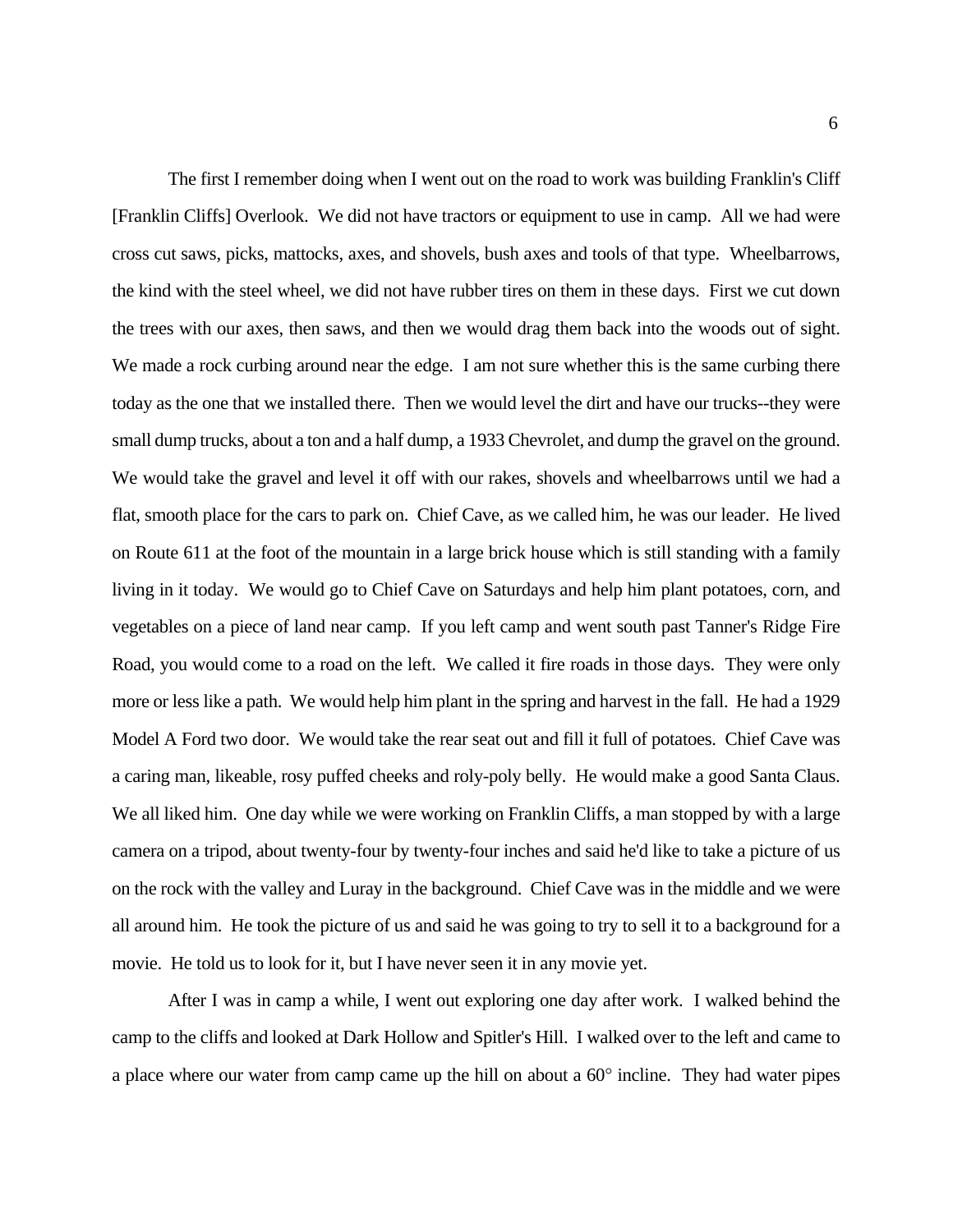and a wood box about eighteen inches wide, and filled with sawdust to keep it from freezing. At that time, the road coming down, Skyline Drive, made a 90° turn right behind our camp. It went straight instead of making an angle across the hill as it does now. And then it would go down to where the parking lot is to go to Dark Hollow Falls and make another 90° turn. We had a spring down the hill where we got our water from and had our water pumps to pump up to camp. They have started a new road now that comes from the Byrd Center and goes down to where the parking lot is where you go down to Dark Hollow. The old road that made the turn before has now been all grown over and has returned back to trees.

 the different members in camp what had happened. I must have stepped on this box and, being on an angle, it must have threw me. And I rolled down that box into the middle of the road. I was knocked unconscious and I was laying in the middle of the road when a motorist came by and saw me and picked me up and carried me back into camp. He let me off in camp and the boys was having a good time talking and joking with me, thinking I was drunk. My face was bruised, skinned, and I knew that I was in the CC camp, but that was all I knew. I did not even know my name. Finally, Grover West came over and said that he knew me, and that he knew I was not drunk, so they took me to the infirmary and the doctor came and looked at me and he put me to bed. About 9:30 I had to use the bathroom, so the doctor took me to the bathroom. We had to go through the washhouse to get to the bathroom and there was a boy there, washing a pair of seersucker pants the same as the ones that I wore in the camp. So I tried to take them away from him. The doctor told him that I had been hurt, and didn't know what I was doing, and that for him to tell me that he was washing the pants for me. So that's what he told me, and that satisfied me. So we went back to the infirmary and I laid in the bed until about 3:30 in the morning and I came to and looked up and I saw the rafters above me and wondered where I was. At that time the doctor, he had sat there on the bed next to me, waiting for me to come to, spoke to me and asked if I knew where I was. I said, "Yeah, I'm in the CC camp." He What I'm going to tell you now is something I don't really remember and was told to me by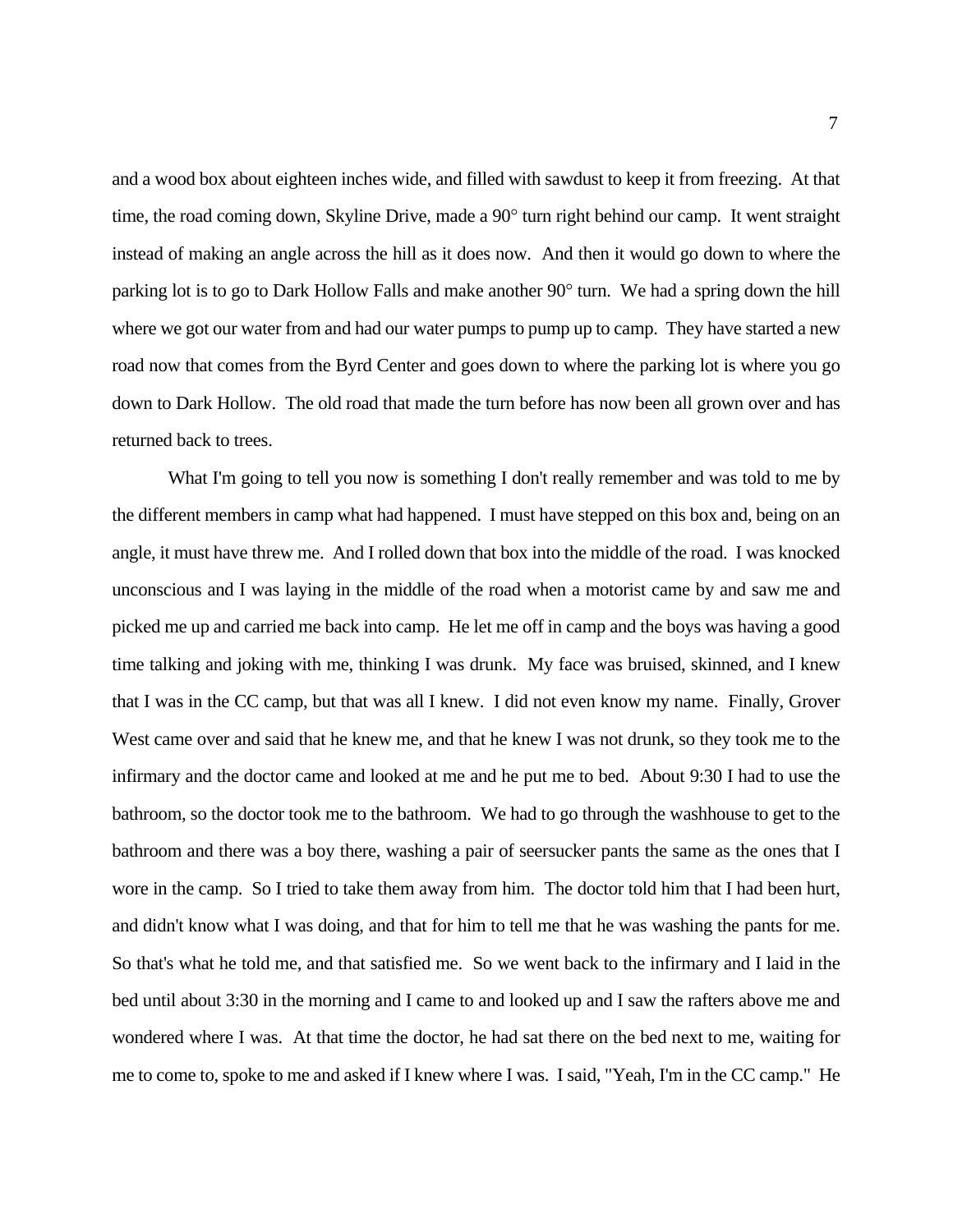asked if I knew my name and I said, "Yes, I'm Albert Willett." They kept me in the infirmary about anybody beating me, but I believe what I did was fell down on that box, and rolled down in the street. me," that I was standing there and the next thing I knew, I stepped on the box and the next I knew was when I woke up at 3:30 in the morning in the infirmary. I still don't remember anything about four days. They questioned me if anybody had beat me and just like I told them, I don't remember They wondered if somebody had pushed me and I said, "No, I don't know of anybody that pushed what happened at this period of time.

 When you first went into camp, the first impression they had of you is what your nickname was. I had white hair, so they called me "Whitey". Other names was "She"; "She" had wavy hair, permanent, and he looked something like a girl, so they called him "Mae West". At that time, Mae everywhere telling all about the movie, including banners on the side of streetcars, as long as a streetcar. One was called "Rats"; he was a Shifflett, from Shifflett's Hollow, which is not far from the was Waschoski or something like that and they called him "Tiddy War Horse". We did not let him know we called him that. Commanding officer was bald, so they called him "Marble Top", but not to his face. "Flappy", he had large ears. "Rich Creek", he was from Rich Creek, his name was Emmett Ballett. "Stoney Creek", he was from Stoney Creek, Virginia. "Dog Man", he was always talking about his beagle hounds. His real name was Toler. I was in the CC camp with him when I went to the CC Camp F-21 Company 1368 in New Castle, Virginia. He came there with me, also. When we came to the New Castle camp, he told me that he had married. I asked him who he had married and he said, "Dixie Belle Hoover." I said, "The one that lives in Harrisonburg?" and he said yes, she was the one that he married. She was one of the girls that came to camp on payday to have sex with the boys. "Uncle Dave", named after Uncle Dave Macon, who played hillbilly music from a radio station blond, and looked like a woman. There was another one that had wavy hair that looked like he had a West had a movie coming out called *Going to Town* and Mae West was the star. They had signs Drive. There was "Sailor", he was in the Navy; "Brassmouth", he had a lot of gold teeth; the doctor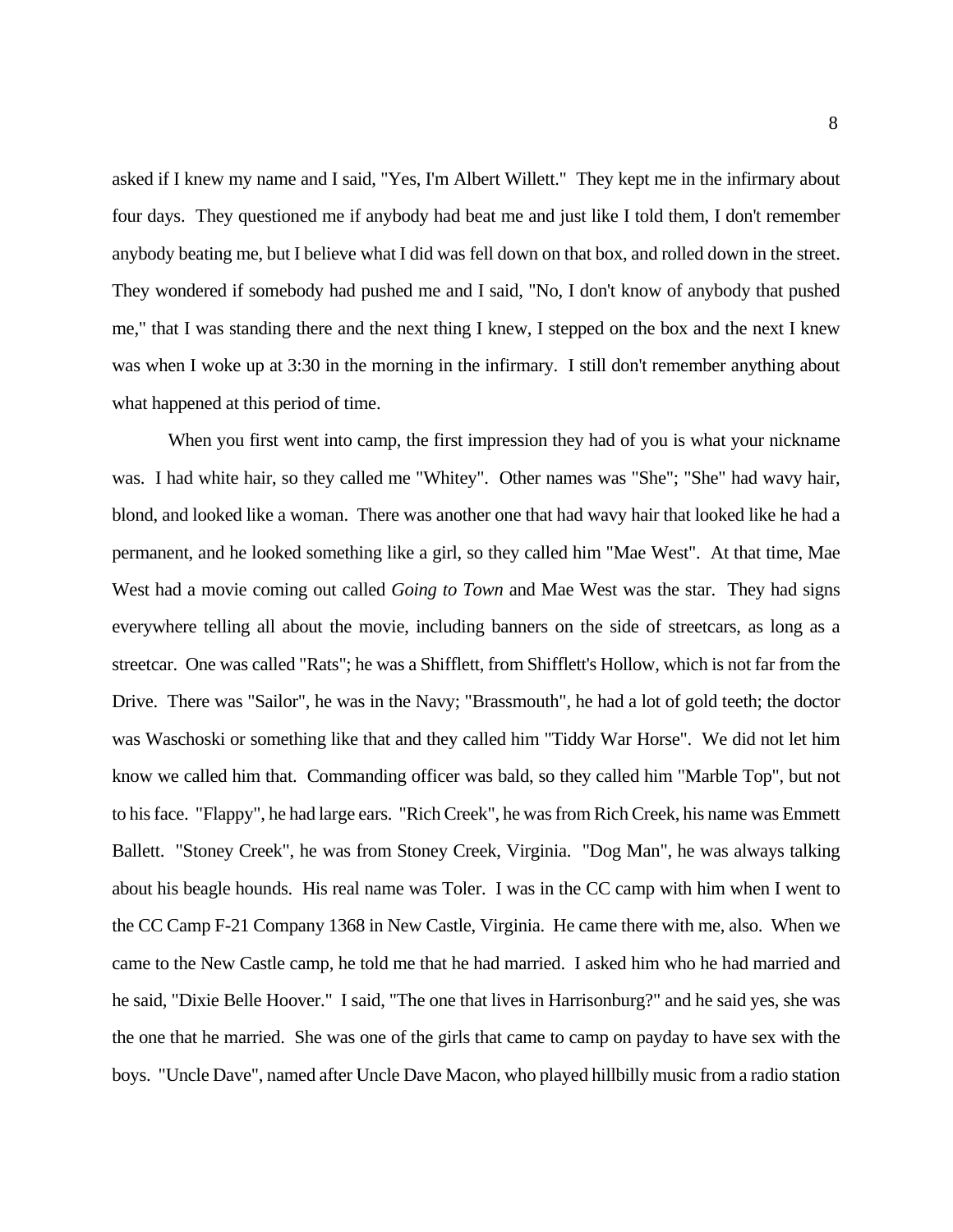in Wheeling, West Virginia, that we'd be playing when we woke up in the morning at 6:00. "Skillet Licker" -- they tried bringing in hot lunches for us at mealtime and they would bring the lunch in the fields and we would take our mess kits and they would put on the food on them. One day I ate all my food and Big Jim Trainam, the one they called "She", looked at my plate and said, "You have ate all your food; you are a skillet licker!" For a while in camp, they called me "Skillet Licker".

 They found out that the gooseberry plants have something to do with the white pine blister rust that was killing the chestnut [pine] trees. So we were told to go out and pull all the gooseberries up and hang them up in trees with their roots up in the air to dry. We would come back in about 90 days and put them in piles and burn them. We started on Hawksbill Mountain. We would start at the road and line up about 25 boys wide and about six foot spaces apart, with the last one with a string and worked to the top, pulling the gooseberries and hanging up in the trees. So we would cover the whole mountain like this. The next place we did was Spitler's Hill. At that time, most of it was pasture land with old rail fences. Every once in a while we'd have a rattlesnake on the bush, so we'd have to kill the snake to pull the bush. I skinned one of them and made a belt. I took a pair of pliers and pulled his fangs, then I cut around his head and pulled the skin to the rattlers and cut the meat out. I used alum to cure the hide. I put a slit at the head and at the tail and slipped it over a belt. The head would hang one way and the rattlers another. We killed nineteen rattlers one month. While working at Spitler's Hill, we got our water from a spring that was at a house on Spitler's Hill. There was two springs, we called the upper and the lower springs. A cow had shit in the spring and it had run under the ground to the lower spring, so I went back; I asked Chief Cave where I could go to get some water and he told me to go to the lower spring. So I told him the lower spring had the same thing in it that the upper spring had, the water looked brown, like tea. And they said, "No," said, "The water in the lower spring is not the one that comes out of the upper spring." So they wanted me to go get the water, anyway. I went back and got them the water and carried it up there and dumped it in their mess kits and they started to drink it. And when they did, they started spitting left and right. So I asked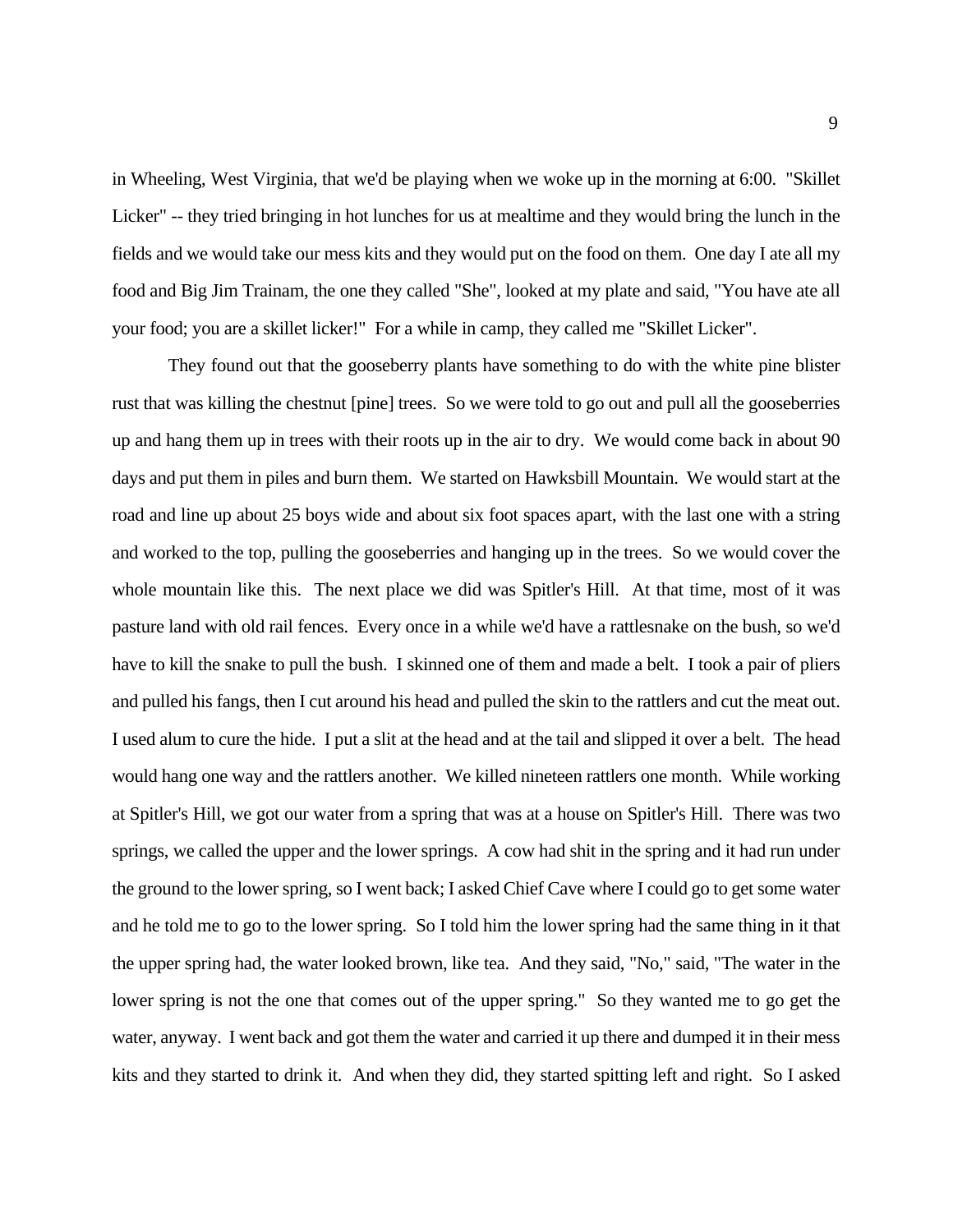Chief Cave, I said, "Do you know of another spring?" And he says, "No. Says, "Go back to the upper spring, clean the spring out, let the water run until it's free and clear, and then fill us some water." So that's what I had to do. It took about an hour and a half to two hours to do this and by the time I got ready and brought the boys their water, they were wanting water awful bad.

 A family lived in the house on Spitler's Hill and I remember that they had a 1915 Model T touring car they used but never got a license for it. They had a thirteen-year-old boy who was working out in the fields, raising corn and vegetables. He worked with his shirt off one day and he had the worst sunburn I've ever seen. His back was just one big scab. So we talked him into going to see our doctor in the CC camp. The doctor took care of it for him and gave him salve to put on it.

 While working on Spitler's Hill, they tried bringing out hot lunches for us during the working days at 12:00. This didn't work very good, so it wasn't long before they went back to the bag lunches. were talking about how far we could throw a rock with a slingshot. I had made one just like it with three foot long thongs and a leather pocket to put the rock in. After we had ate lunch we was out there and we was getting ready to see how far we could throw a rock with this sling. I put a rock into it, about an inch and a half to two inches, in the leather pocket, with the two leather thongs like it was supposed to be. I spun it around my head about three times and let it fly. Emmett Ballard and the Emmett Ballard's head. It knocked the bark off, and Emmett said, "Whitey," he said, "Let me see that thing." And when he did, he come over and took it from me and cut it in about two inch pieces and said he did not want to hear about David and Goliath again. We were lucky; two inches lower and it would have hit him in the forehead and possibly killed him. We were eating lunch one day on Spitler's Hill, down near where the dynamite shed was, and they had all talked about how David and Goliath and how David killed Goliath with a slingshot. So we other boys were standing about 50 feet from me, near a pine tree. The rock somehow got tied up in the pocket and I spun it around and let it go. When it did, it hit a pine tree about two inches above

There was another boy in camp, I don't remember his name. To be on Saturdays, he would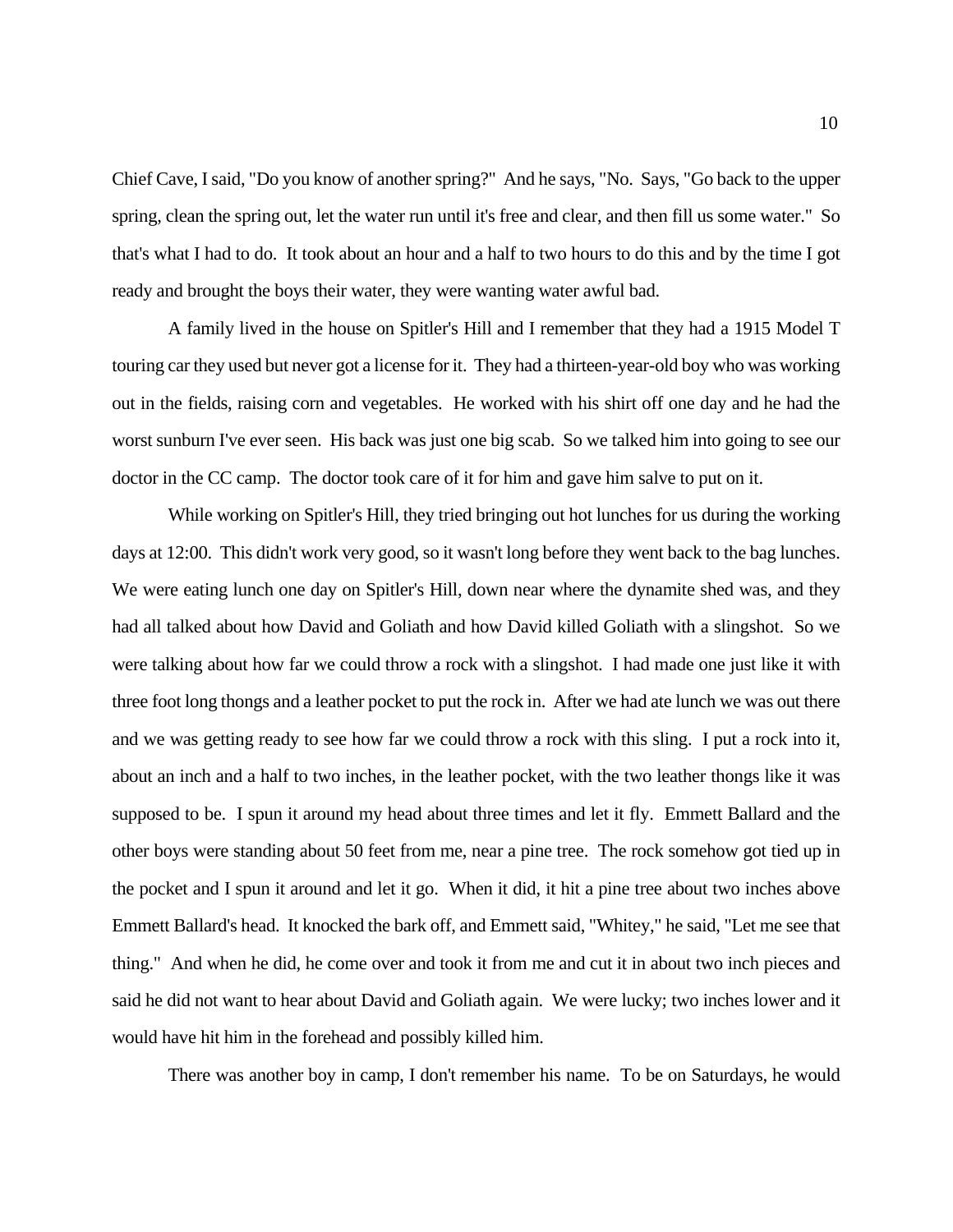take us into Harrisonburg, to a bawdy house. When we were there, we would hear him call to people "Mom" and "Sis". We did not think anything about it, thinking it was just a name that they called them. One day a boy came into camp we called Flappy because he had large ears. We told him about boy lived, that was in camp with us." Flappy lived in Harrisonburg. So we told him on Saturday we'd like to go in with him and let him show us where the house was to make sure we were talking about the same place. Saturday we took us to the house and it was the same one. He said, "That girl was his sister and the woman was his mother." The next day when we came back into camp, they took everything he had, including his barrack--his bunk and radio, and threw it out the window. When he came back, he wanted to know what happened, so we told him we did not want him in the barracks. So he went to get the Lieutenant. The Lieutenant came, he told him what had happened, and he left with the boy and that was the last we ever saw of him. There was twelve boys in camp telling the Lieutenant that if he stayed in that same barrack, they didn't want to stay in that barrack. the house and said we would take him there on Saturday. So he told us, he said, "Well, I swear this

 Flappy went home one day. When he came back, and nobody could get along with him. He kept picking on us 'til I finally let him--hit him in the face with my fist and the boys stopped us and went to get the boxing gloves and said if we fought, we would have to fight according to the rules with the gloves on. When the boys came back, they had the lieutenant with them. That's when I knew I had to win the fight. We boxed a while and finally he got a--I got a solid in his chest and the blood flew from his nose and mouth. The Lieutenant stopped us fighting. I was scared to death; they took him to the infirmary. After a while he came back and stopped bleeding. We sat down on the bunk and he was talking and apologizing to me about what he had done. So I asked him what was bothering him -- we knew something was bothering him, everybody in the barrack, since he came back to camp. him -- we knew something was bothering him, everybody in the barrack, since he came back to camp. And he said while he was at home, his father had married his girlfriend. When he came in the CC camp, he had left his girlfriend at his daddy's house to live with him until he could come home to marry her.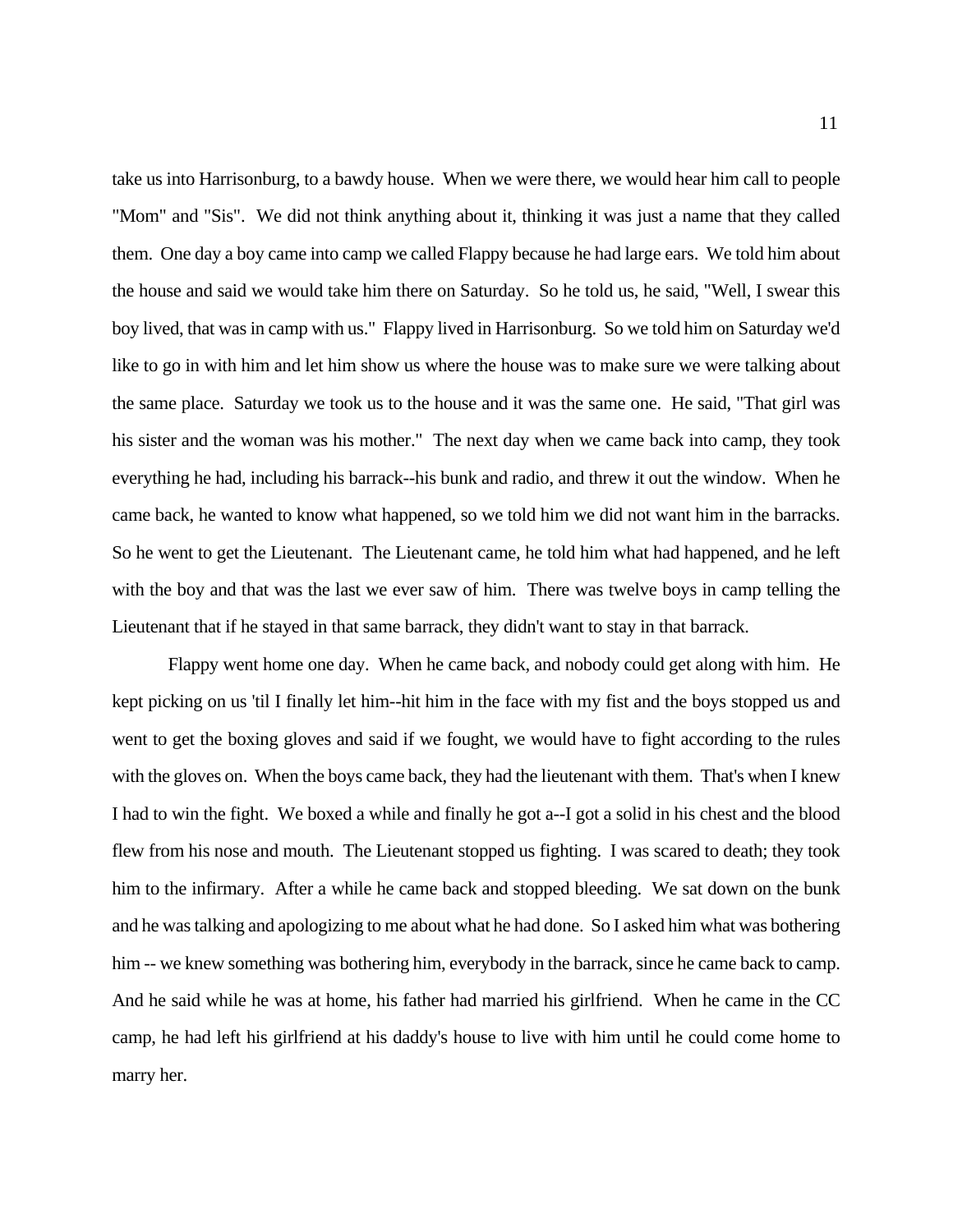We got paid at the end of the month and the camp would have people coming to the rec room the government and they would do all kinds of tricks and that is the first time I saw a person ride a unicycle. He would come up about an inch from the end of the stage and turn around and go back. of the boys said he could get up close to the screen and he could hear what they were saying. Later we got the talkies. You had to put the picture on the screen and it had a record what did the talking for you. You had to slow it down and step it up with your fingers or it would get out of tune with the pictures and the talking wouldn't be the same as the pictures. We would have dances at some weekends and they would go to Harrisonburg, Stanleytown, and Luray and bring girls to the dance with them for the boys. Sometimes we would have a band to dance by. We had a man from somewhere in the valley on payday to bring a trailer to the camp with two girls for the boys to have sex. He parked behind the stockade fence until a lieutenant ran him off. The next month he parked up in the woods where Byrd Center is at this time. And the rangers run him off. He went to Camp Number 1 or 10 and that's where the sheriff came and locked him up. to put on plays and do tricks that the people like that did for a living in those days. They worked for He was good. Some weeks we would have silent motion pictures when we first went into camp. One

 To tell you how we had a little entertainment in the camp, we were out on the road one day and a man came by in a '33 Chevrolet and asked us where the road went. So I looked at him and I told him, I said, "Look," I says, "I've been here two years," and I said, "The road hasn't been anywhere yet." Before I could tell him I was just joking, he took off and went down the road and let out a stream of cussin' like a sailor. He had been running that road for a long time and couldn't find any way to get off, so I guess it did upset him. get off, so I guess it did upset him.<br>Another thing we did while working in camp was to slope the banks on the side of the road.

 They had a steam shovel, a real steam engine. The engine was mounted on the back and it had a boiler about eight foot high that they would start about 5:30 in the morning to get up a head of steam before they would start to work. This machine looked like it was hand made. It was crude, with a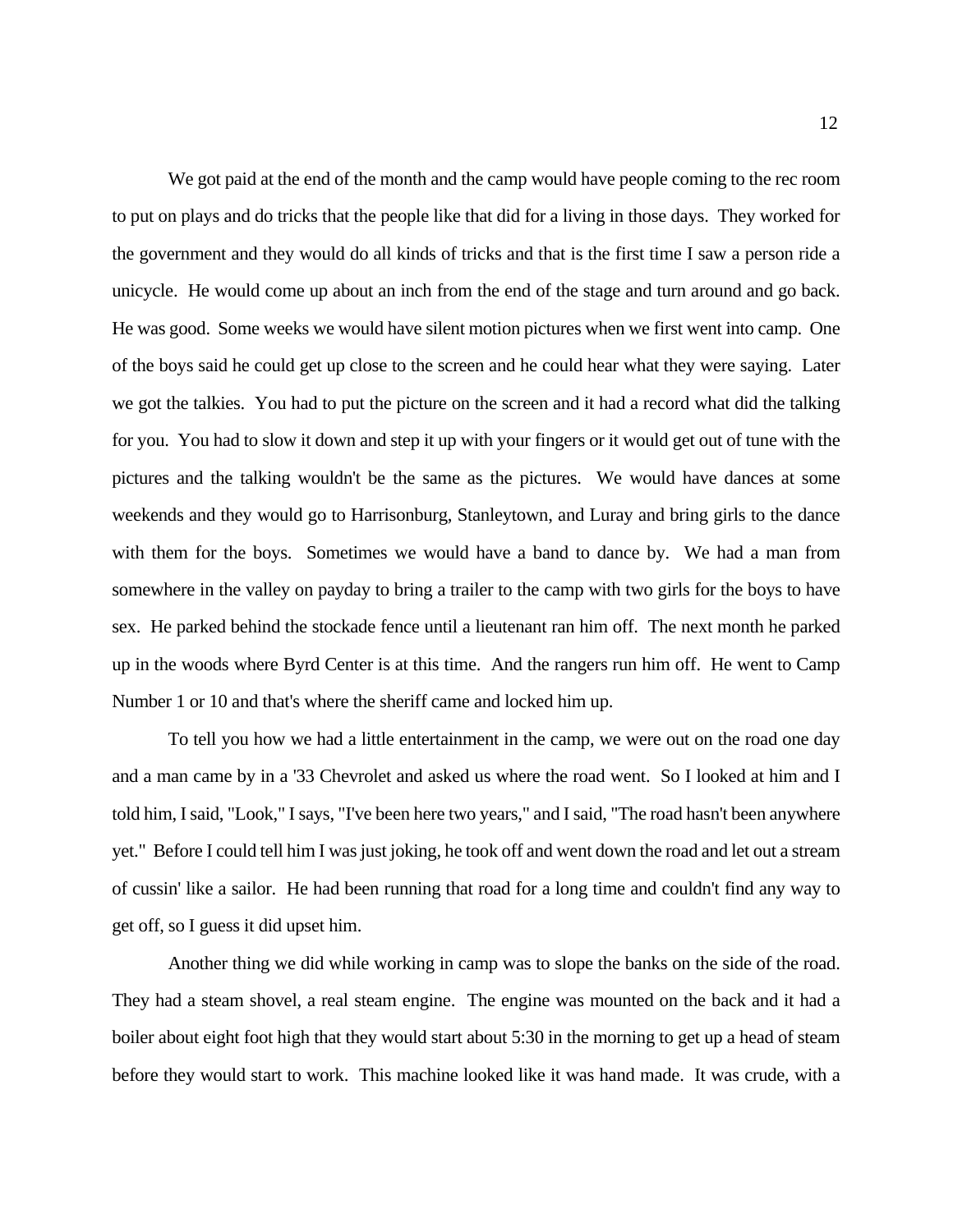sheet metal roof. And instead of having hydraulics, it was all cables, with big drums that went around to pull the machinery up and down. They were about three foot in diameter. I was told it was made in about 1916 for the War Department. It was chain drive. We had a lot of large, five ton trucks that had solid tires and chain drive--

#### END OF SIDE A

#### START SIDE

 They had chain drives, too. They had a sign on the front of them, "FWD" and we were told that was meant for four wheel drive. But this could not be true because they were run by chain drive and the only two rear wheels had the chains to them. Another thing we were told that they stood for Federal War Department, which makes sense. They said it was made for the Federal War Department during the war in 1916, the World War I. It looked like all the heavy machinery that we got was what was left over from World War I. We would dump dirt near the road where the bank was and take wheelbarrows and shovels, rakes and mattocks, and level the dirt off. We would level it off so it would be smooth for to put the sod on top of it. We would put about two inches of dirt over rock. Then we would go down in the meadow, that is grown up now and has trees onto it. It was near Tanner's Ridge Road, near the cemetery that now stands. We would take an ax and chop the sod in two foot wide by six foot long strips and roll it in a ball. After we had a truck load, we would take the balls and six men, three on each end, would get hold of a steel rod and then the seventh man would sod was down near Tanner's Ridge where the cemetery now stands. The trucks were small, low trucks. They were one and a half ton, 1933 Chevrolets, dump trucks. We would take them to the place where we would use them. We would place them on the banks side by side, until it was all covered. Then we would put pegs in them to hold them to the--in place until they would grow the roll the ball of sod onto the rod and we would pick it up and load it in the truck. The place we cut the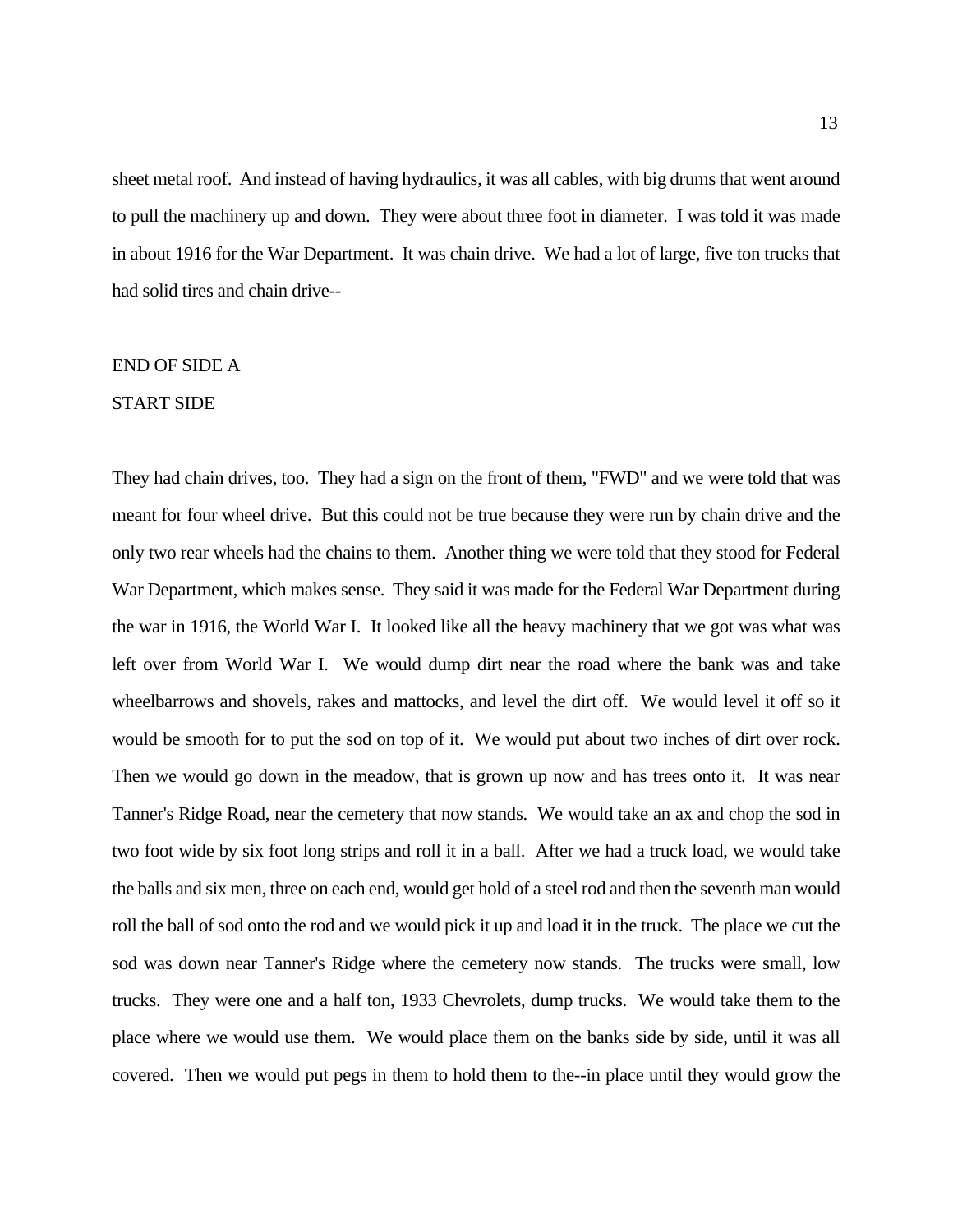roots together and it'd be one sod. We would mix in dirt where possible and in cracks when we had to. We were covering a large bank near Fisher's Gap. It was about one mile south of Fisher's Gap going up towards Camp 3. It was about one mile up on the right. We were fixing that bank, it had a large rock on the top of the bank and as we were working, a large bobcat came out of the woods and stood on that rock and screamed at us. Someone said it must have a den nearby; a bobcat would not come that close to you.

 After being in camp for a while, I started to go with a girl in Dark Hollow. She lived in a log cabin with a dirt floor and an open fire place. It was one room and a loft. I think there were about three children and a man and his wife. We had gone together about six weeks when one day I went to church at night on Sunday and as the preacher was preaching, a Mr. Cave, [Gordon A. Cave] I think his name was, two boys near the window was flashing a nickel-plated revolver. Looked like they was going to shoot into the church. Two burly mountaineers got up and went on the outside. Mr. Cave, the preacher, did not miss a word, he kept right on preaching. I was near the window and could hear what they said. They said, "Look, this is the house of the Lord and you do not do anything like this on this ground. If you have a quarrel with someone in the church, wait until they get of the church and go--and get off of these grounds before you do anything about it." They seemed like they a word. That night as I walked the girl home, she lived near Fisher's Gap, about two thirds the way up the road to Fisher's Gap. So when I left with her, I walked the road back to camp about three times as far, instead of going up the hill. I didn't want any part of those two boys with their pistol. were religious people. They left and the two men came back into church and set down, without saying

 The next week we found out what it was all about. There was a boy in camp going with a girl named Beulah. She lived on the curve in the house across from the preacher's house on the way to Fisher's Gap. The boy would do anything to make a nickel or a dime and save every penny that he made. He'd press your shirt, sew on buttons or patches, or fix tears and anything like that. He had gotten Beulah pregnant. Two men came into camp, they were real hillbillies. Tall, skinny, and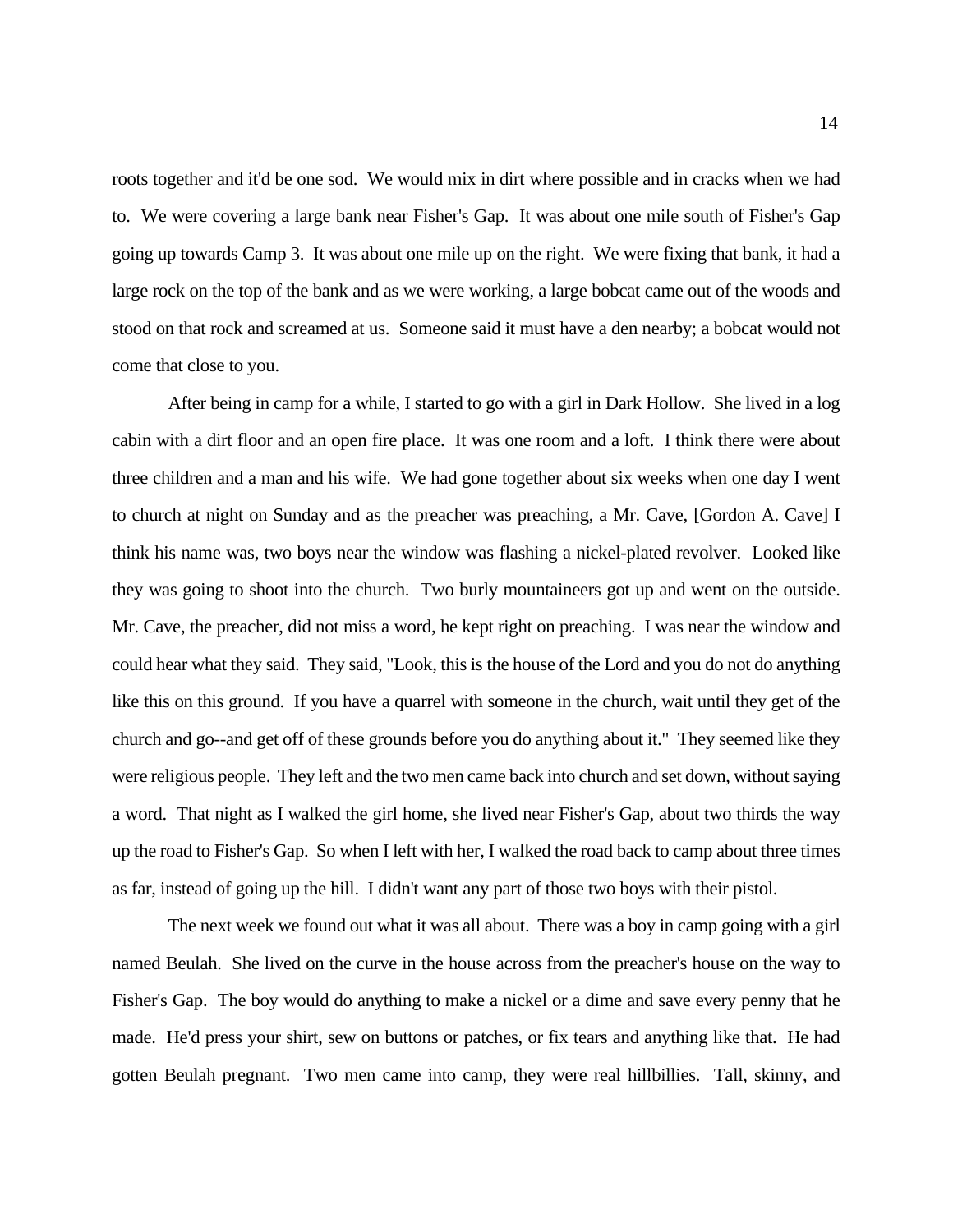pointed hats. They each had a rifle and I believe the rifle at that time looked to me that the rifle was as long as they were tall. They went to the Lieutenant's office. We went out to work and when we came in from work, we found that they'd wanted this boy to make . . . him marry Beulah. He talked them out of it and promised to marry her if they would let him go home and get the money he had saved out of the bank. So they let him go home. When he went home, he married his girlfriend that he went to school with in that town. That was the last time I went into Dark Hollow.

 They had a large box in Dark Hollow that evidently was used for a community ice box. It was about two feet wide, eighteen inches deep, and about twelve foot long. It was down near the creek where it runs under the road, coming down from Dark Hollow Falls. It was on the side of the road near the creek. There must have been two or three families using it, as it had meats, eggs, butter, milk, and other things in it, and jars, and was sealed at the top with a lid so the water could flow down each side of it and out the other end to keep them cool. They would fry meats and sausages and put them in the jars and turn them upside down and let the grease seal them. They said they could keep the meat for a few months like this.

 They had glider meets on the Big Meadows each year. In 1935 they were going to meet on a Sunday. Friday, one of the men's wife called and said that she would like to talk to her husband and look for him, maybe he was broke down on the road. We drove out past Hawksbill Mountain and saw some loose stones in the wall. We looked over the bank and saw his car upside down and the trailer behind it upright. We went down to the car and he was under it. He was not hurt except for where the acid from the battery had run out and hit him on his leg. He could not move his leg. He had laid there from Wednesday to Friday. We picked the car up off of him and the only thing wrong with him was a place where his leg was sore. We got the car out and then the trailer out on the road and pulled it back to camp. The trailer and the glider was not damaged. We took him to the infirmary and had the doctor patch up his leg. He had to make seven flights on Saturday to be in the meet we looked for him and he was not with the other men. So they asked us to take the truck and go and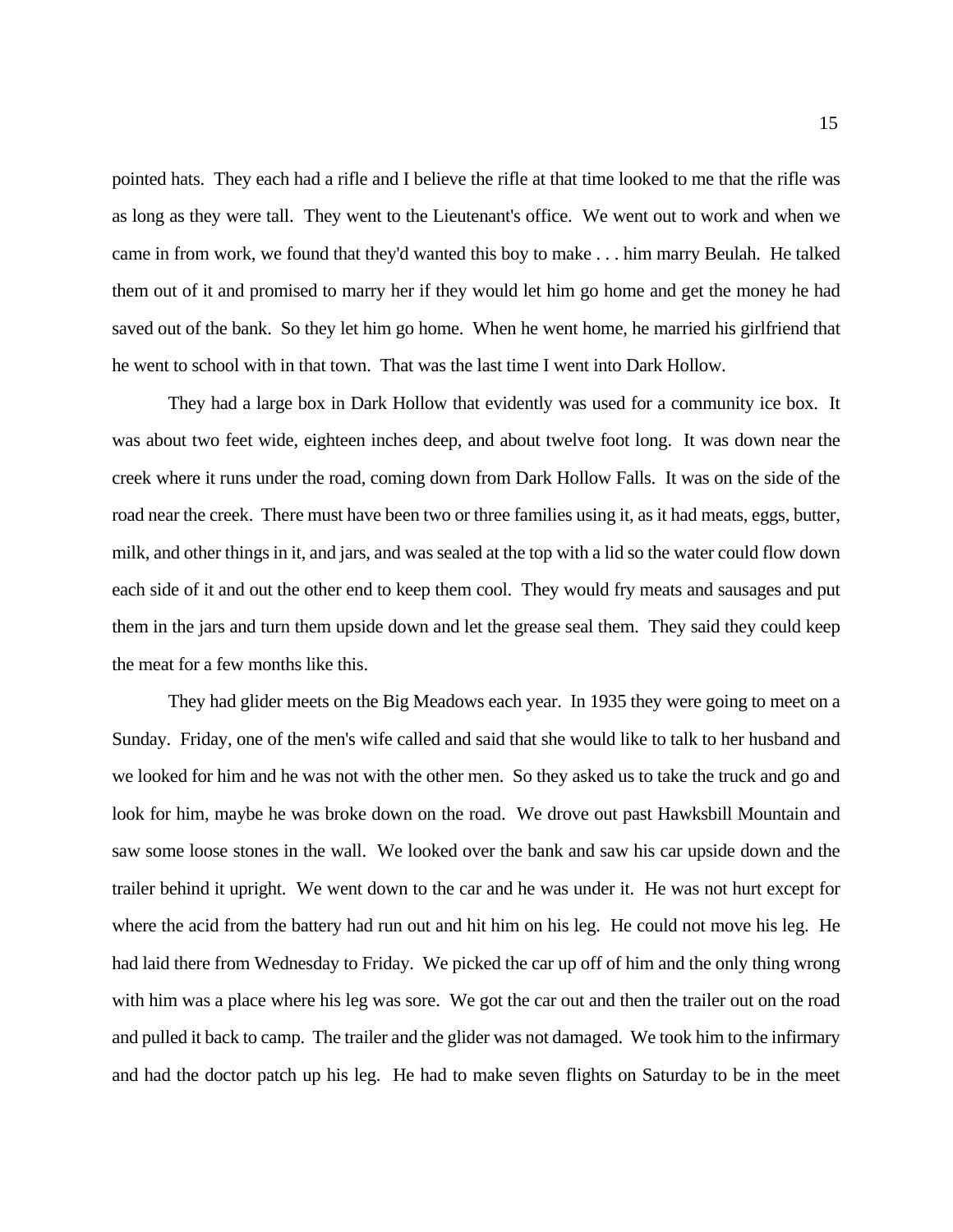Sunday. The others had already made theirs. He looked at the car and said if he could cut the top off and put some oil and water in, he could use it to pull up his glider. So the man in the camp took a torch and cut the top off and they made a convertible out of it. We pulled him up six times and he would fly around and circle back and land. We would hook the glider to the rope and then hook it to the back of the car, and then one man would get on each wing and run along the side until he'd get enough air under the wings so he could control the glider. Then they'd turn him loose and they would at about 35 miles an hour he'd be almost straight up behind you in the air and he'd cut himself loose. at about 35 miles an hour he'd be almost straight up behind you in the air and he'd cut himself loose. And then he would circle around and come back and land. When he was ready to make his seventh this time. But he said no, he was going to make it anyway. The wind had an uplift that would lift the gliders up in the air over behind where Big Meadows Campground is at this time. So he said instead ahead and take the car, pull him up, and then circle back and get on the side of the road where he would land, and for all of us to scream. These gliders didn't have motors and they just--you could hear just about everything that was said or done, where there wasn't anything but except the wind blowing by. So we pulled him up in the air, and cut him loose and went back and got on the side of the road and started to scream. As we were screaming, we finally saw him come under the clouds of fog and started to land. Well, there was only one tree in that meadow and that was the tree that he hit. He had heard us screaming and he knew exactly where he was going to land at, but it just happened that this one tree was in his way. When it hit the tree, it tore the glider all to pieces, but he was not hurt. So we went over and asked him if we could take a piece of the glider for a souvenir and he told us not to take it until he looked it over and he would look it over first, so he looked it all over and after he got through he said, "Well, there's nothing I can salvage out of it, so you just as well go ahead and take it." I had cut the number off the tail, out the back of the glider and had kept it for many years. pull the glider down the road about 25 miles, 27 miles an hour and it would go up in the air. And then trip, the fog started to roll in. So when the fog started getting thick, we told him he shouldn't go up of going over there, he would just circle around in the air and come back down. He told us to go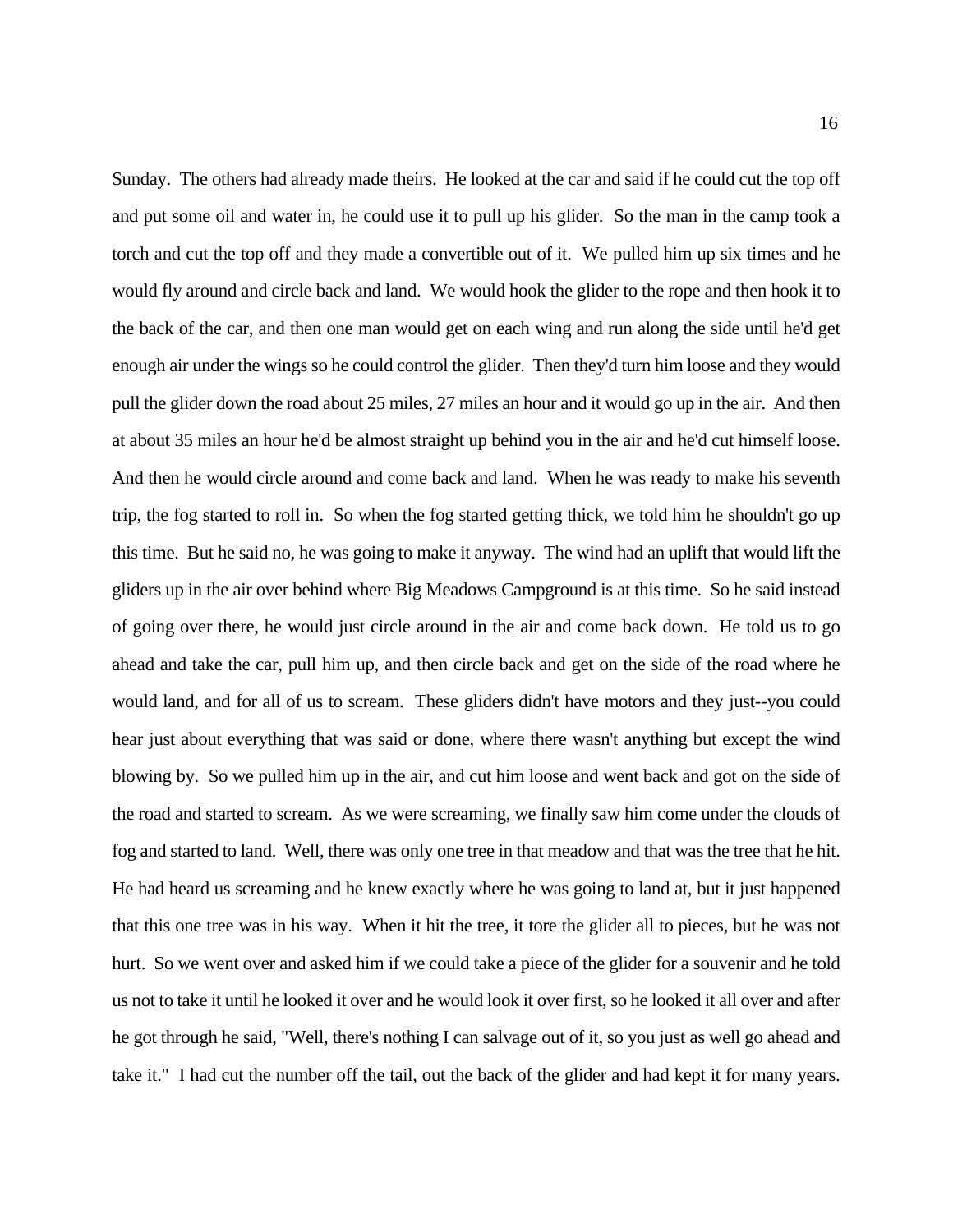Somehow I've misplaced it. The boys tore so much of the fabric off and broke pieces off, all it left was the frame. I went back to look for it again in about 1960 to see if it was still there. There was a piece of the skid still there at the time. It was rotten. The ski was the place that took the . . . place of a wheel. Lot of them didn't have wheels on their gliders, they had skids.

 Sometimes the gliders would miss the lift as we pulled them up on a meet and they would miss the lift, so they would have to go down in the valley and find a place to land. They would fly around in the valley, 'til they found a pasture land that was large enough for them to land on. Then once they'd land down in there, they would have to phone us and they would have to bring the trailers and the cars down to pick them up and bring them back to camp.

 There was a boy in the camp named Rats, the one we called Rats, his name was Shifflett. [break in recording; recording begins in mid-sentence]

 . . . boy in the camp named Rats, the one that lived there in Shifflett's Hollow, his name was Shifflett. He had a 1928 Model A Ford that had the clincher-type tires on it. It was the only car that I know of made with this type of tire. And to take one off was a job; it took an hour and a half to two and a half hours and there was a lot of cussing going on when you changed these tires. And the cars after that had what they called a drop center wheel. When people changed these tires, there was a lot of cussing the tire on the rim and put about eight or ten pounds of pressure into it and then bounce the tire up and down until these grooves would slid into the groove on the rim. We took the tire and started back towards where his car was parked. We had to go down past Tanner's Ridge way. Just before you get to Tanner's Ridge Road, there was a big open meadow at that time. It's all grown up now, and trees. Down below the meadow, about 500 to 600 yards, there was a wood land place, with trees into it. It was about a ten foot drop from the road down to the meadow. It was sloped, you know, for the road to hold up. So I just wondered what would happen if I turned that tire loose and let it roll down that going on. It took at least an hour and a half to two and a half hours to change one. You had to put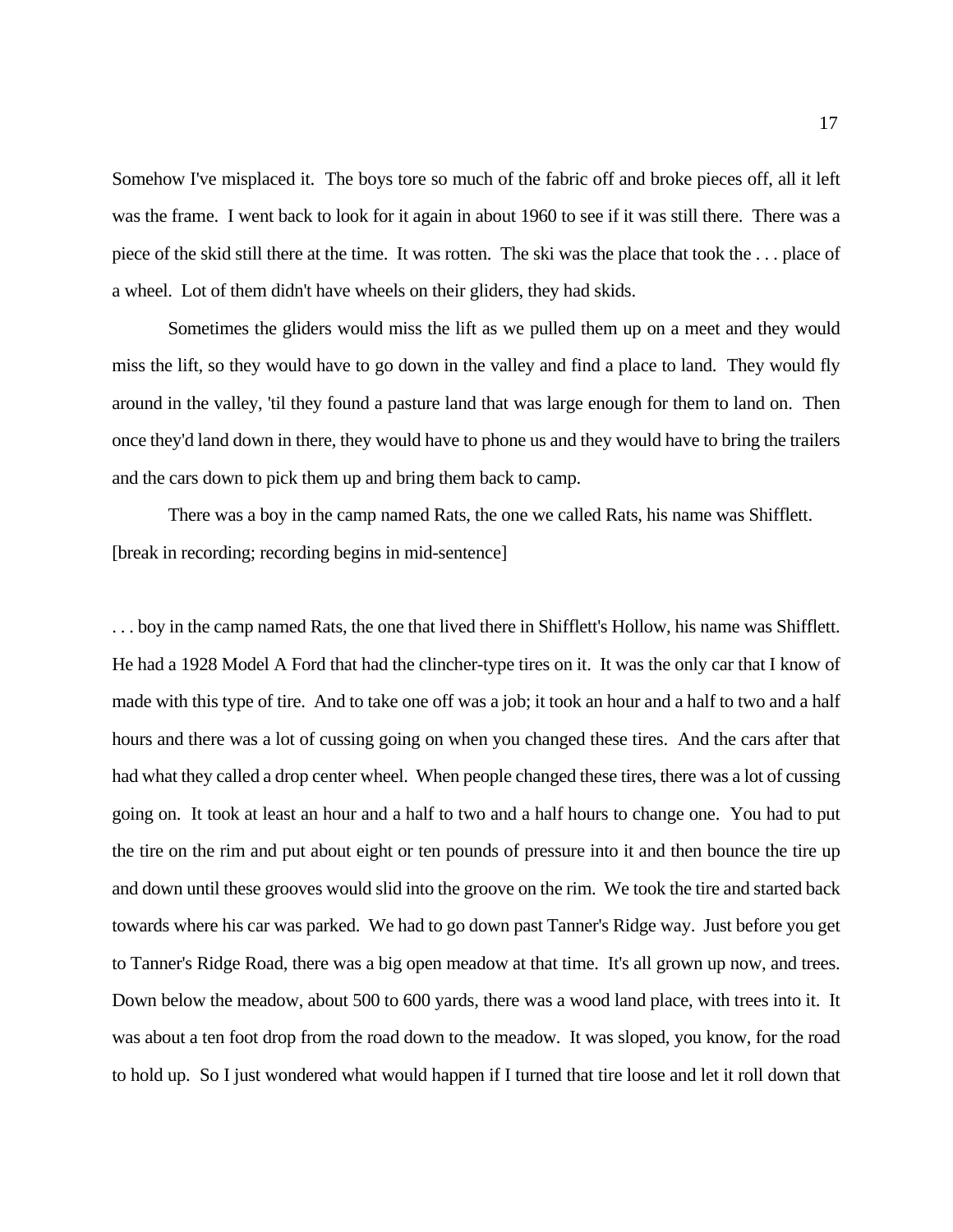last time we saw the tire, it was going down into the wood land. Every time it hit a rock, it would bounce up above the trees. Rats looked at me and said, "Whitey," he said, "You turned that tire loose on purpose." I said, "No, Rats," I said, "It slipped out of my hand." So we had to go back to camp, get the other tire, fix that, and bring it back to get the car. hill. So I turned the tire loose and it rolled down that hill and it went down across that meadow. The

 To show you how we had fun in camp, one of the boys told Rats that he saw that wheel down in Stanleytown. He said he was standing in Stanleytown, near a stop sign. He said the wheel had rolled all the way down to Stanleytown and said if it hadn't stopped for a stop sign, he said it would have rolled on into Luray. In that day, didn't have red lights, they had stop signs. We all had a good laugh from that! Everybody did these things in camp all in good nature and we would not get mad.

 We had things for recreation. We played football, baseball, basketball, ice skating, skiing, and everything that was games. I remembered our pitcher, who's first name was Dewey. He would have us massage his arm with alcohol before and after the game. Our lieutenant went to college and for our football game he made up a little chant that went:

[to the tune of the *Notre Dame Fight Song*]

On for Fechner, on for Fechner,

Fight on for your fame.

Fight, members, fight, fight, fight

We will win this game!

 In 1936, President Roosevelt came to our camp to dedicate the Skyline Drive. About a month before he came, they told us to go out to Big Meadows. There was, I think it was two planes that was going to land and one of us would take steel pegs and drive them in the ground and tie them down. The planes in those days was real light and it wouldn't take much of a wind to turn them over, and we had right much wind up on Big Meadows. They were Navy trainers, two planes, bi-wings, the sailor landed it--we had to stake the plane down and tie it with ropes. They had places where we could tie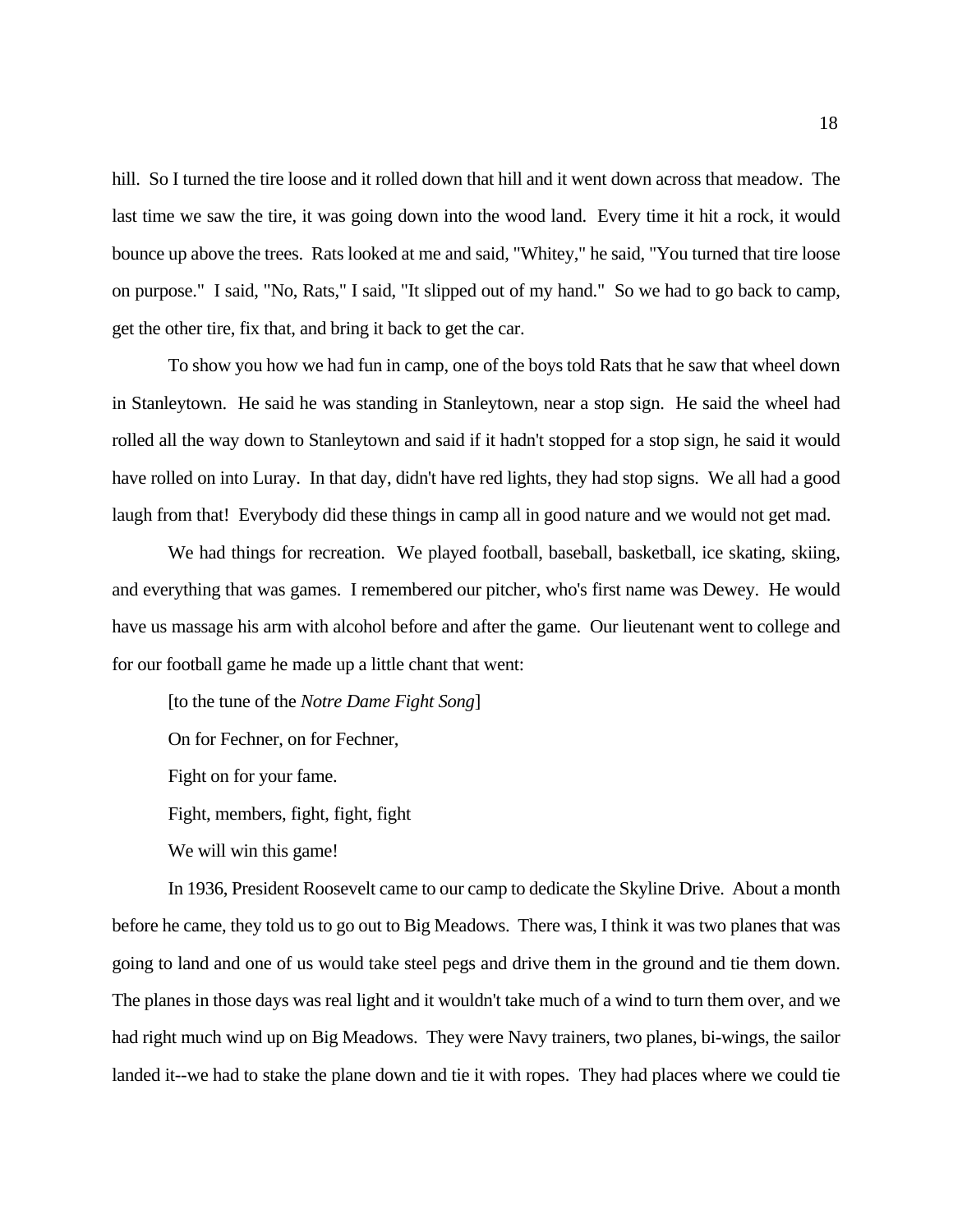them down and had two places on the tail of it where we could pick the tail up and roll it around. We staked them out in the fields for that night and then later on we went out to build a metal shed to store them in. Built the shed across the street on the ground where the President was coming. The sailors came to our camp and stayed with us. They would play in our games and eat and talk with us, play cards with us on rainy days -- we would not figure out what they were doing there. Roosevelt came on Sunday. We had a stage built for him on the outside and had put logs for people to sit on to make a semi-circle, like you would put into a coliseum for people to sit on. It was just about in front of where the Byrd Center is now, across the road. () coming to camp didn't mean anything to me at that time, so I went home on that weekend. I wished I had stayed for the occasion so I could remember it, but let's go on now.

 After the President left, the next day they asked us to go out and take the plane and pull it back out on Big Meadows so they could take off. We asked them what they were doing in camp and he told one of the boys that what they were was Secret Service agents that had been sent there to check the camp out before the President came there on Sunday. So we rolled the plane back over across the road to the other meadow and then they took off from there.

 There was two families living behind our camp. There was a thirteen year old boy who lived at one and I had played with a lot. I had two days off, so I went to the house and borrowed a 22 rifle and his dog to go hunting. I was hunting behind camp on the hill that goes down to Dark Hollow. and his dog to go hunting. I was hunting behind camp on the hill that goes down to Dark Hollow. There was on a cliff . . . when I was on this cliff, I heard the dog barking and carrying on and I looked over the cliff and he was having a big fight with a ground hog. It looked like the ground hog was having the best of the fight. So I took the rifle and shot at the ground hog. At the time I shot, the dog jumped just as I fired. I thought I had hit him, but I hit the ground hog. It was in his--back of his head, and it knocked his eye put. It was hanging on his cheek. They were still fighting strong. Finally, they were glad to get it. He told me to come by Sunday and he would have ground hog for dinner. I the dog moved away enough that I got the ground hog and killed it. I took it to the boy's home and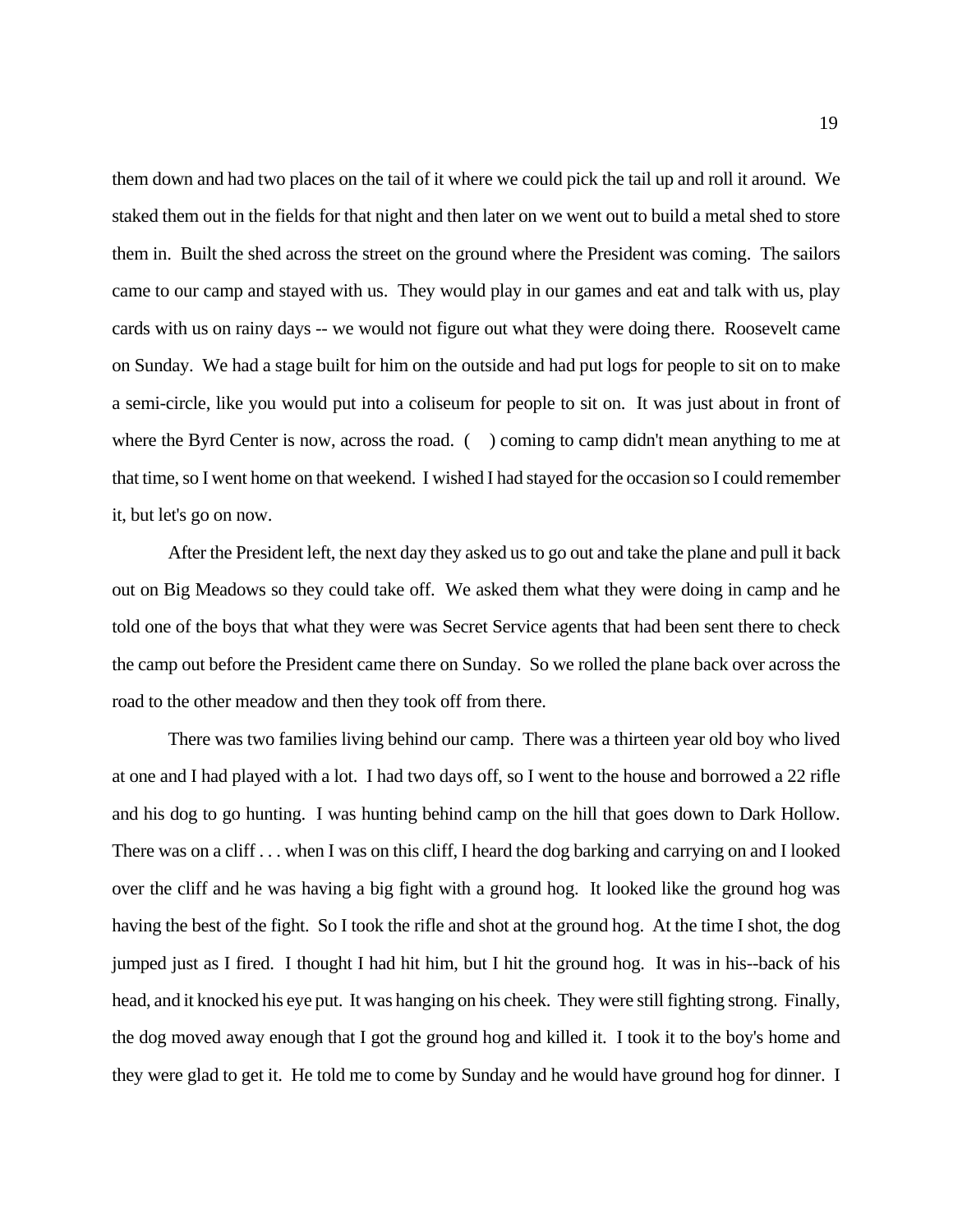said I would, but I skipped that meal. I was not eating any ground hog. The dog was a collie dog, it was a good hunting dog. He would hunt almost anything, but they said that he was the best coon dog around in the mountains.

 We would play cards on the weekends and at nights and on rainy days. We did not have a lot of money, so when we would start playing with a 1¢ box of wooden matches. We would play until we had all the matches. One boy would probably have them all. Then they would let us buy in the game for  $1¢$  on a box of matches. Finally we would have pennies, nickels and dimes in the game which we called "white money". There was a boy that played all day long and had all of the money in the barrack. He would now have the grand total of 65 or 75 cent. It happened a lot of time.

 We got a grand total of \$30 a month. Five was for you, the other twenty-five was sent home. The assistant leaders got \$36; he would keep eleven. The leaders got \$45; he would keep twenty and the balance of the money, the \$25 would be sent home to the families at home. We did not need much, all the things we needed were supplied: food, clothing, medical and housing. All we needed money for was enjoyment, movies in town, or candy, toothpaste. I used Pepsodent tooth powder, started using it in camp and continued using for about forty years.

 We had one boy who had been in camp about two weeks named Beach and had not taken a bath. So they took him to a wash house and locked him in a shower. Then they had about a five foot and stood on a bench so they could scrub him from the outside. They scrubbed him with G.I. soap, it was made like Octagon soap, to get him clean. They did not have to tell him to take a bath again. side around the three sides and the other was a wall. They took a G.I. brush and nailed it to a stick,

 One weekend I went home and came back on Sunday. I was hitchhiking. I was in Stanardsville when a man in a '29 Model A Ford picked me up. I saw it was a family that had a son that was in our camp and I had spent some weekends at their house. When we started going up the mountain, the fog started to roll in. It got thicker and thicker. One of the boys had to lay on the running board of the car. In those days the cars had running boards, and he had to lay down there and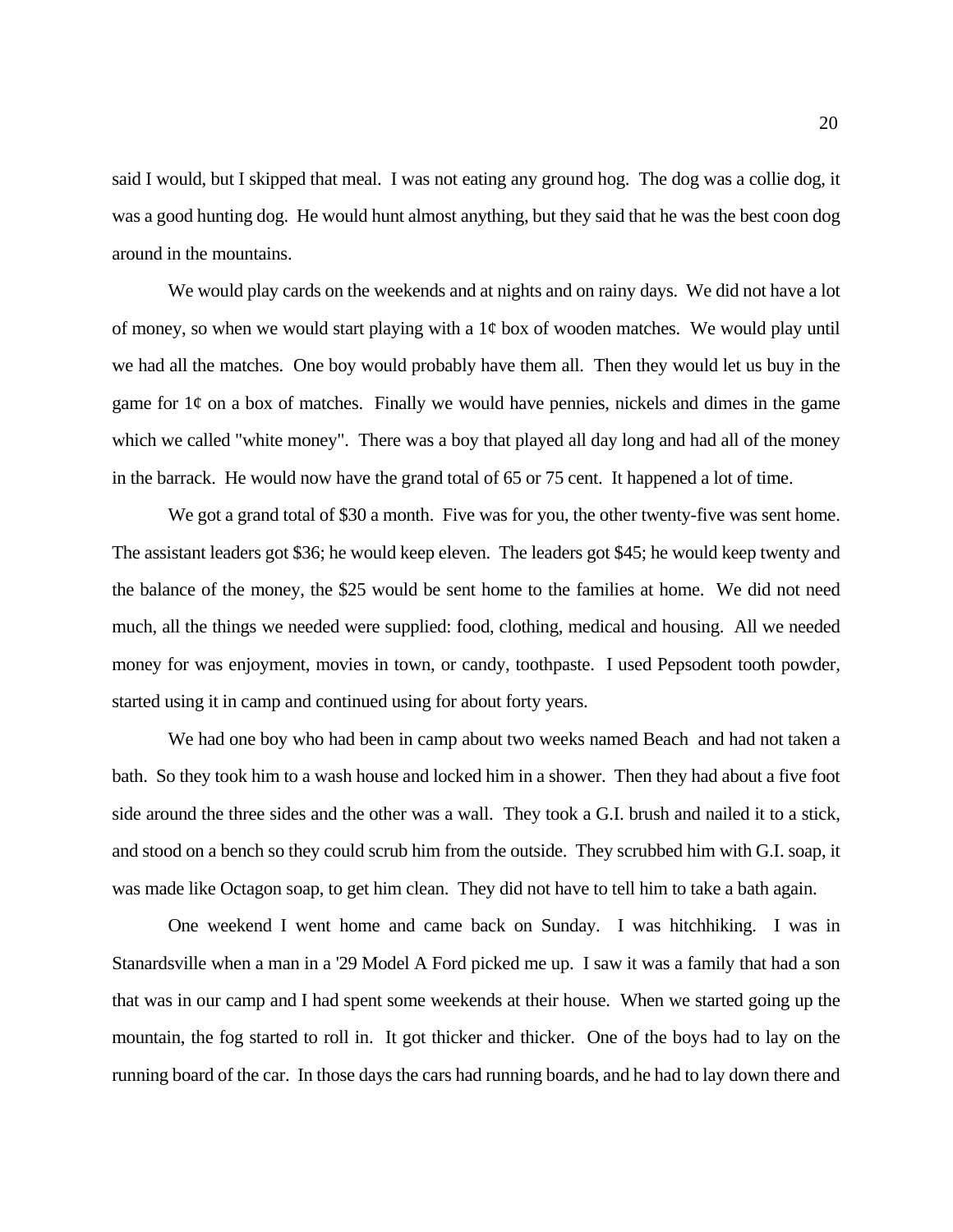put his arm up in the air and wave right and left so his dad would know how to go, to see how to get back to where they were going. You could only see about to the front of the hood of the car. [break in tape, restarts with Willett repeating last sentence] You could see only to the front of the car. When they got to the place at Booten's Gap where they lived, he asked me if I wanted him to take me into camp. [break in tape, restarts in mid-sentence] ". . . leave you out here like this." Said, "If anything help people and do for them. So I wasn't going to tell him twice not to take me into camp. So he took me all the way into camp and let me off. would happen to you," says, "I would feel terrible." These people seemed like they always wanted to

 That night and the next day it snowed bad. Snow was everywhere, drifts on the road, ten to twelve foot high. Between the hills, they were about twenty foot deep. We were snow-bound for about one week. The rocks on the side of the road where water trickled down now was frozen four to six inches thick. It was beautiful. They sent out west and got a snowplow. He got that one that grinds the snow up in the front and then blow it out in the field about thirty or forty feet. It was beautiful to see it work. Sometimes we'd go out in the snow bank as far as you could, and then back out to let the snow fall because it was higher than the snowplow. Our phones was out, all the lines up there--it had started sleeting that night, too--was formed with ice about an inch around the walls and they were sagging down in some places and broke in other places. Our phone was out, so we had to start at the camp and follow it to repair it. We started behind camp and followed the line and got it out and cleared it. We would go a little ways and clear it out and patch it up, hook it back together, and then we would test to see if it worked. We had to go in behind camp and then across the meadow where the glider field was. We had to go under the road in one place. We followed it all the way across the road, up the hill, to Tanner's Ridge Road and then made a right hand turn and went down into Stanleytown until we get to Stanleytown, patching it as we went. Some places we wouldn't have insulators to put on the poles, so we'd drive a nail in the tree, put a Coca-Cola bottle on it, and tie it with a--Coca-Cola bottle--with a wire. We would patch it up this way, and then when the ice and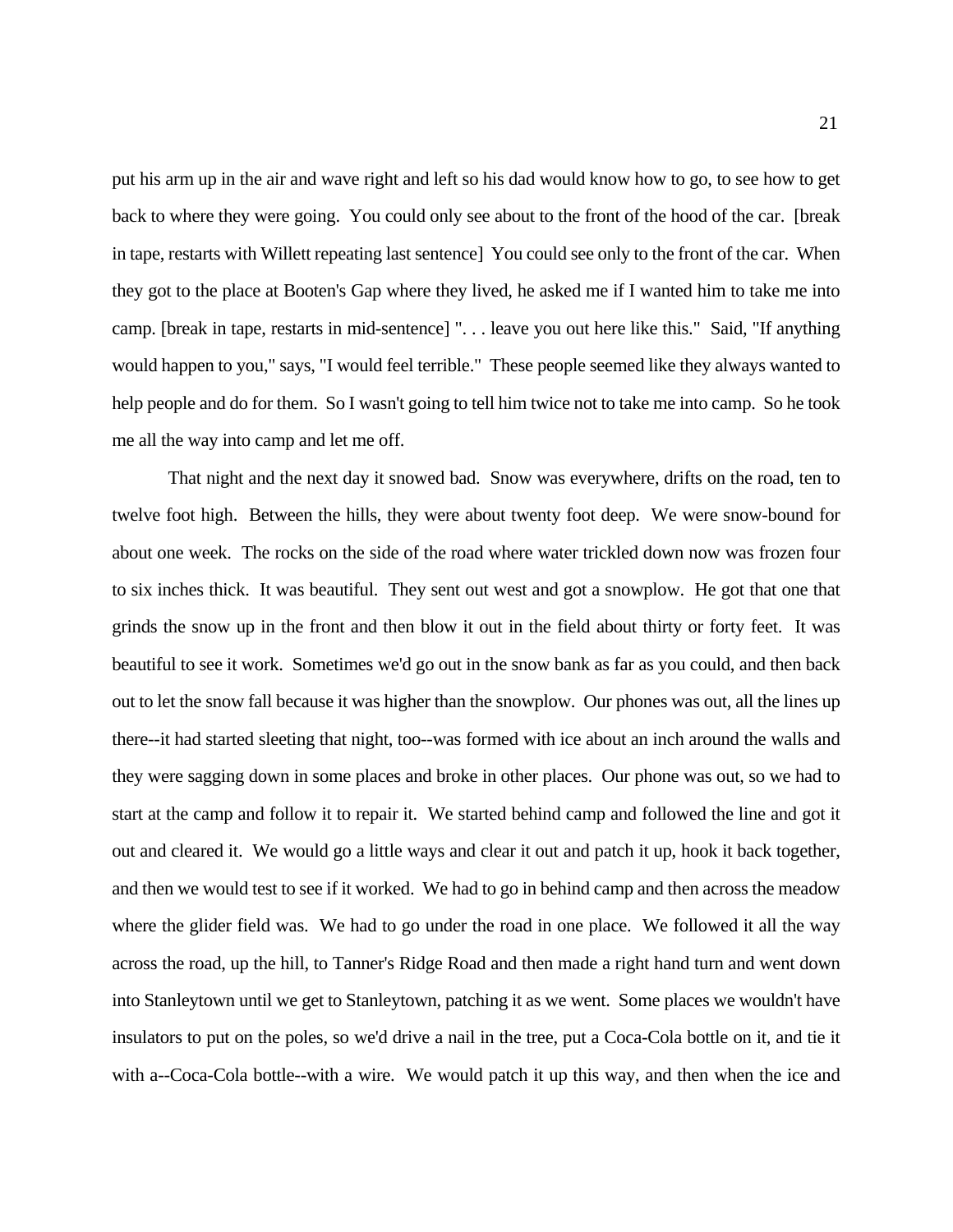snow got off the ground, we'd come back and redo it again and put it back like it was at first. We got extra time off when we went out and did a job of this type.

 With the snow on the ground, the Lieutenant went into Harrisonburg and bought six pairs of shoes and ice skates for us. We made a ski run from the old road at Byrd Center down to the road near where another meadow was at the spring house for our camp. We made a jump at the road about five foot length and they would jump the road and then ride on down the trail in the other meadow down where the spring house was. We had rocks in the trail, and when we got to a rock, we would lift that foot and slide on the other one. Sometimes it was right and sometimes it was your left. Two boys stopped in a new car that was from the University of Virginia in Charlottesville and they asked if they could use our ski trail. We said sure. They had the kind of skis that fit on a pair of shoes, lock tight, and we had beginner's. Just had a leather strap across it that you slipped your shoe in and if you would fall over, the ski would come off. These boys had theirs locked to the feet. So they went down, and as they was going down, they hit one of these rocks. They flew up in the air and they come down, they was all tied up in their skis. Skis sticking up in the air and one foot this way and one foot the other, and they couldn't get up. When we first went down from the road, there was about a ten foot drop that gave you the speed to go out across the field that was sloped not that bad, it was just a slope in the field that you'd slid on. We ran down to where they were and got the skis off of them and got them ready so they could walk back up to the top of the road. Then we asked them if they would and then went on down the road. Seeing there was no one hurt in the deal, we all had a big laugh. want to use it again, and they said, "No," they wasn't interested. They loaded up their skis in the car

 One day we were skiing and a reporter came by and asked if he could take our picture. There were six of us. It was me, Emmett Ballard, Jim Trainam, and the other three I do not remember their names. He said he was going to put it in the paper. That week we got the paper and our pictures was on the paper. I've tried to find out which paper it was, and I haven't been able to find out. I've been in the archives of the Charlottesville paper, and the Luray paper but have not found it. It must be in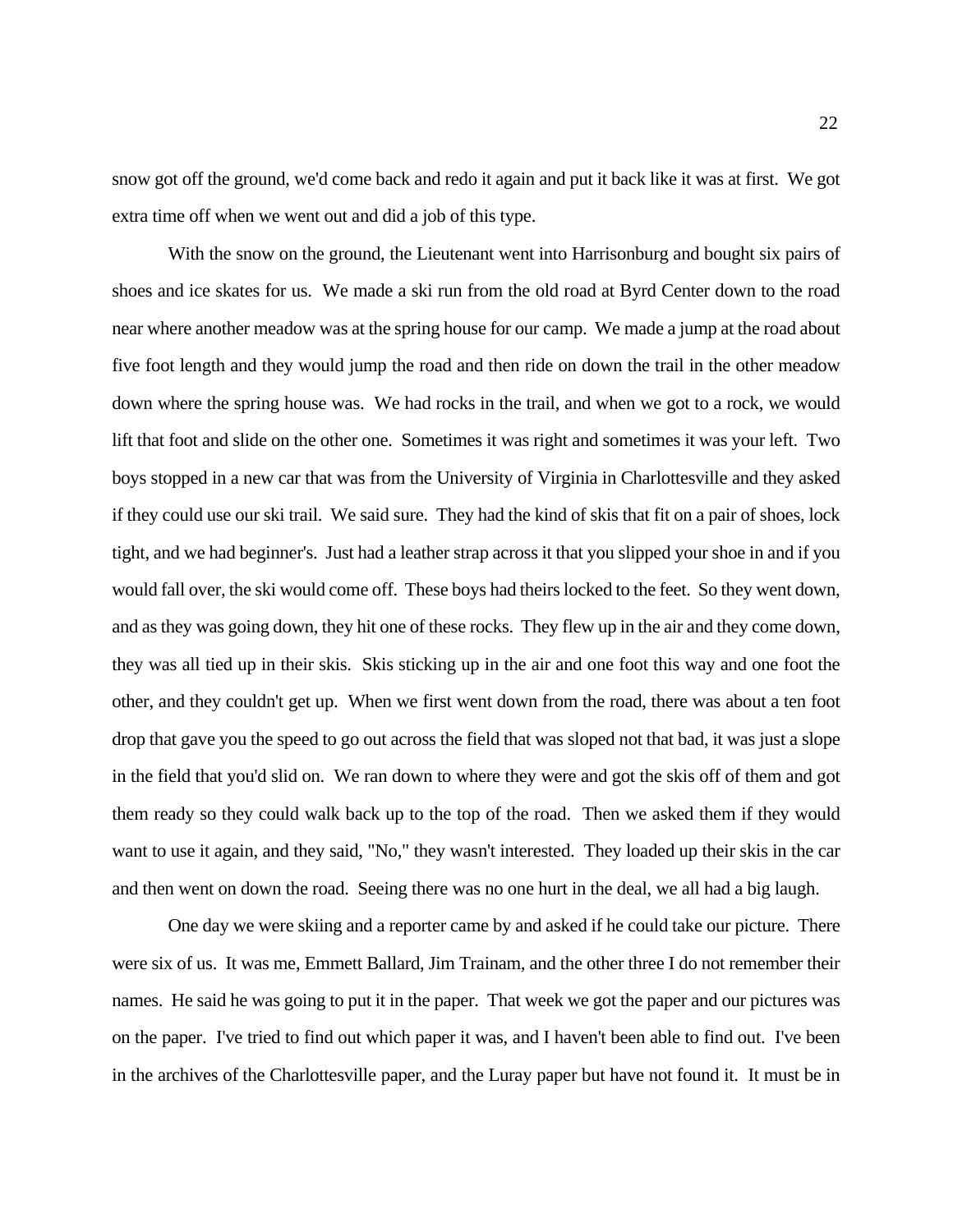some paper I'm not . . . know about. It might be in the Harrisonburg paper. I will try, if I get there and have the chance.

 There was a boy in the camp with us by the name of Breeden that lived in Booten's Gap that had a brother. He was about thirteen years old and the same family that picked me up and carried me to camp when it was snowing. So he asked me to go home one weekend. His dad and another man and his brother came to pick us up. It was the same Model T car. We went off the Drive at Booten's Gap and made a left hand turn, going towards Hoover's camp. When we got to a stream, it was flooded and we had to ford the stream. We got in the middle of the stream and the motor died. The man told the little boy to shove the car out. I said I would get out and help him. He said, "No." Said, "You're company," and says, "Company does not do things like this." So I set in the car and they all took a shot of whiskey from a gallon vinegar jug, and passed it around, so I had to take a drink. It set your mouth on fire, but you had to say how good it was because it was probably special made by Harvey Nichols, who had a still in the vicinity. He was supposed to make the best white lightening. The little boy got out and pushed the car out. I was wondering if he could push it out. They put the car in low gear and used the starter to pull it out with him. When we got to the other side, we had to wait for the motor to dry. They passed the jug around again. Finally, the car started. It was a vinegar jug with a ring on the top. You would put your thumb through the ring, and lay it on your shoulder and take a drink that way. That is the way they drank their whiskey. The little boy could drink as much whiskey as any man, I think.

 We went on to their house. It was a nice house for the mountain people, two stories high, weatherboard. It seemed like the people could live on almost nothing. They made all the things that they used: wood bowls, spoons, forks, and tables, chairs, tables, beds. I think the mattress was made of corn shucks. There was a little wagon that caught my eye. It was made of wood. Everything was wood. The lumber was rough. No nails was used. It was put together with wooden pegs. Wooden wheels made from a tree about eight inches round and they were about an inch and a half thick. I tell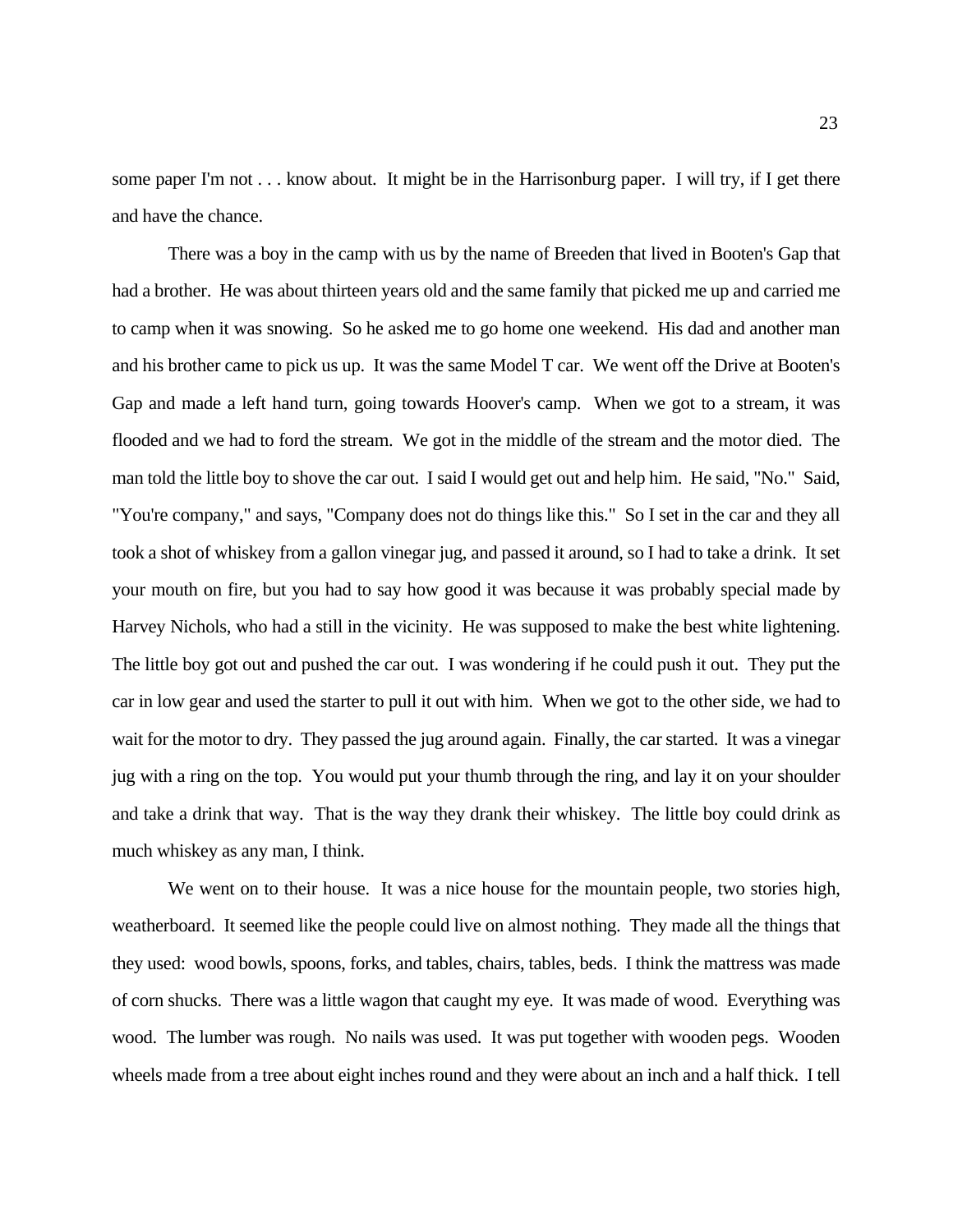you this because it shows that these people were not dumb. They could do anything that they wanted to do. They were religious, but they believed in an eye for an eye and a tooth for a tooth. Some people was killed for going with other men's wives. I'll talk about them.

 One Saturday we drove into Stanleytown and went to the theater. One boy with the name of Squires had a car, a '29 Plymouth. We picked up two girls to go with us from Stanleytown. One was named Jenny and the other one was named Marie. Squires had a 1929 Plymouth. We went to the theater. That was just a building and had the projector set on a table and records to play the sound. You'd sit on wooden benches, no backs, and watch the movie. After seeing the movie, we went for a ride in the car. We had white lightening and we all had a good few drinks. We drove up 611 up to the mountain. Just after you passed Chief Cave's house, he was in camp ( ), there was a right hand turn going up in the mountain and that's where we had a flat tire. We set around with nothing else to do, so all the boys got together and wanted to bet a nickel to see who could pee the furthest. So they each put a nickel on the rocks and backed up against the banks that was about four feet high, and lined up to get ready. The girls saw us and said they wanted to get into it, too. So they took off their pants and pulled up their dress, grabbed their crotch with both hands and squeezed. When we were finished, one of the girls won the money. We left the car and walked into camp.

 That Saturday, we decided to come back and get the car. We had fixed the spare tire and went back to get the car. When we went to get the car, the other three tires was gone, so was the battery. The next weekend, we had to wait until Saturday so we could go get the car. When we went to get the car this time, the motor was gone, so we gave up and just took the tires and went back into camp. was still there. When we went by and looked, the car was all rusted and the only thing that was left to the car was the chassis and the body. The roof was made out of wood and canvas in those days and the roof and the canvas had all rotted off, just leaving the outside frame. That car stayed on the side of that road and twenty-five or thirty years later I went by just to see if it

We were playing cards on Squire's bed one day, and they noticed some spots on there. We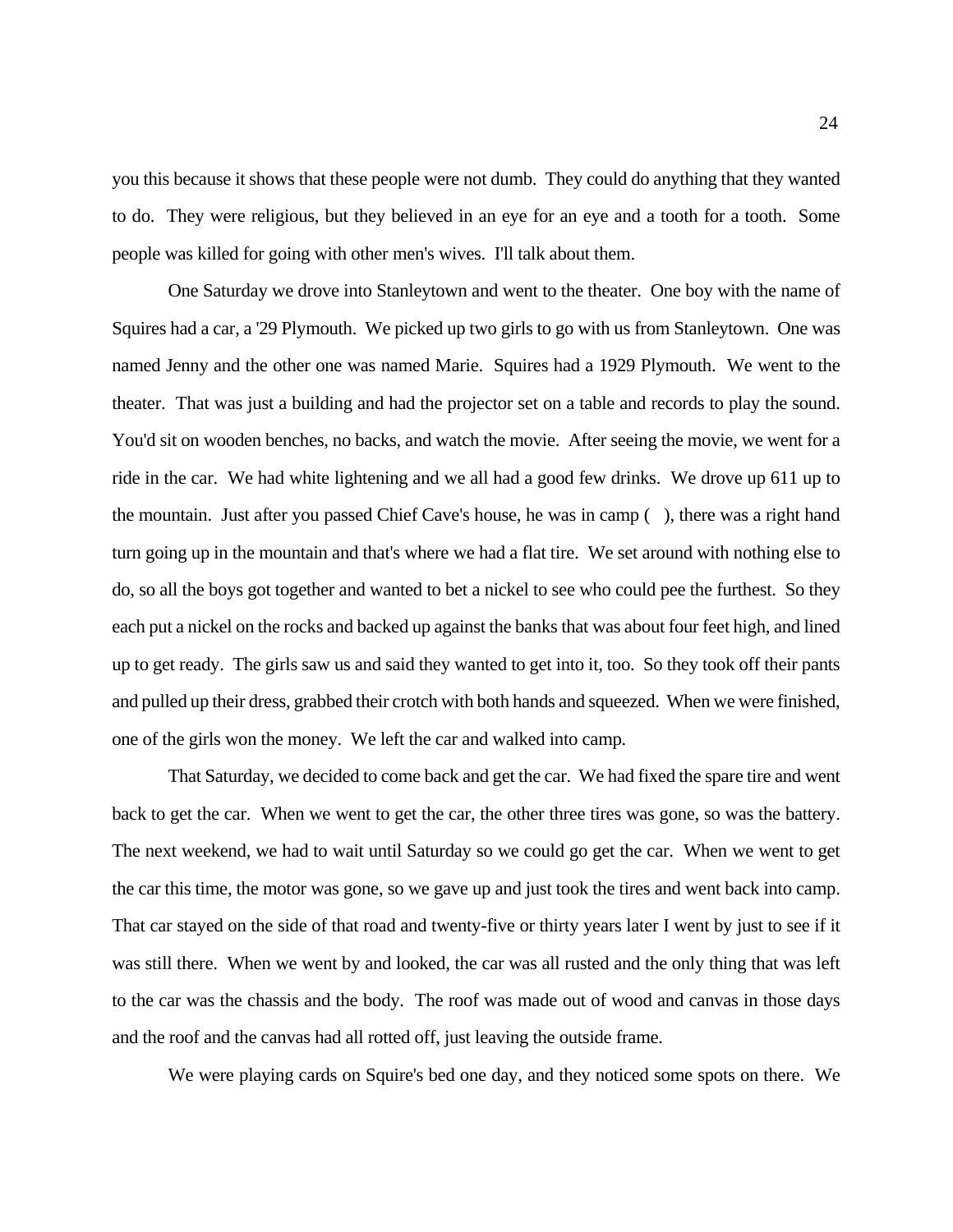pulled the blankets back and saw a lot of stains on them. When Squires come in, we asked about this ( ) by the boys, and he admitted he had a venereal disease. When he left again, they took everything of his and threw it out the window of the barracks. They would not let him in, back in the barrack. Then the lieutenant had him examined by the doctor and he was sent home. He had a venereal disease. Then the lieutenant had him examined by the doctor and he was sent home. He had a venereal disease. You could not stay in camp where we were. We were examined once a month to see if we had a venereal disease. They would come in for inspection unexpectedly, sometimes at night and Tiddy War Horse, as we called him, would come. Somebody would holler out, "Here comes Tiddy War Horse!" Then we would all have to stand up in the barracks next to our bed and what we called it, we had to pull it back and skin it. Squires and the other boy that I talked about was the only two boys that was put out of camp while I was in there the two years.

END SIDE B

END TAPE 1

# BEGIN TAPE 2<br>START SIDE A

 One day got the revenuers up in the mountains and they picked one of the men up for making moonshine. Then they got ready and went to court. I do not know his name. Some said it was Harvey Nichols and some said it was other people. But anyway, they had a trial by jury. The lawyer for the man asked him to plead guilty and said he would get him off with a fine and probation if he'd let him do it. He says, "No, I don't want to plead guilty." He says, "I'm going to have the jury try it." They had the trial, and when the jury came back in, they found him not guilty. The lawyer looked at him and said, "You are lucky you didn't get a year in jail and a thousand dollars fine." He says, "How in the world did you know that they wasn't going to convict you?" He said, "Look," he says, "Half of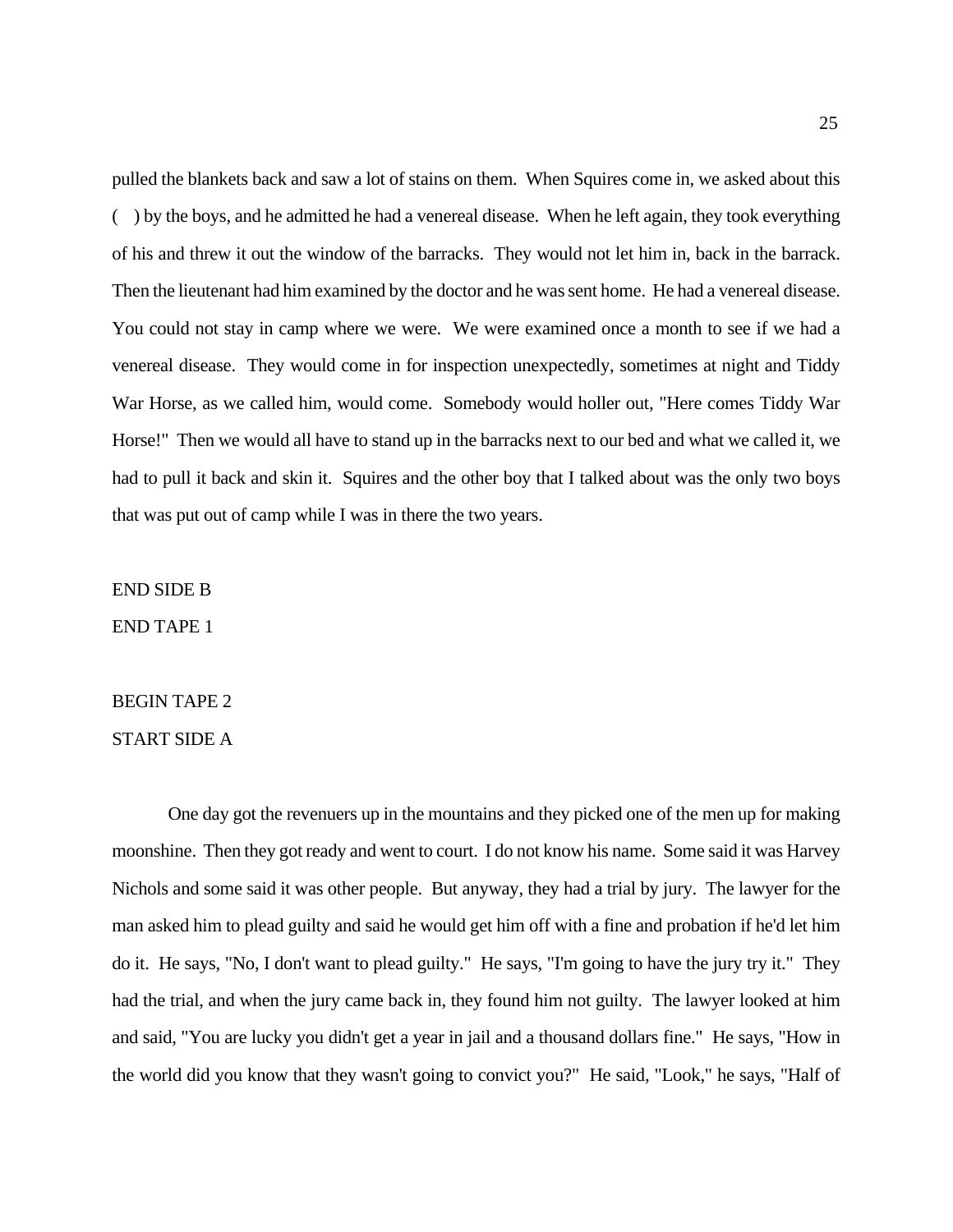that jury buys my whiskey and so does the judge." And says, "Why should I plead guilty?" He said, "Where are they going to get their whiskey from if they put me in jail?"

 We fought forest fires in camp and there was a number of boys who were on fire duty each week. They would rotate it, so many boys this week, and so many next week. I liked doing this because you were given extra time off fighting fires. They would wake you up in the middle of the night, you would go to the tool shack and pick your tool to fight with. I learned to get a fire rake. triangle-shaped, and you would get--hold them close to the ground; they would cut the brush real easily. Then there were shovels and then there was the indian pump. The indian pump was a hand pump with ten gallons of water. And when you were in camp getting ready to leave, you had to fill that full of ten gallons of water and strap it on your back. And even if you knew that you were going by a stream where you could fill it up, you could not dump the water out. You had to carry the ten gallons of water at all times. So I let someone else take care of that part of the job. That was the least work to do if you had a fire rake. They were made of sickle bar blades. They were

 What we would do was try to make a stop somewhere near a stream or a road. We'd take the fire rakes and rake the brush back six or eight feet and set it on fire and make a back fire. The whole time the men there with the indian pumps and the shovels would be there in case the fire jumped. They would take the indian pump and carry it across the road and spray a little spot that had caught on fire and put it out and then the men with the shovels would cover it with dirt. We would make our fire ring, as we called it, on the other side of the road and make a fire to the woods that was left and let it back fire against the fire that was coming to us. The men with the axes would cut up the large trees and trim them so we could burn the brush.

 control when it jumped and got away and went on the other side. So we had to fall back and make another line where there was a stream. We tried to make a fire stop there, but it jumped there, also. We made another fire stop back at another stream. We finally put out the fire. We called this place On this night we made a fire stop at the road. We had no sooner got it, we thought, under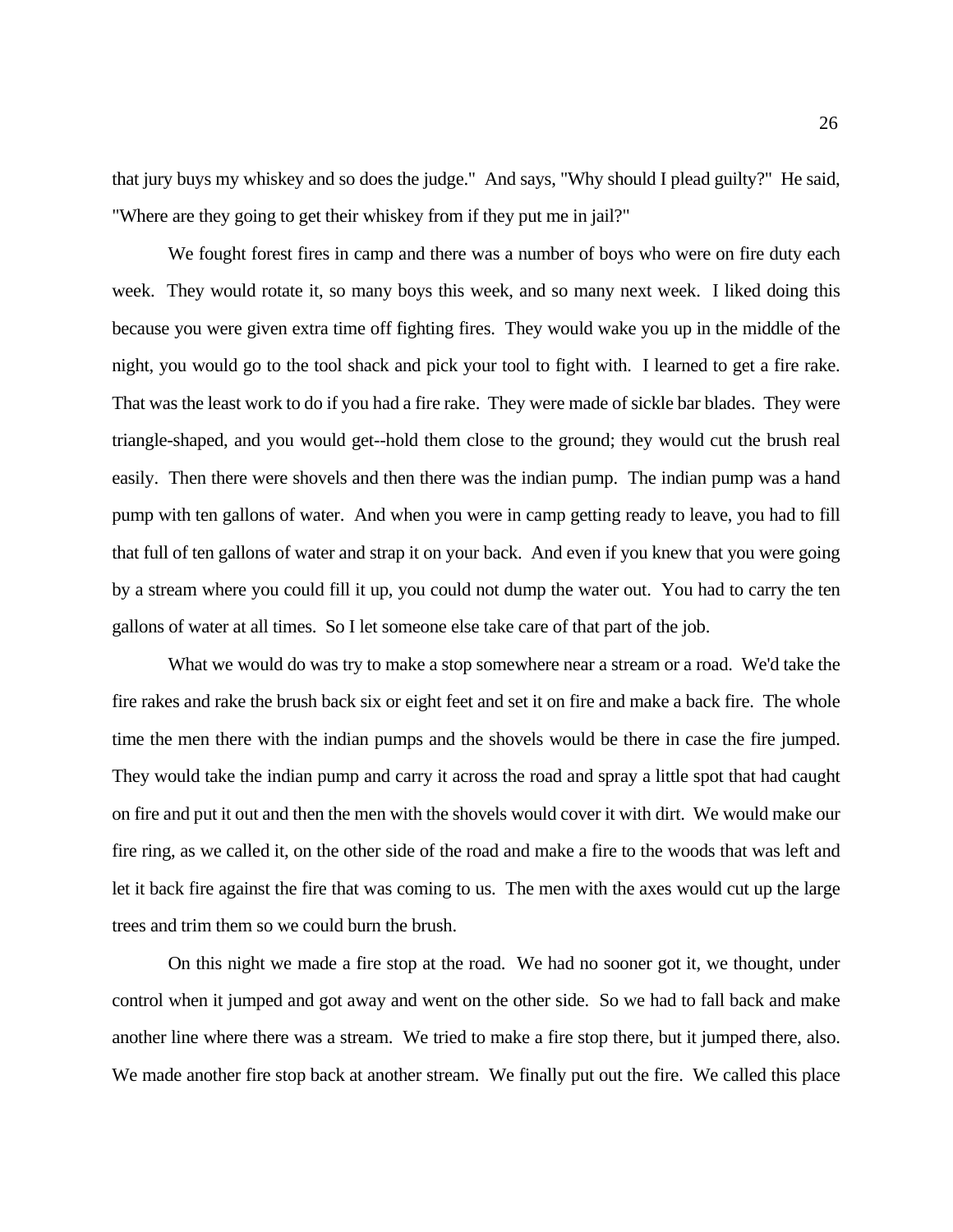Steamy Hollow because it had stills that were in the area. Where we put the fire out, we had got to a rocky place and the trees wasn't as thick as they were down below. And that was the last place we'd had to put it out before it would go all the way to the Skyline Drive. This is the place that we called Steamy Hollow, because of the stills that was in the area. We counted at least seven stills in one area there. There was fifty-seven barrels of mash at this one still and they were in fifty-five gallon wood grains away from the top and we'd reach down in the liquid and get your cup full to have a drink. They put yeast or something in the barrels that would cause the mash to roll over like it was boiling work and it started to roll over. So he looked at me and said, "What in the world is that?" I said, "Well, there was a coon that fell down in there," and I said, "He's just trying to get out." I says, "But don't let that worry you," I says, "Just go ahead and take you a drink." So he was about half high at that time, so he reached down and filled his cup up and drank him another cup. Then we all laughed and told him what it was. Then we started to walk back out. Some of the boys were new in camp and from big cities and wanted to know how we got out. I told them there was three ways to get out and they said, "How is that?" I said, "Number one, wait at that pine tree over there for a street car, and when a street car come by, get on the street car and go out. Number two, you could call a cab and wait for the cab to take you out." I said, "Number three, we all get together and walk out and that's what I'm going to do." So when we all walked out, they walked out with us. oak barrels. We all started drinking the mash. You'd have to take your mess kit cup and push the and make a funny sound. Stoney Creek went to get his and just about that time the mash started to

 The revenuing rangers found out about the stills and went in and broke them up the next day. They broke all the mash up, all the barrels, and all the stills and carried the parts of the stills away. For about two weeks after this, we were called out about four nights a week to fight fires. We would go down Tanner's Ridge Road so we could get to the fires quicker, but the road at that time was so steep, we'd have to go all the way around Route 33 and take that road back, because the truck was not strong enough to pull up that steep road.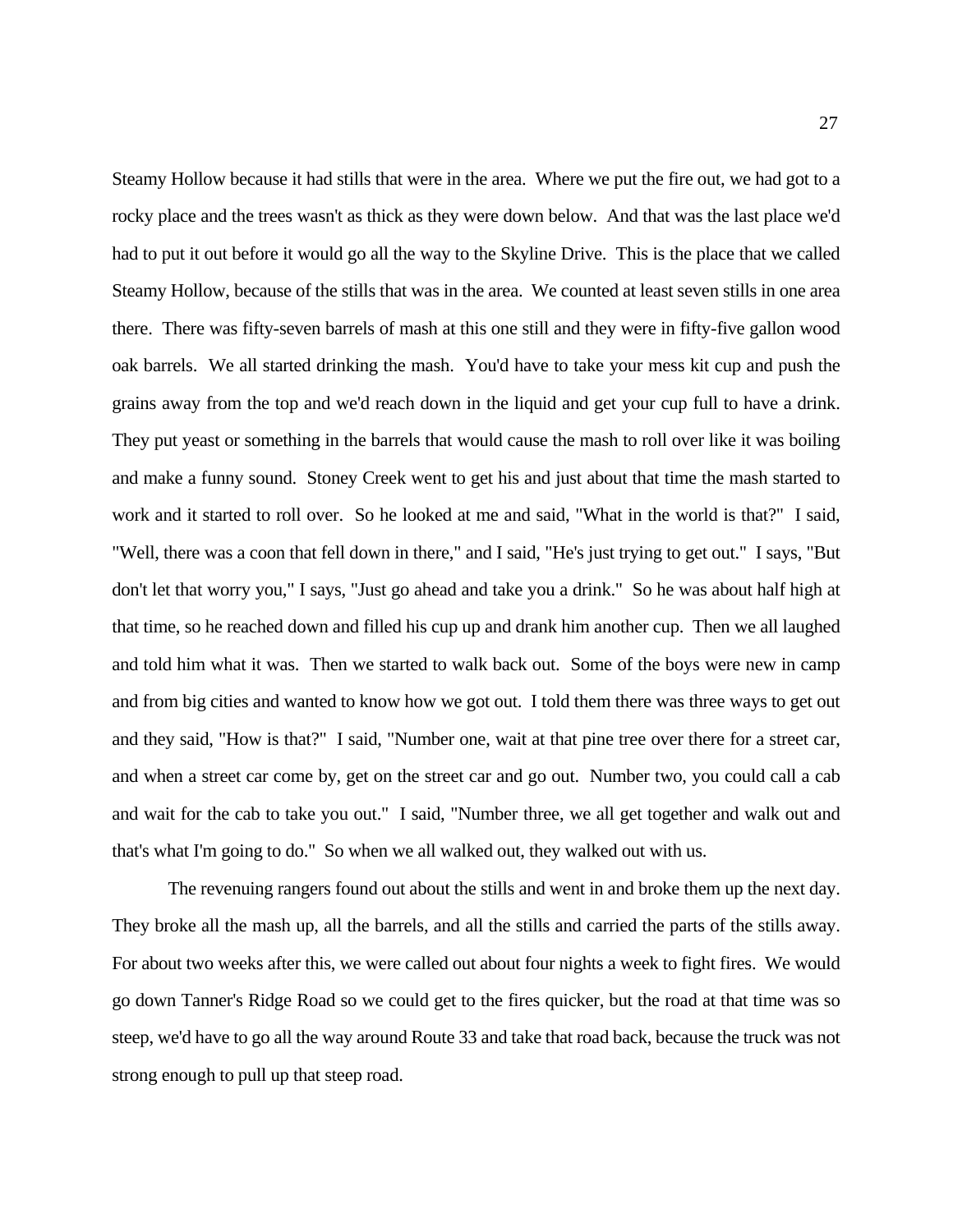One night we were called out to fight a fire on Spitler's Hill about 8:00. We went down the Drive to Fisher's Gap to the road to Dark Hollow. The fire made a beautiful sight: it was fire, hit the pine trees, it was so hot that when it would burn up into the sky, it would look like gasoline burning. We had put out the fire and was resting while they were putting out the hot spots. Chief Cave told us to take the truck back to camp and get our lunches. We got the lunches and started back. We turned off Fisher's Gap and went towards Dark Hollow. About a third of the way down to Dark Hollow, there was a logging road to the right. We turned down this road and a tree was across the road. We the tree, and the two boys at the tree was not hurt. But the other two that went half-way down the two days. They say dynamite force goes down first, and then up. I guess that's what saved them. We got the rest of the boys and started to walk back to camp. We got down to Dark Hollow Road and somebody said, "Look, up there behind the church!" There was a Dark Hollow Church. About a third of the way up going to our camp, the mountain was on fire, just a small fire. We went up and put this fire out. We were sitting there and eating our lunch when Chief Cave said, "Be quiet!" We fire. So Chief Cave hollered up, "Hey, Ballard. Is that you?" And they answered, "Yes." Ballard was with us, so he knew it couldn't be Ballard. So he told us to sit still while he pulled out a pistol. I never knew he had one. He went up the hill and came down on the two boys starting another fire. He called us to put out the fire and he turned the kids over to the rangers. They were taken to town and tried. I don't know what happened to them. I think they got probation. They told the court that their uncle had got them to start the fires because we had destroyed their stills. stopped to move the tree. Two boys were at the tree, two boys were about half way to the tree, and we were at the truck about 50 feet back. As they got near to the tree, it was--dynamite was set off, at road were blinded. They had to take them back to camp. Their sight, in the . . . came back in about were listening real good and could hear somebody up above us and looked as if they were starting a

 One day a pipe under the road at the Dark Hollow Falls--parking lot . . . is now. The road was different in those days. It made a 90° turn. The ice was so bad, it had stopped up the pipe under the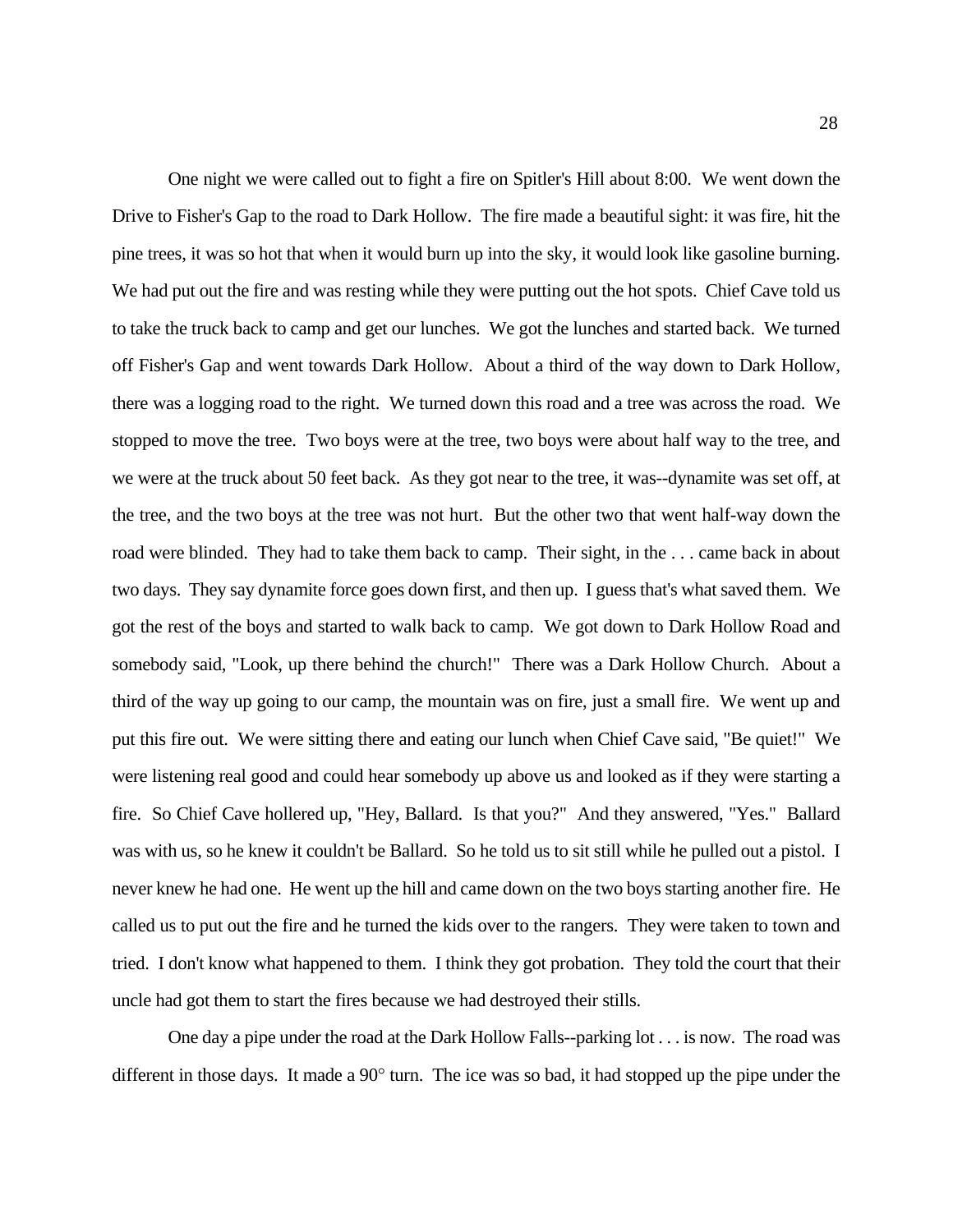road, and the water was running over the road and freezing as it did. I guess we had about six inches of ice on top of the road, which we had to pick off with picks and shovels and put sand on it. Before we did this, we had to take a pipe about one inch in diameter and ram it under the road in the pipe about twenty-four feet and poke a hole into the pipe until we came to the water on the other side and get it to flow. Once we got the water to flow and it started flowing through, it would wash the hole larger as it was going through, and eventually it washed the ice out of it. We had to pick about six inches of ice off the roadway, and then cover it with salt and sand, so we could put it down, so when the cars came on that corner they wouldn't hit that corner and slide in a ditch.

 There was a man who lived near Hawksbill Mountain that was named Bowle, so we called him Major Bowles, after the show *Major Bowles Amateur Hour*. He would bootleg for a living. He had a nice home and quite a few children. He rode a chestnut colored horse and carried his whiskey in a saddle bag. The cops would laugh if you asked him why he would not arrest him. He said--know that Major Bowles knew his way around the mountains and if you got after him, he would just cut across a field, jump a stream or fence and lose you. He said, "I just stopped trying to catch him." You would see him all over the mountains and in town. He would hide his whiskey before he entered town. If you wanted some, he would have you meet him at a special place and go get it for you.

 On Sundays, we would go to Franklin's Cliff and listen to the mountaineers play music. They had a lot of the . . . instruments were home-made. Banjos, fiddles, zithers, guitars, and other and dimes and quarters at their feet. No bills in those days. They played good music for those days. They even played at dances at a hall at Wolftown. They would make up songs, songs they sang. One instruments; and would play songs and people would stop and listen and throw pennies and nickels about a Ford and it went like this :

(Willett sings)

(Willett sings)<br>If you want to go to heaven, let me give you a little tip,

Drive a Model T and you're bound to make a trip.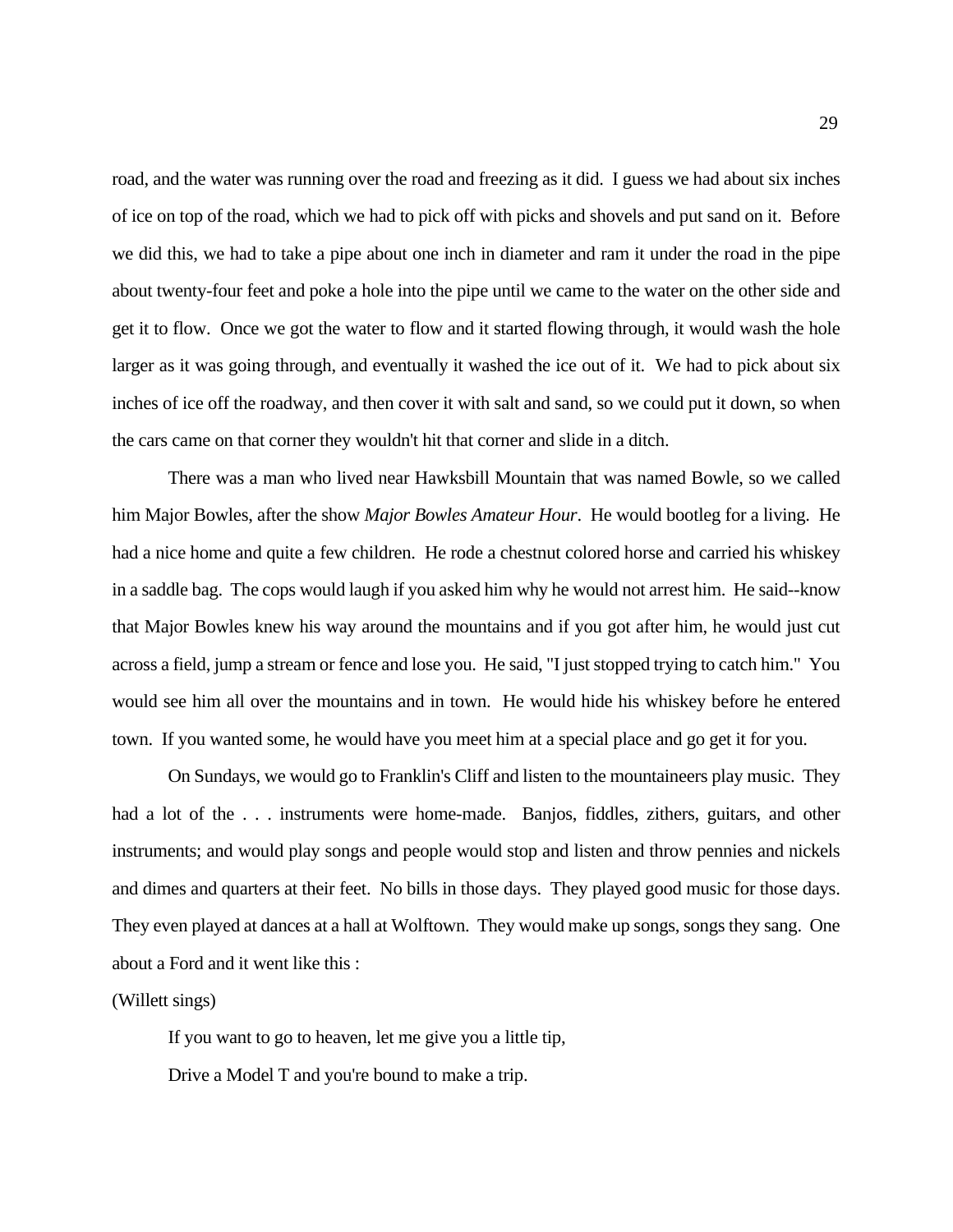But if there's any torment, drive a Model A

You'll outrun the devil and you are bound to get away.

Brother bought a V-8 the other day,

He went to try it out on a new highway.

It was going so fast, he didn't know what to do,

The speedometer was sitting on 72.

And all around the highway, the people heard him shout,

"This darn thing's in second and I can't get it out!"

Anther song was:

When you go to Luray, you'd better walk straight,

You'd better not stagger, nor stay out late.

Old Leah will arrest you, he'll carry you down.

Judge Booten will try you, and you're State Farm bound.

Now it's down on the State Farm, with a pick in your hand,

Your wife's done left you, she's gone with another man.

Now when you hear the whistle blowing, about six o'clock,

It's come to get your gravy, while it's good and hot.

And the one about his girlfriend:

 Her mouth just like a fireplace, with the ashes coming out. She had sore eyes from looking at pies and got goat tails in the corners. She had an ear like a Japanese fan and a neck like a big giraffe, Her head just like a teapot, her nose just like the spout, She had croup from eating soup, and I hope she was goner, And every time I'd see this gal, I'd always have to laugh.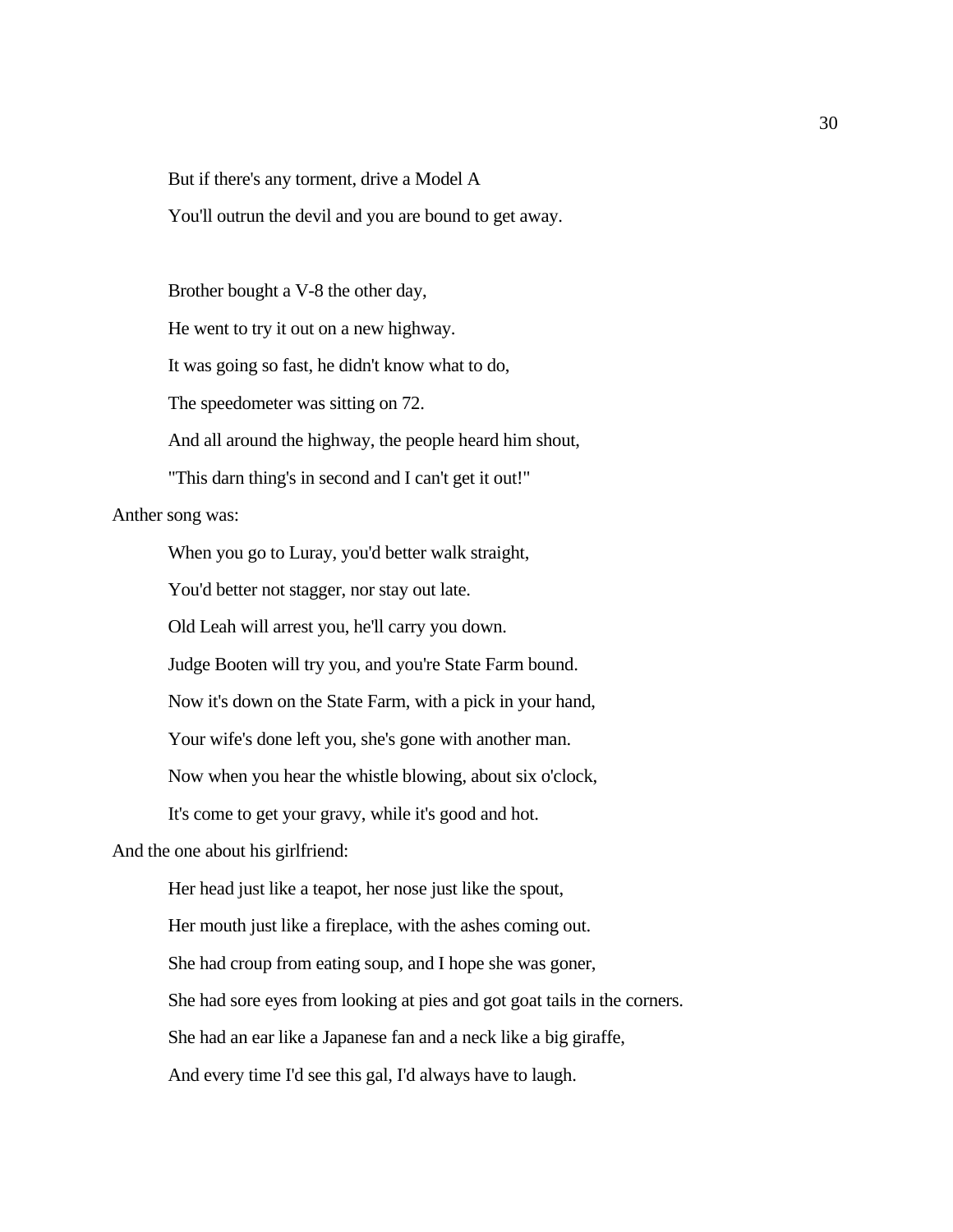Now Sal and I went out to ride, to marry we'd been thinking.

We went up to the preacher man's house and found that he'd been drinking.

When he asked me if I would have Sal to be my better half,

He looked at me with sympathy, and we both began to laugh.

 One day, it was on a Saturday and we didn't have anything else to do, there was ice and snow on the ground and we were sitting on a bed and someone said, "I got a quarter for whiskey if there's not too many into it." So we all got together and had about a dollar and fifty between us. That would buy a gallon and a half in those days. So we walked down to Booten's Gap and went on down the Appalachian Trail to this house. I don't remember the name of the man we bought the whiskey from, but I think it was Harvey Nichols. We started back to camp, drinking along the way. We did not want to take any to camp, so we stopped at a spring down at Tanner's Ridge, near the cemetery. We were all sitting there having a nip once in a while, and three of the men they were sitting on a log that was damming up the water for the spring. And while they were sitting there, the log slipped and the next thing we knew three of them was in that ice-cold water from the spring. That sobered them up in a hurry! Stoney Creek was one of them. We went back to camp and it was so cold that their clothes froze on them while we were walking back to camp.

 One time I had--I had been in the camp a good while, it was my turn to pick up the trash. Beach and I were to load the trash and then take them and dump them in the trash dump. The other man's name, I didn't know, that drove the truck. We were picking up trash from behind the barracks and moving from barrack to barrack. We went between two barracks and there was a wire stretched and he threw it above his head. I was in the back next to the slats that held up the canvas to cover the truck when it rained. The wire caught me around the neck and stretched tight, cut my skin about an eighth of an inch deep. They said Beach was dumb, he is the one we had to give a bath to. But he had enough sense to take both hands and bang on the top of the cab so it would stop. If he hadn't done between the buildings. In those days you had to have an aerial to play a radio. Beach saw it coming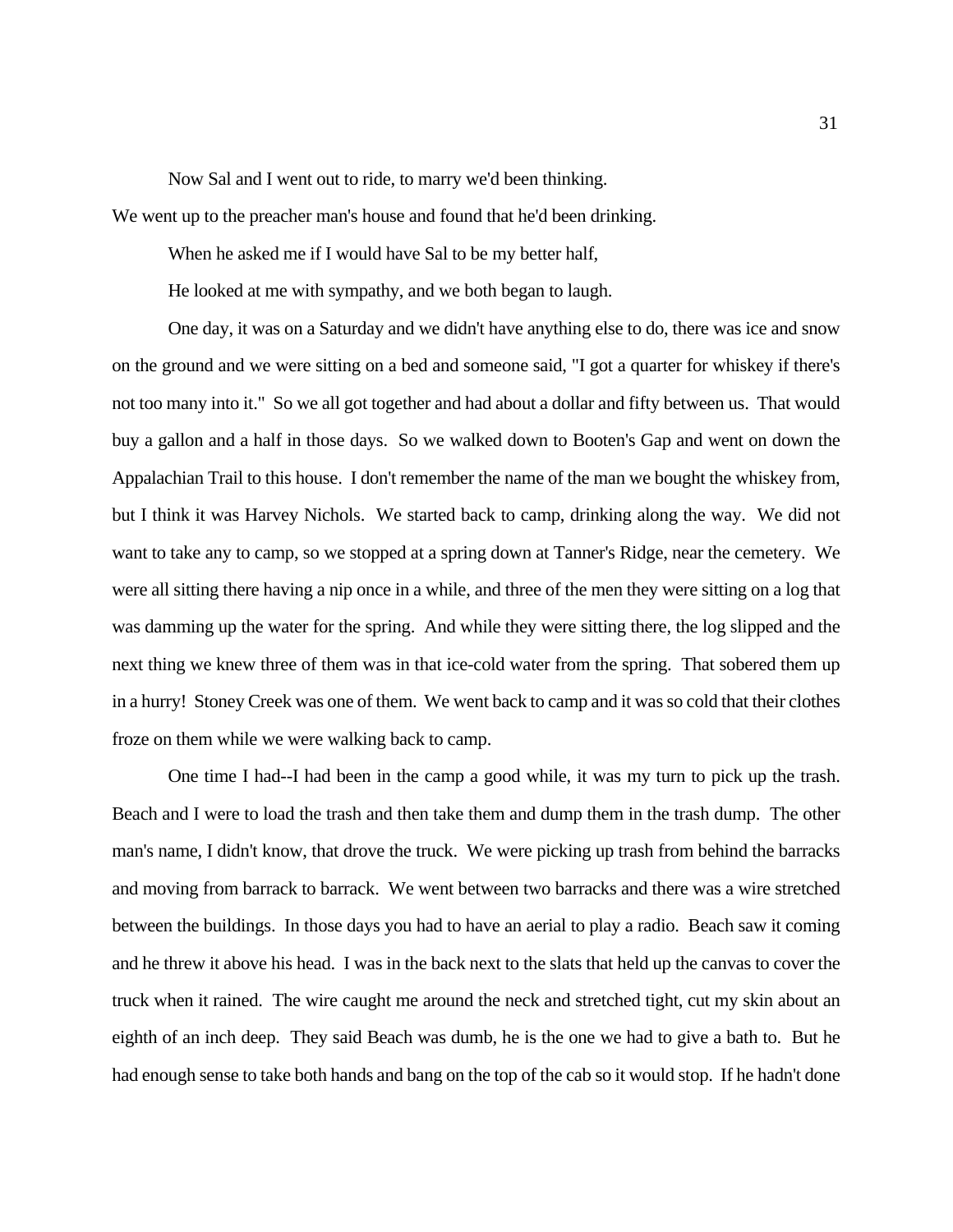this, I don't know what might have happened, it probably would have cut my throat ( ). I think his quick thinking saved me. The driver stopped quick and came back and took the wire and caught a hold of it and pull it from around my throat. Then he took me over to the infirmary where the doctor cleaned it and put medicine on it. It was okay. From then on, we had to put up only on the top of the barracks. The wire had cut in my skin about the depth of the wire and stopped. If he hadn't stopped that quick, it would have been terrible.

 We did a lot of things in camp to pass the time. We would take all the springs out of the end of the cot and tie it with two strings and when the people came in to get in their bed, which we usually did to the new boys, he would put his feet in first and when he hit the bed, his feet would be up in the air and his head would be . . . fall to the floor. All but one of the boys would get up and laugh with us and then we would help him fix his bed and go back to bed. One boy we called Sudley, he was from Sudley, Virginia. He fell into bed and laid there all night with his feet in the air and his head on the floor. The next morning he got up around 5:00 and left camp. We never saw him again.

 We would short-sheet the new boys. Take the top sheet, turn it back in the middle of the bed, and then make the bed back. They could only get one-half way in. If they laughed about it and would help, we would get up and help them fix their bed back and then we'd go to bed. If they got mad, we would leave them alone.

 One Christmas we had a play made up to put off on a stage, and they got the boys together and they got one of them to come up to the stage and help us. And what they did, they went and blindfolded him and asked him to taste what was in the bucket. He had in hot dogs and fudge and put it in a baby pot and it looked like the real thing. He ate some twice and they passed it around, they passed it out for us to see, and then they went back to the boy and told him to take some more and asked him if he liked it and he said, "Oh, that was good!" So then they took his blindfold off and showed him what he was eating and we thought he was going to throw up. We did things like this for pleasure and just to have fun and pass the time away while we were in camp.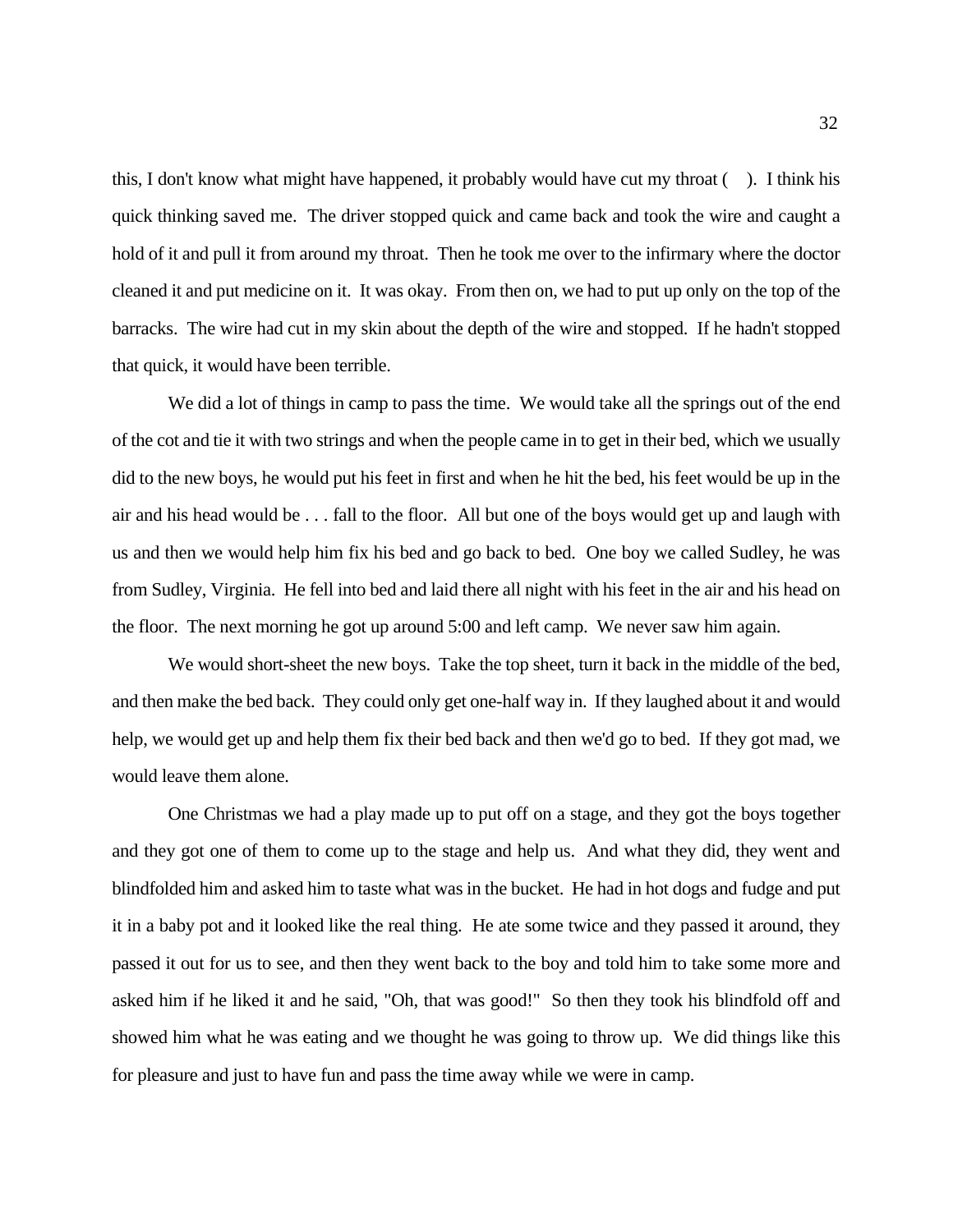Another thing we did while I was in camp was to build the rock walls that's along the side of the road. We started putting the stone in at the path where you went down to Dark Hollow, not far from where Dark Hollow Falls parking lot is now. That was the first rock that was placed on the Drive and I helped do it. We would dig a trench about six inches deep and three foot wide and we'd put them in place, the large rocks. And the stone masons that they hired from the mountaineers to do the finish work. They could pick up a stone and fit it in place without any trouble. They knew what they were doing. To get stone, we would go down Nine Mile Road, as we called it. About two miles there was plenty of rocks and we would take steel bars about six foot long and pry them loose and let them roll down the mountain to the road. Then we would take a steel bar with three men on each side and one man in the middle. The man in the middle would roll the rock on the steel bar, then the six trucks and close to the ground. They were '33 Chevrolets. One day I saw a rock that was the shape of the wall. I wanted to put this in the wall. The boys wanted me to leave it alone, but I said no, I was going to get this out, and I worked about an hour and a half and finally got it ready to go down the hill. When you got them ready to go, you would holler, "Fire in the hole!" and everyone would Sidy, saw the rock and ran down the hill instead of running to the side. He finally got enough sense to move over to one side just as the rock passed him. We thought the rock had him. We took the rock up to the Drive near Booten's Gap and placed it in the wall. Years later, until they removed the walls and replace them with cement cores in the center, I would take my children and grandchildren and show them this rock and tell them that was the stone that was put in the wall that I had rolled from men would pick the rock up and load it into the truck. They were small, one and a half ton dump stop working and look to see where the rock was coming from. One boy, Sidel, we called him Johnny the mountain.

 We worked from where the wall started to about Hawksbill Mountain and then Camp 1 took over for the rest of the way. Then we started on the other side of camp and worked to where Camp 3 took over. While we were working this wall, there was a man, one of the stone masons, who had did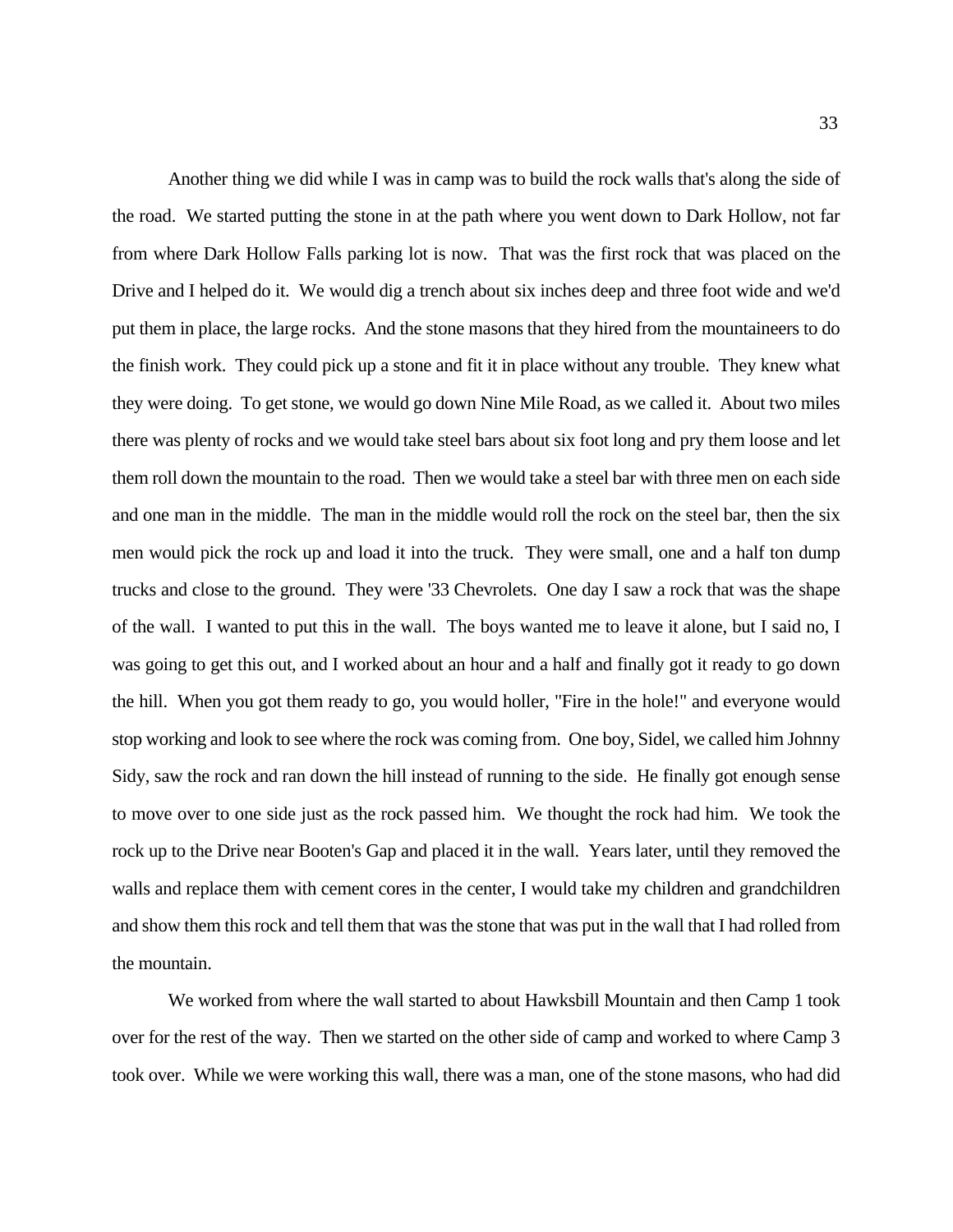thirty-five years in the pen. He was an extra-good stone mason. He told us the reason he had to do the thirty-five years, he was having sex with his girlfriend and she took a knife and tried to cut his penis off. And she cut it right bad. I understand it was cut about half the way off. So he took the knife from her and stabbed her in the forehead and killed her. That's why he went to prison, in Richmond, for thirty-five years.

 There was a big bit stuck in the wall near where I placed this rock. It was about three miles south of Camp 2, Big Meadows. They were drilling holes in the rock to make a cut, as we called it. later, it was still there. I think it's still there, now. That was when they were building the Drive. And the bit got stuck by shifting rock. Thirty years

 To make a cut in the mountains, we helped on one near President Hoover's camp. The engineers would tell them how deep to put the charges. At the edge, it would be about a foot deep, and then as the hill got higher, they would be deeper. We would load these holes and all with the dynamite. The holes would all be on a level space down near the bottom where they drilled the holes. They would be level to cut the road. They would set it off all at one time. In this cut, they had 250 cases of dynamite. All of us would have to go back to camp when they set this off. No cars or radios could be in the area. We went to camp and listened for the boom. We heard the boom and after it hit bulldozer and level it off. We would put long stones, large stones first on the ground, and level them off, and then we'd put gravel on top of it until we got it level. each mountain, it would make another boom. It boomed again about four time. They would take a

 started up that hill with petrified forest, right off the Drive, and we'd dig the grass and dirt and stuff off, and haul it away, and put large gravel about as big as your fist there, and level that off with rakes and then we'd put fine gravel on top of it. We had one of the men in the camp who used an instrument road straight. We got down just about to where the sewage treatment plant is, and we hit a marsh. Our camp was helping build the road that goes into the Big Meadows camping ground. We then would put a string and a line down, and drive wooden pegs in the ground so we could keep the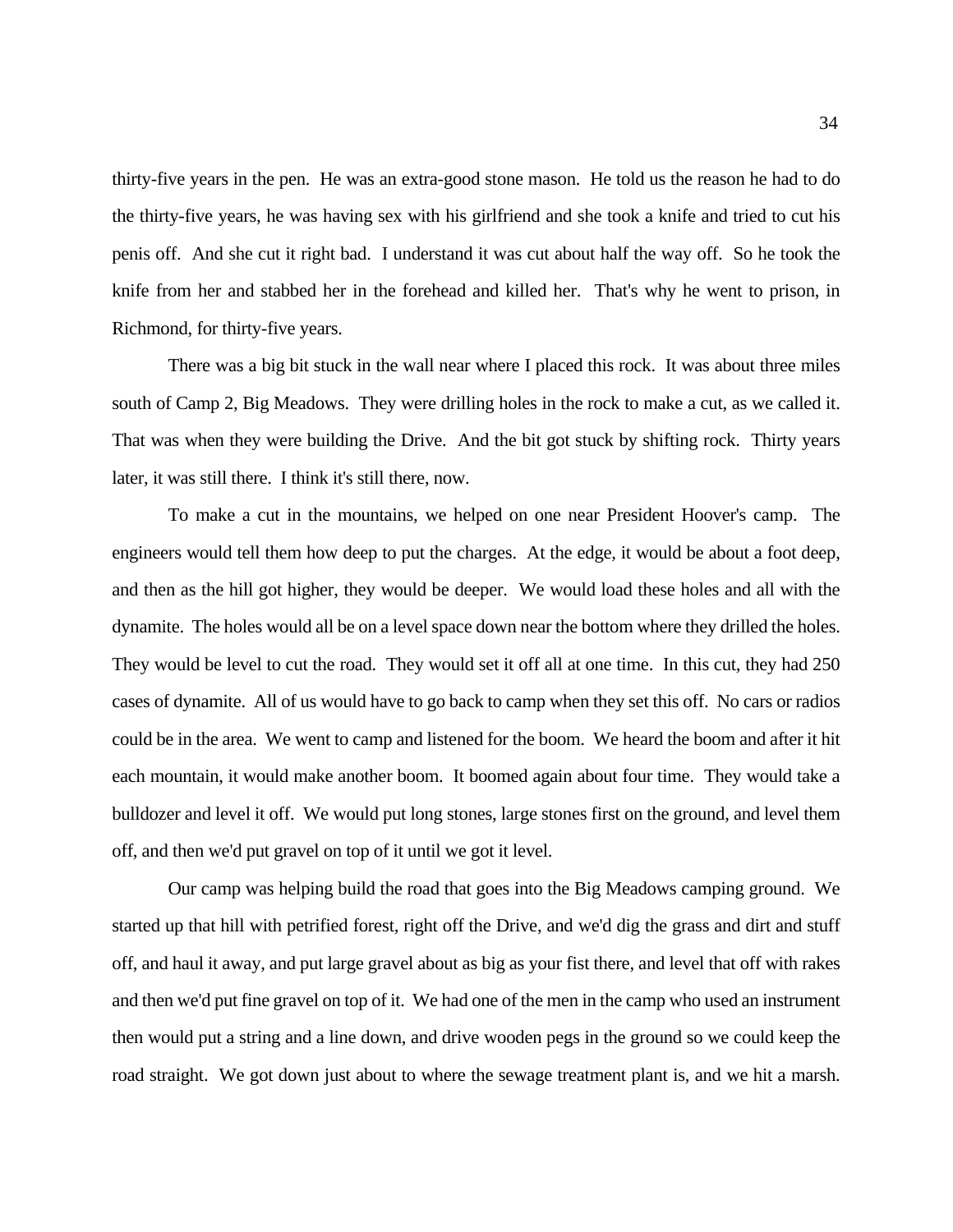And we hit that marsh, we had to put a drainage pipe under the bottom to keep the water from the right hand side of the road going to the left. And we had to take rocks, approximately about 24, 30 inches across, and we put these large rocks down first, in the marsh, then we'd take a sledge hammer and knock the tops off where they stuck up, any parts that were sticking up. Then we'd take the larger rock, about as big as your fist, put them on top of that, and rake them well. And then we'd put the fine gravel on top of that.

 Went on out in the field where it was a big meadow at that time, it wasn't grown up like it is now, and went on down towards where Big Meadows campgrounds are, and we laid the road off, we'd get the grass and stuff out to where they could put the gravel and all down. If we'd come to any large rock that was sticking up out of the ground, we would take dynamite and blast the top off and then level it off and put the other on top of it. We'd take the truck and drove on the side of the road until we found--looking for some dirt. It was an orangey-red color, that we would use to make what we called "adobes" out of. We'd mix this with water and make a paste out of it, about the consistency of a loaf of bread, when you're making bread. We'd place the dynamite on top of the rock, anywhere from a stick and a half to three and a half and put a cap in the middle and when we put the cap in the middle, we'd split it, shove the cap in the side. Then we'd make two half hitches around the dynamite with the wire and pull it tight so it wouldn't slip out. Then you would holler, "Fire in the hole!" and everyone close to you would look around to make sure what was going on so they could move out of the way when you were using the dynamite. You really didn't have to get too far from dynamite because most of the force would go down. It wouldn't fly up in the air once you put this adobe cap on it. Some of it would, but very little would and you could stand approximately 100 feet from it, 150 feet, and detonate it with one of these boxes you had that you grabbed a handle and shoved down, a generating-type box to set the dynamite off. You could be safe at 150 feet.

 And then we went on through there and went up and cut the roads all in, the way you see the campgrounds, the cabins, and the lodge and the gift house now. We cut all those in there, we cut the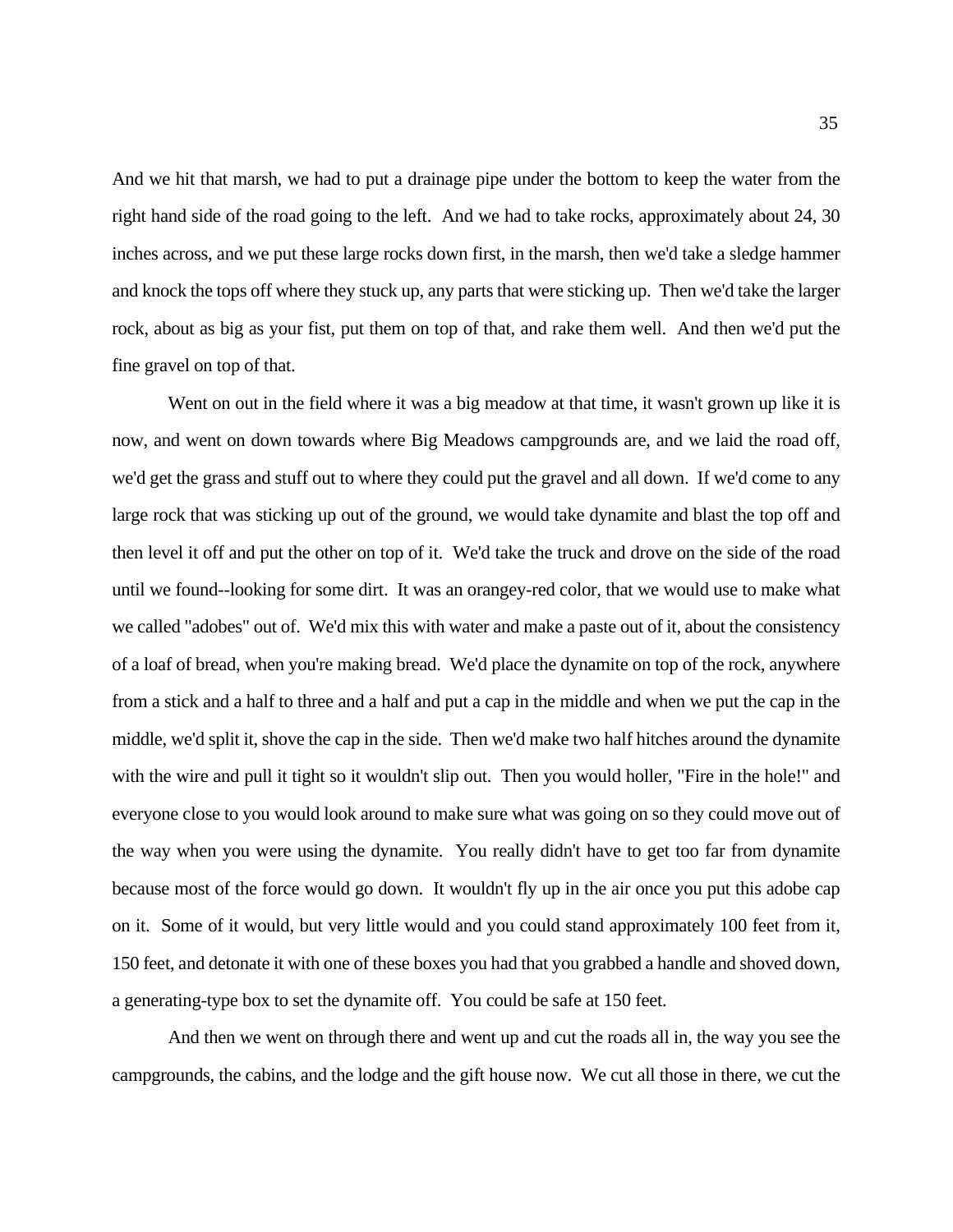trees out of the way, and fixed all the roads and were there.

 Right after that, I left camp. But while I was working on the, putting the road in, a truck So I went up to talk to him and he said he was in Camp 10. I didn't even know that he was in camp. So that night I hitchhiked up to Camp 10 and saw him. dropped--backed up and dumped a load of rock, and I looked and my brother was driving this truck.

 We also had a blacksmith's shop and a lumber mill where we could take logs and cut it into lumber in the camp. All of this went along with it. We'd cut our own boards, two by tens, two by eights, two by sixes and things of that sort. In the blacksmith's shop they would forge different things and keep the tools sharpened that we worked with. The tools that we worked with on the rocks was not sharpened with a grinder, although they had one for axes and things of that type. But they would take these and heat them red hot, then they'd take a hammer and beat them to a sharp edge. And then after they got the sharp edge on them, while they were still hot, they would be dipped in some type of rock and cutting the rock. The case hardening kept the points sharp a lot longer than any other way. an oil. This would harden them so they would be used a lot longer when you were hitting on your [on the tape, the following paragraph was dicatated three paragraphs later, but belongs here.]

 They would take two pieces of metal and heat it cherry red, lay one on the top of the other one, and then beat it with a hammer until they got it back to the shape that it originally was, and they would weld it together. They called this a blacksmith's weld. () things in the blacksmith's shop. They could heat it cherry red, take a chisel and a hammer and cut it in a shape and make a gate's latches or gate hinges. To get the hole into it, they'd heat it cherry red and take a sucker punch and just hold it on top of the metal over a hole in the line board they had and knock a hole through it, and that would make the place for the screw to go in.

 The CCC did a lot for the boys in camp. One thing, it made a man out of them. It turn them from a boy to a man within a matter of about 90 days. You learned how to get along with one another, and have jokes together, whether the joke was on you or not. You would learn to take it with a laugh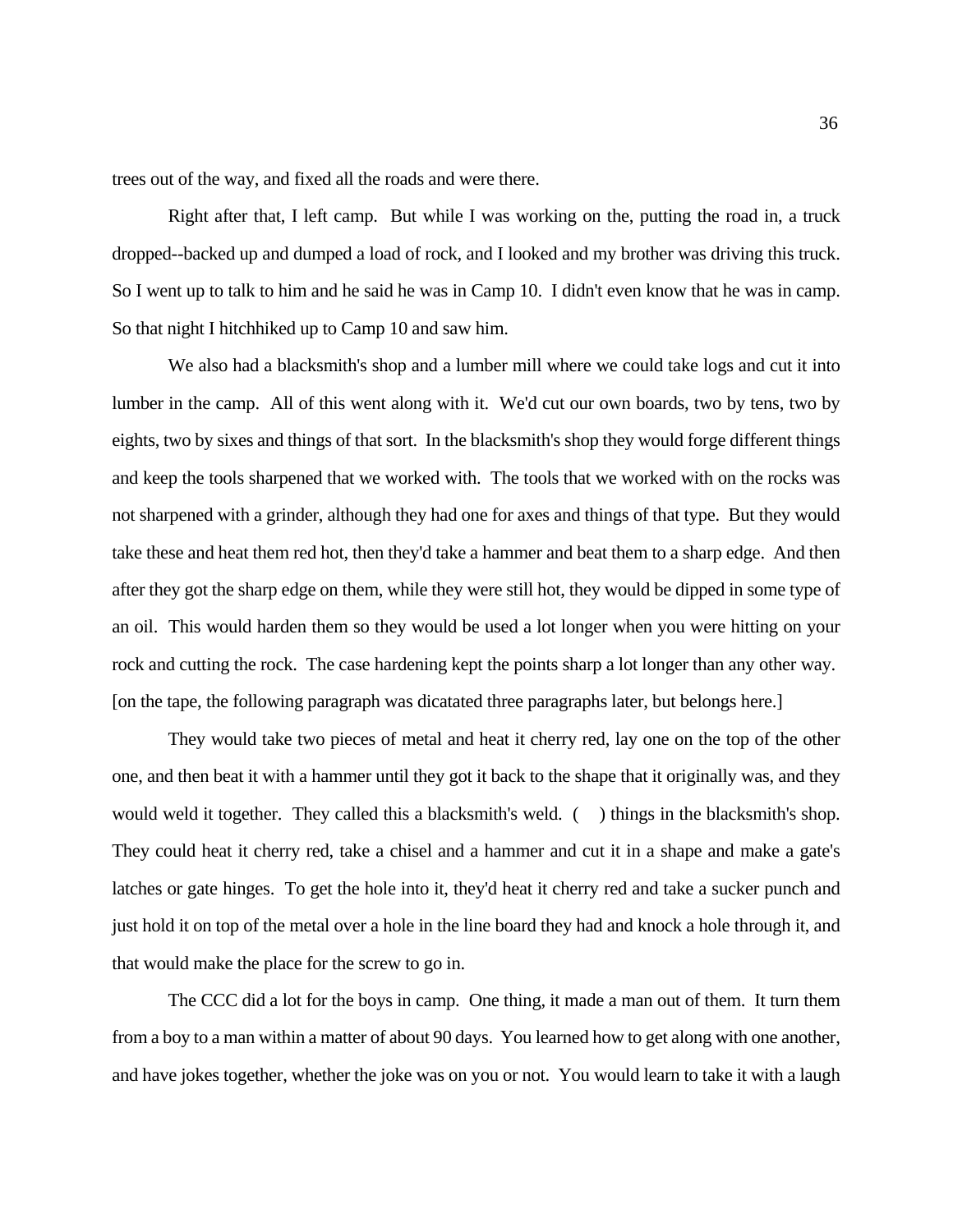and smile and enjoy your life. About every boy I knew that came to camp exception of a very few would live this way. They did not carry hate in their mind against someone. If you carry hate in your mind, it will cause a burning sensation in your body that will eventually control your mind where you do things that you wouldn't have done normally. They would get in a fight and fight like cats and dogs, but after the fight was all over with, they would shake each other's hand, put the arm around each other's shoulders, and probably have a drink or two together.

 If you didn't have good hygiene habits when you came into camp, you soon learned to take care of yourself. And that's one thing about the boys in the CC camp, they bathed their bodies regular, brushed their teeth and kept theirself in a neat appearance at all times. I think being in CCC's was one of the best things that the boys had, from the time they came into camp until they left, in their lifetime. I know it has left an impression on me from the day I entered camp to the day I left.

 There was a man in our camp that was from the mountains that they hired as one of the rangers up there. And right now he is buried in the cemetery down off of Tanner's Ridge Road, next to where the Appalachian Trail comes through. His name was Mr. Weakley. He was born in Weakley Hollow, and I believe he lived there for most of his life.

 We were on the road working on old Route 33 one day and it's not the same place now that it was at that time. But there was an old stage coach trail that went across where Spottswood Trail is. It was farther back in the woods, I don't remember exactly how far. But we had to go out there one day and do some work in that section. And while we was out there, Chief Cave was telling us where how it used to be the old stage coach. How trees had grown up into it and all, and he was telling us about how all the soldiers came across that way during the Civil War. His parents or someone had told him about it. And then back in the, in the teens of this century, Chief Cave said there was two men working up there when they were doing this road and they found this () [silver?] thing and didn't know what it was. And it was something that was left over from the Civil War. So they had-- one of them had it between his legs and the other one had a chisel and a hammer, working on to it.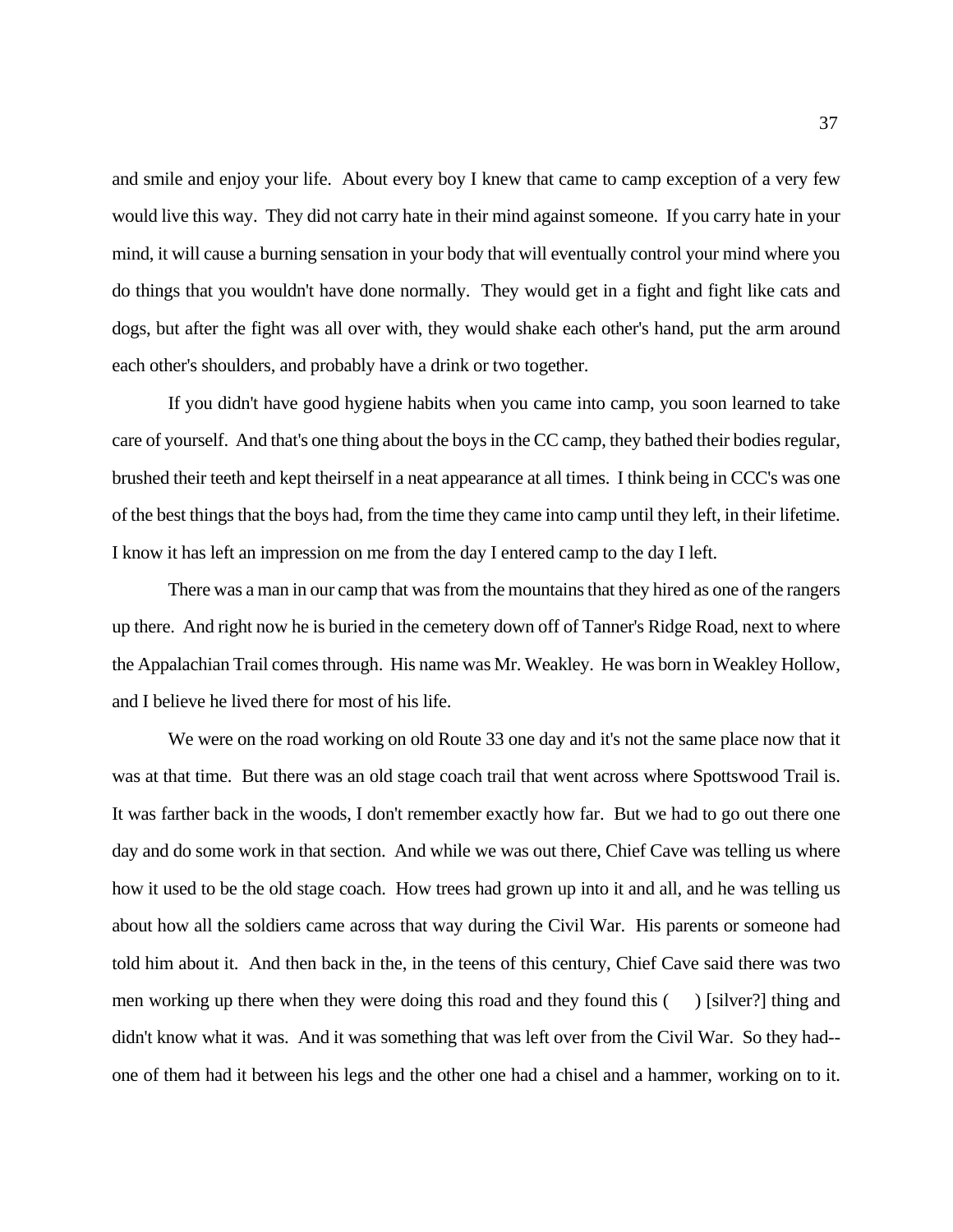whether he told us whether it killed them or not. And from what I understand, it blew the legs off the one and the hands off the other. I don't remember

 I read in history books where it says that when the solders come across over the mountains, they crossed in two places, one at 33 and the other one where you get out through Dark Hollow. They say the solders, with so many of them, like twenty to forty thousand, they were stretched from one ( ) valley to the other as they'd march double file over the mountain.

 one and a half miles long on the Drive from Franklin's Cliff. I believe this is the same house that Major Bowles lived in. And we would take cereal - most of the boys was from the country, and cardboard boxes and fill them full of those small cereal boxes, like you buy in a dozen, it's quite a the cardboard box down to Major Bowles' house and stop the truck and get out. And they had a, looked like a shelf, made on top of a split rail fence that went around the house. And we'd put this box of cereal on that shelf for the children to have. They had their own milk because they had a cow I saw a picture of a house on Spitler's Hill. They said that Mr. Spitler used to own, and it was wouldn't eat that cereal that they just start () any small cereal boxes and we would take these large number of them in a package, possibly twelve. And we'd put them on this cardboard box. We'd take and kept it at their place with them.

# **BEGIN SIDE B, TAPE 2** END SIDE A, TAPE 2

We were told that the CCC was an idea thought up by Robert Fechner and not by Roosevelt. BEGIN SIDE B, TAPE 2<br>We were told that the CCC was an idea thought up by Robert Fechner and not by Roosevelt.<br>I don't know whether this is true or not, but that's what was going around when I was in camp, different people was talking about that Robert Fechner was the one that, really, that was the one that should be

given credit for the CCC's. It was his idea for the CCC, not Roosevelt's.

#### END OF TAPE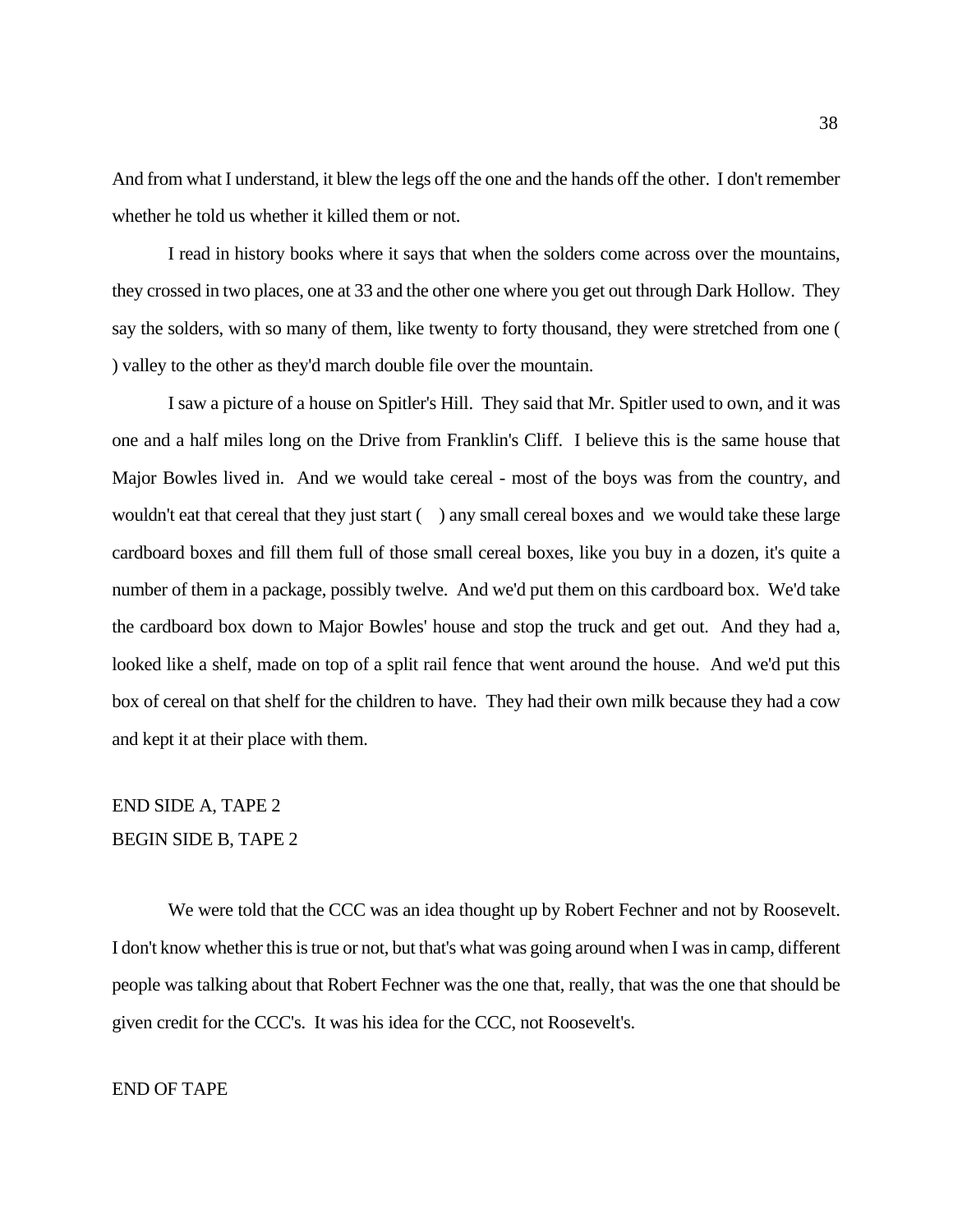Recollections

by

ALBERT J. "A. J." WILLETT

Transcribed by: Joy K. Stiles

Shenandoah National Park Luray, Virginia

Original manuscript on deposit at Shenandoah National Park Archives

#### **NOTICE:**

 **and educational media, and brief The material contained in this oral history may only be used for professional and genealogical research, park interpretive quotations in nonprofit commercial publications.**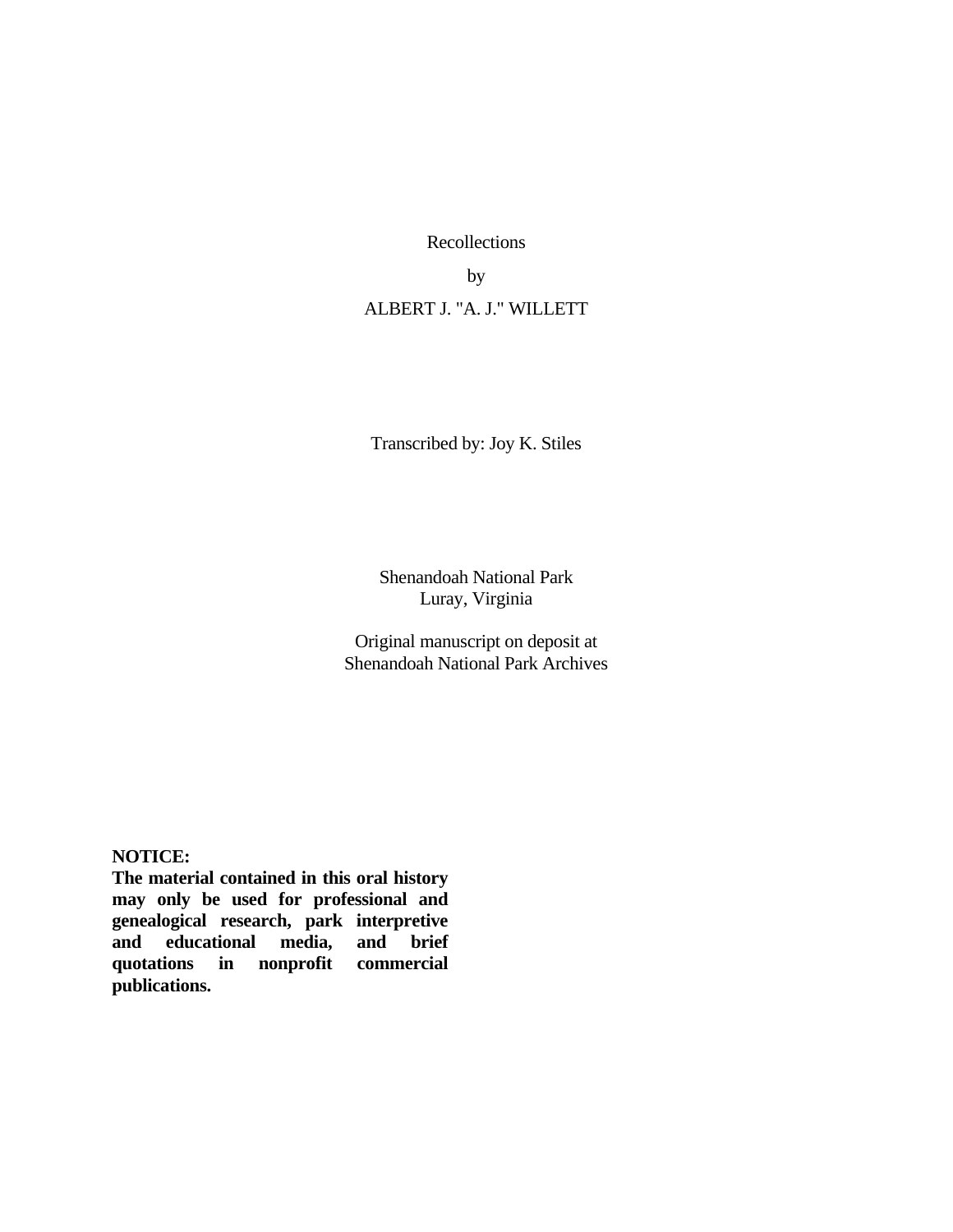### **INDEX**

Recollections by

ALBERT J. "A. J." WILLETT

Transcribed by: Joy K. Stiles

Shenandoah National Park Luray, Virginia

Original manuscript on deposit at Shenandoah National Park Archives

**NOTICE:** 

 **The material contained in this oral history and educational media, and brief may only be used for professional and genealogical research, park interpretive quotations in nonprofit commercial publications.**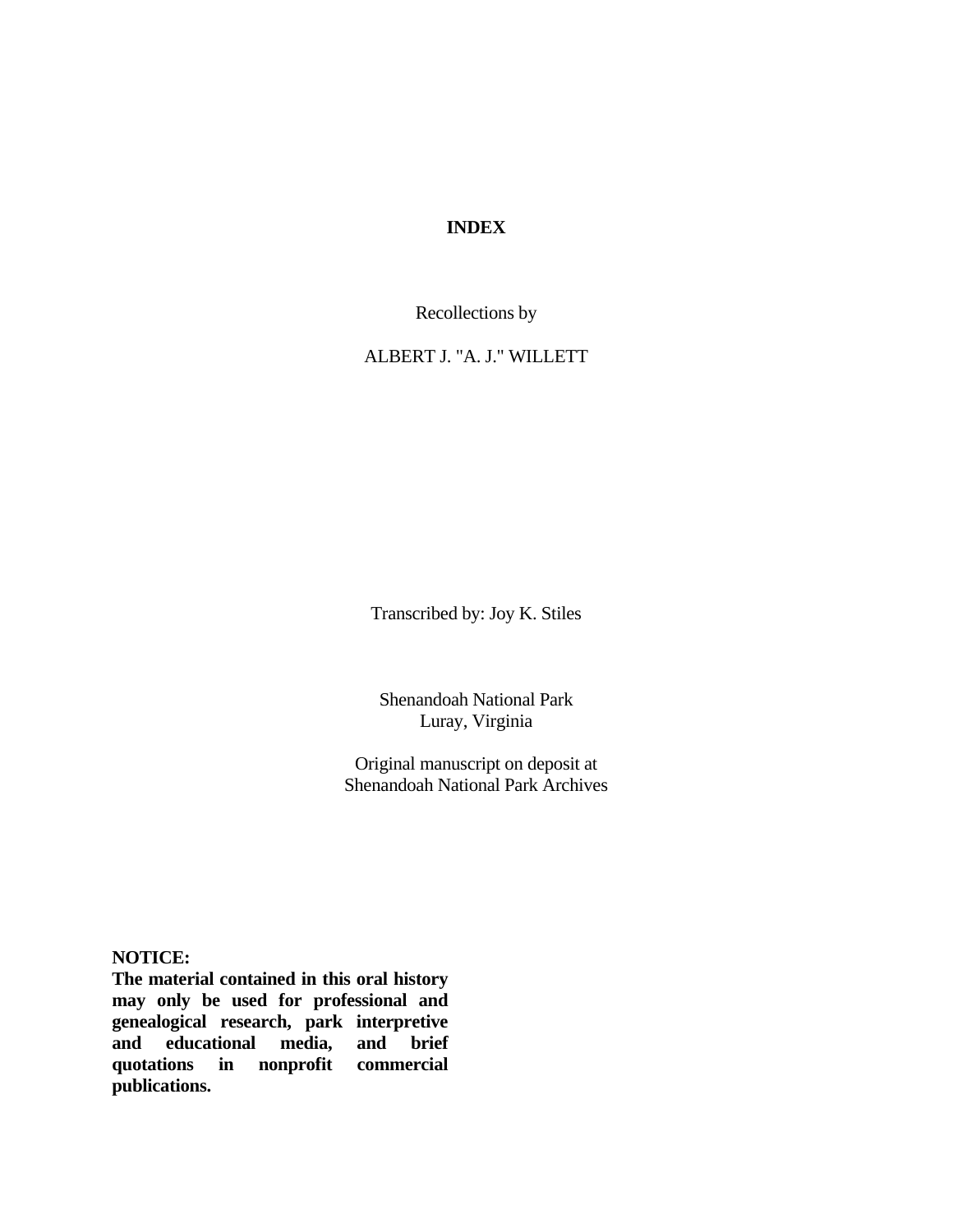#### **INDEX**

#### Tape 1, Side A:

 Albert "A.J." Willett is a former Civilian Conservation Corps enrollee stationed in Shenandoah National Park from June, 1935 to April, 1937. A.J. begins his recollections by giving a brief account of his family background and his enrolling in the CCC at age 14. A.J. was assigned to Camp 2, SNP 350, Camp Fechner at Big Meadows. A.J. relates that the first work assignment for new arrivals was K.P. for two weeks. After this, he describes a typical work day, including meals.

 A.J. talks about building the Franklin Cliffs Overlook and his supervisor, Chief Cave. He talks about a serious head injury he suffered and the care he received.

 Willett has many memories of the individuals he knew, and talks about their nicknames and many anecdotes. These personal stories interlace reflections of pulling gooseberry bushes as the CCC tried to control the white pine blister rust; camp life, entertainment provided for enrollees; and describing the equipment they used.

#### Tape 1, Side B:

 to cover the slopes along the Skyline Drive. Willett continues describing the equipment they use, and relates how they cut and moved sod

 Willett talks about dating a girl from Dark Hollow and describes her house and attending the Dark Hollow Church. There are stories about the other residents of Dark Hollow.

 Willett then shifts to talking about the gliders that used to fly from Big Meadows. He moves on to more stories about interaction between camp residents and sings a camp song used to cheer on the camp football team.

 The preparations for President Roosevelt's visit in 1936 are described, although Willett was not in camp when the President was there.

 There are more stories about camp life and free time, and interaction with the mountain residents. Willett describes a tremendous snow storm and the work the CCC did to recover from it. There are also stories about enjoying the snow in free time.

#### Tape 2, Side A

Willett starts this tape talking about a still discovered in the area that "revenueers" destroyed. Willett starts this tape talking about a still discovered in the area that "revenueers" destroyed. He goes into a discussion of fire fighting in the mountains. He describes the enrollees' fire duties and in relating fire anecdotes, tells how some fires had been set by local residents in retaliation for the still that was destroyed. He then mentions another local bootlegger.

 Willett recalls going to Franklin Cliffs on Sundays to listen to the mountain residents play music and he sings three songs he remembers. He remembers buying moonshine from a local bootlegger.

 There are more stories about camp life. Willett then describes building the rock walls along Skyline Drive: how they got the stone, transporting it to the Drive, and local stonemasons constructing the wall. The use of dynamite is described. Willett also worked on the roads going into the Big Meadows campground, the lodge and gift shop. He talks about the blacksmith's shop and the jobs they did.

Willett reflects on what the CCC meant to him. A few additional stories are related.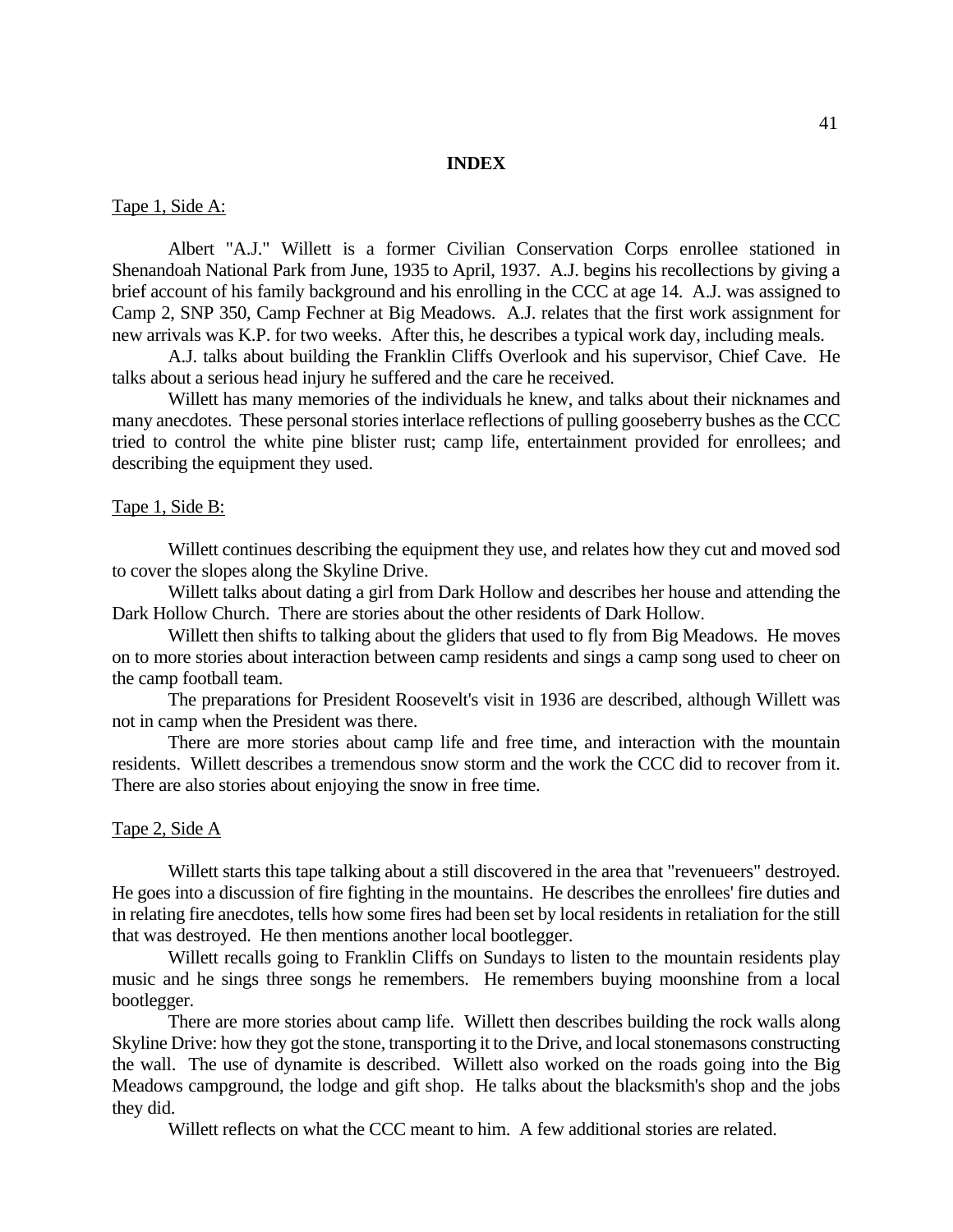# Tape 2, Side B

Willett talks about the origin of the CCC. The tape ends abruptly.

# End of interview.

## Key words:

|                                       |         |           | Cave, Reverend [Gordon A.] p.17 |                              |           |
|---------------------------------------|---------|-----------|---------------------------------|------------------------------|-----------|
| arson                                 |         | p.33-34   | Civil War                       |                              | p.45      |
| Ballard, Emmett "Rich Creek" p.10,12, |         |           | Dark Hollow                     |                              | p.18      |
|                                       | 27,34   |           | dating local girls              |                              | p.16-17   |
| Beach,                                |         | p.24,38   | dynamite                        |                              |           |
| <b>Big Meadows campground</b>         |         | p.41-43   | p.12,33,                        |                              |           |
| blacksmith shop                       |         |           | $41 - 43$                       |                              |           |
| p.43,44-                              |         |           | enlistment in the CCC           | $p. 2-3$                     |           |
| 45                                    |         |           | fire fighting                   |                              | p.31-     |
| Bowle, (?)                            |         | p.35,45   |                                 | 32,33-34                     |           |
| Breeden, $(?)$                        |         | p.27-28   | Franklin Cliffs Overlook        |                              | p. 7      |
| Camp 2, SNP 350                       |         | p. 3      | glider meets                    |                              | p.18-20   |
| Camp Fechner                          | p. 3    |           | gooseberry plants               |                              | p.10      |
| Camp Hoover                           | p. 5,41 |           | Hoover, Dixie Belle             |                              | p.10      |
| camp life                             |         |           | K.P. duty                       |                              | $p. 4-5$  |
| boxing                                | p.13    |           | medical care                    |                              | p. 8-9,   |
| equipment                             |         | p. 7,15,  |                                 | 38                           |           |
|                                       |         | 31,43     | moonshine                       |                              | p. 5,28,  |
| meals                                 |         | $p. 5-6$  |                                 | 29, 30 - 31, 32 - 33, 35, 37 |           |
| nicknames                             |         | $p. 9-10$ | mountain residents              |                              |           |
| pay                                   |         | p.14,24   | p.12,16-                        | 17, 23 - 24, 24 - 25, 27 -   |           |
| pranks                                | p.38-39 |           | 28, 35, 45-46                   |                              |           |
| recreation                            |         |           | music                           |                              | p.35-37   |
| p.14,22,                              |         |           | Nichols, Harvey                 |                              | p.30,37   |
| 24,28-29                              |         |           | rattlesnakes                    |                              | p.11      |
| sex                                   |         |           | Roosevelt, President            |                              | p.22-     |
| p.10,13,                              |         |           | 23,                             |                              | 46        |
| 14                                    |         |           | Shifflett, "Rats"               |                              |           |
| uniforms                              |         | p. 5      | $p.10,20-$                      |                              |           |
| venereal disease                      |         | p.29-30   | 21                              |                              |           |
| water source                          |         | p. 8      | skiing                          |                              | $p.26-27$ |
| work assignments                      |         | p. 6,10-  | <b>Skyline Drive</b>            | p. 8                         |           |
| 11, 15 - 16, 39 - 40                  |         |           | snow                            |                              | p.25      |
|                                       |         |           | Spitler's Hill                  |                              | p.11-12   |
|                                       |         |           | <b>Steamy Hollow</b>            |                              | p.32      |
| Cave, Chief                           |         | p. 7,11,  | Stechner (sp?), Robert          | p.46                         |           |
|                                       |         | $33 -$    | "Stoney Creek"                  |                              | p.10,32   |
| 34,45                                 |         |           | Syria, VA                       |                              | p. 5      |